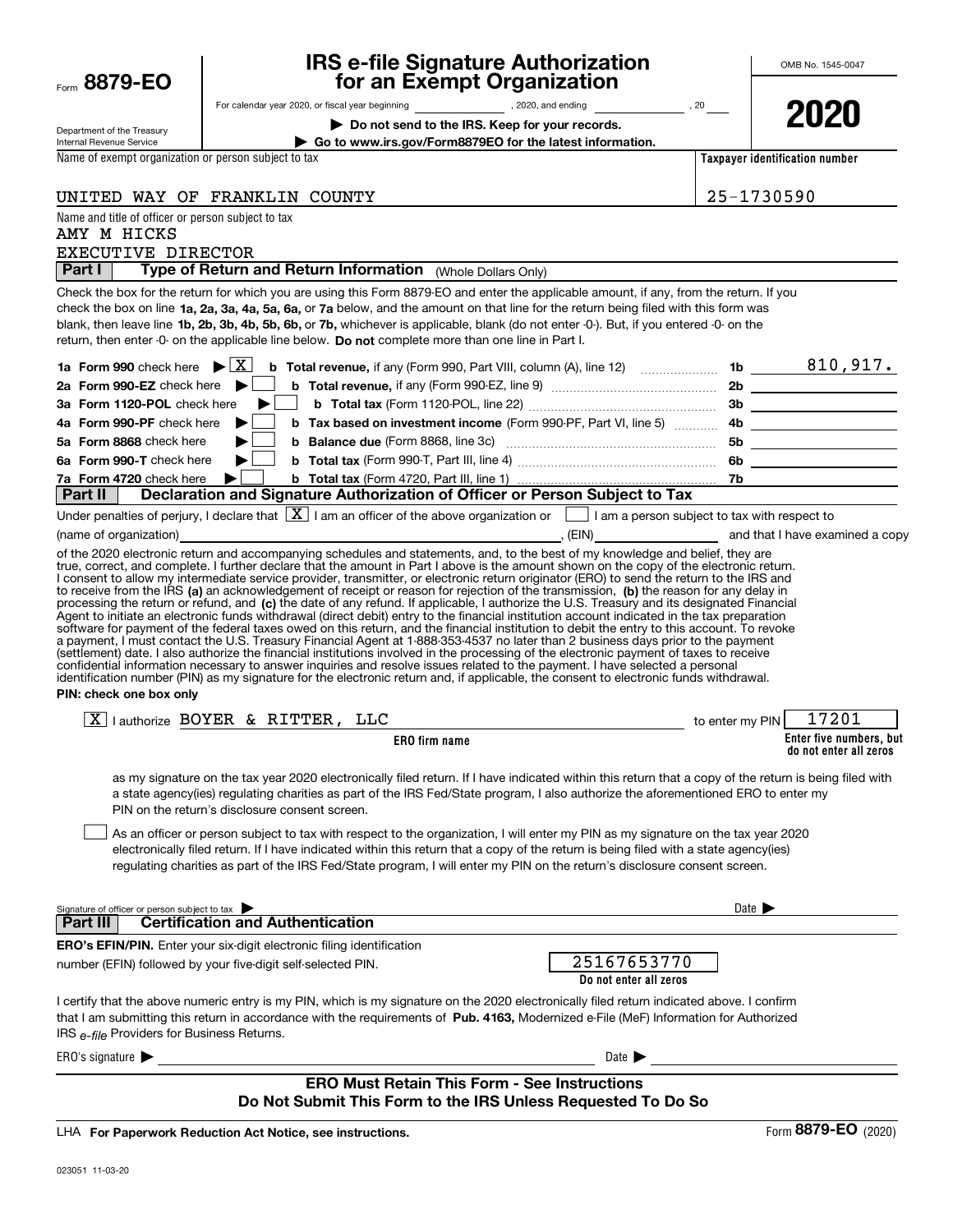(Rev. January 2020)

### **Application for Automatic Extension of Time To File an Exempt Organization Return**

Department of the Treasury Internal Revenue Service

- **| File a separate application for each return.**
- **| Go to www.irs.gov/Form8868 for the latest information.**

**Electronic filing (e-file).**  You can electronically file Form 8868 to request a 6-month automatic extension of time to file any of the filing of this form, visit www.irs.gov/e-file-providers/e-file-for-charities-and-non-profits. forms listed below with the exception of Form 8870, Information Return for Transfers Associated With Certain Personal Benefit Contracts, for which an extension request must be sent to the IRS in paper format (see instructions). For more details on the electronic

### **Automatic 6-Month Extension of Time.** Only submit original (no copies needed).

All corporations required to file an income tax return other than Form 990-T (including 1120-C filers), partnerships, REMICs, and trusts must use Form 7004 to request an extension of time to file income tax returns.

| Type or                                                   | Name of exempt organization or other filer, see instructions.                                                                                                                                                                                                                                                                                                                                                                                                                                                                                                                                                                                                                                                                                                                                                |        |                                                                                                                                                                                                             |              |    | Taxpayer identification number (TIN) |
|-----------------------------------------------------------|--------------------------------------------------------------------------------------------------------------------------------------------------------------------------------------------------------------------------------------------------------------------------------------------------------------------------------------------------------------------------------------------------------------------------------------------------------------------------------------------------------------------------------------------------------------------------------------------------------------------------------------------------------------------------------------------------------------------------------------------------------------------------------------------------------------|--------|-------------------------------------------------------------------------------------------------------------------------------------------------------------------------------------------------------------|--------------|----|--------------------------------------|
| print                                                     |                                                                                                                                                                                                                                                                                                                                                                                                                                                                                                                                                                                                                                                                                                                                                                                                              |        |                                                                                                                                                                                                             |              |    |                                      |
|                                                           | UNITED WAY OF FRANKLIN COUNTY                                                                                                                                                                                                                                                                                                                                                                                                                                                                                                                                                                                                                                                                                                                                                                                |        |                                                                                                                                                                                                             |              |    | 25-1730590                           |
| File by the<br>due date for<br>filing your<br>return. See | Number, street, and room or suite no. If a P.O. box, see instructions.<br>182 S SECOND STREET                                                                                                                                                                                                                                                                                                                                                                                                                                                                                                                                                                                                                                                                                                                |        |                                                                                                                                                                                                             |              |    |                                      |
| instructions.                                             | City, town or post office, state, and ZIP code. For a foreign address, see instructions.<br>17201<br>CHAMBERSBURG, PA                                                                                                                                                                                                                                                                                                                                                                                                                                                                                                                                                                                                                                                                                        |        |                                                                                                                                                                                                             |              |    |                                      |
|                                                           | Enter the Return Code for the return that this application is for (file a separate application for each return)                                                                                                                                                                                                                                                                                                                                                                                                                                                                                                                                                                                                                                                                                              |        |                                                                                                                                                                                                             |              |    | $\mathbf 0$<br>1                     |
| <b>Application</b>                                        |                                                                                                                                                                                                                                                                                                                                                                                                                                                                                                                                                                                                                                                                                                                                                                                                              | Return | Application                                                                                                                                                                                                 |              |    | Return                               |
| Is For                                                    |                                                                                                                                                                                                                                                                                                                                                                                                                                                                                                                                                                                                                                                                                                                                                                                                              | Code   | Is For                                                                                                                                                                                                      |              |    | Code                                 |
|                                                           | Form 990 or Form 990-EZ                                                                                                                                                                                                                                                                                                                                                                                                                                                                                                                                                                                                                                                                                                                                                                                      | 01     | Form 990-T (corporation)                                                                                                                                                                                    |              |    | 07                                   |
| Form 990-BL                                               |                                                                                                                                                                                                                                                                                                                                                                                                                                                                                                                                                                                                                                                                                                                                                                                                              | 02     | Form 1041-A                                                                                                                                                                                                 |              |    | 08                                   |
|                                                           | Form 4720 (individual)                                                                                                                                                                                                                                                                                                                                                                                                                                                                                                                                                                                                                                                                                                                                                                                       | 03     | Form 4720 (other than individual)                                                                                                                                                                           |              |    | 09                                   |
| Form 990-PF                                               |                                                                                                                                                                                                                                                                                                                                                                                                                                                                                                                                                                                                                                                                                                                                                                                                              | 04     | Form 5227                                                                                                                                                                                                   |              |    | 10                                   |
|                                                           | Form 990-T (sec. 401(a) or 408(a) trust)                                                                                                                                                                                                                                                                                                                                                                                                                                                                                                                                                                                                                                                                                                                                                                     | 05     | Form 6069                                                                                                                                                                                                   |              |    | 11                                   |
|                                                           | Form 990-T (trust other than above)                                                                                                                                                                                                                                                                                                                                                                                                                                                                                                                                                                                                                                                                                                                                                                          | 06     | Form 8870                                                                                                                                                                                                   |              |    | 12                                   |
| $box \blacktriangleright$<br>1.<br>$\mathbf{2}$           | • The books are in the care of $\blacktriangleright$ 182 SOUTH SECOND STREET - CHAMBERSBURG, PA 17201<br>Telephone No. $\triangleright$ $\frac{717-262-0015}{ }$<br>If this is for a Group Return, enter the organization's four digit Group Exemption Number (GEN) [If this is for the whole group, check this<br>. If it is for part of the group, check this box $\blacktriangleright$<br>$\sim$ 1<br>I request an automatic 6-month extension of time until<br>the organization named above. The extension is for the organization's return for:<br>$\blacktriangleright$ $\boxed{\text{X}}$ calendar year 2020 or<br>tax year beginning<br>$\frac{1}{\sqrt{1-\frac{1}{2}}}\$ , and ending<br>If the tax year entered in line 1 is for less than 12 months, check reason:<br>Change in accounting period |        | Fax No. $\triangleright$ 717-262-0018<br>and attach a list with the names and TINs of all members the extension is for.<br>NOVEMBER 15, 2021 , to file the exempt organization return for<br>Initial return | Final return |    |                                      |
| За                                                        | If this application is for Forms 990-BL, 990-PF, 990-T, 4720, or 6069, enter the tentative tax, less                                                                                                                                                                                                                                                                                                                                                                                                                                                                                                                                                                                                                                                                                                         |        |                                                                                                                                                                                                             |              |    |                                      |
|                                                           | any nonrefundable credits. See instructions.                                                                                                                                                                                                                                                                                                                                                                                                                                                                                                                                                                                                                                                                                                                                                                 |        |                                                                                                                                                                                                             | За           | \$ | 0.                                   |
| b                                                         | If this application is for Forms 990-PF, 990-T, 4720, or 6069, enter any refundable credits and                                                                                                                                                                                                                                                                                                                                                                                                                                                                                                                                                                                                                                                                                                              |        |                                                                                                                                                                                                             |              |    |                                      |
|                                                           | estimated tax payments made. Include any prior year overpayment allowed as a credit.                                                                                                                                                                                                                                                                                                                                                                                                                                                                                                                                                                                                                                                                                                                         |        |                                                                                                                                                                                                             | 3b           | \$ | 0.                                   |
| c                                                         | <b>Balance due.</b> Subtract line 3b from line 3a. Include your payment with this form, if required, by                                                                                                                                                                                                                                                                                                                                                                                                                                                                                                                                                                                                                                                                                                      |        |                                                                                                                                                                                                             |              |    | 0.                                   |
| instructions.                                             | using EFTPS (Electronic Federal Tax Payment System). See instructions.<br>Caution: If you are going to make an electronic funds withdrawal (direct debit) with this Form 8868, see Form 8453-EO and Form 8879-EO for payment                                                                                                                                                                                                                                                                                                                                                                                                                                                                                                                                                                                 |        |                                                                                                                                                                                                             | Зс           |    |                                      |

**HA** For Privacy Act and Paperwork Reduction Act Notice, see instructions. **But a struction of the Constantion Constant** Form 8868 (Rev. 1-2020) LHA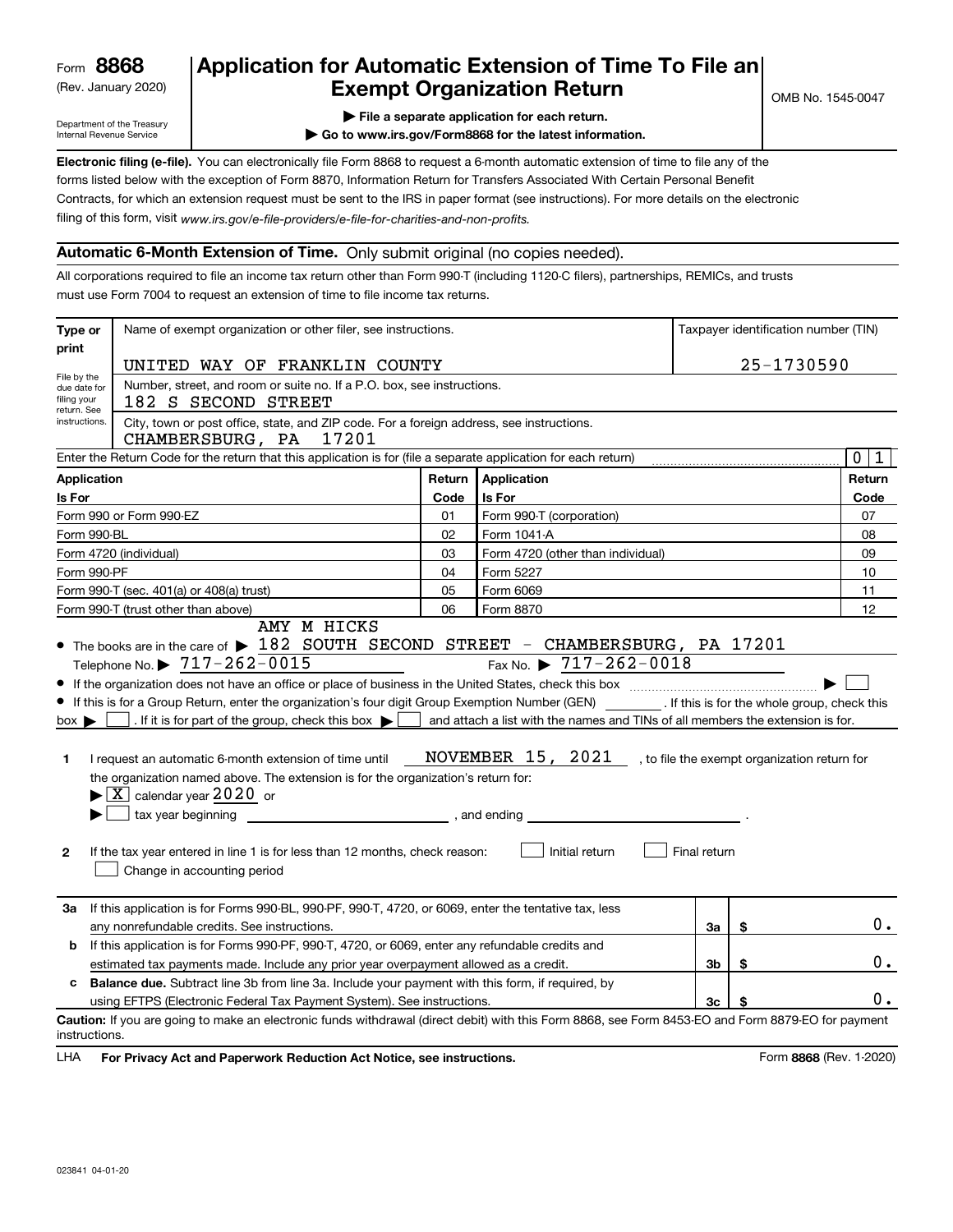| Form | п |
|------|---|
|------|---|

**A**

**B**

Department of the Treasury Internal Revenue Service

### **Return of Organization Exempt From Income Tax**

**Under section 501(c), 527, or 4947(a)(1) of the Internal Revenue Code (except private foundations) 2020**

**| Do not enter social security numbers on this form as it may be made public.**

**| Go to www.irs.gov/Form990 for instructions and the latest information. Inspection**



 $0$  .

 $0.$ 

0.

 **For the 2020 calendar year, or tax year beginning and ending C** Name of organization **C D Employer identification number** Check if applicable: **Address**<br>Change UNITED WAY OF FRANKLIN COUNTY Name<br>Change 25-1730590 Doing business as Initial<br>
return **E** Telephone number Number and street (or P.O. box if mail is not delivered to street address)  $\qquad \qquad \mid$  Room/suite  $\mid$  E Telephone number 182 S SECOND STREET  $|$  177-262-0015 Final return/ termin-atedG Gross receipts \$ 1,324,218.  $\overline{e}$  City or town, state or province, country, and ZIP or foreign postal code  $\overline{G}$  Gross receipts \$ **communisment**<br> **return** CHAMBERSBURG, PA 17201 **H(a)** Is this a group return Applica-tion pending **F**  $\frac{1}{2}$  **F** Name and address of principal officer: AMY M HICKS **ACCO F** 1 and subordinates?  $\frac{1}{2}$  **Yes X** No for subordinates?  $Y$ es  $\boxed{X}$  No SAME AS C ABOVE  $H(b)$  Are all subordinates included? **Yes No** Tax-exempt status:  $\boxed{\mathbf{X}}$  501(c)(3)  $\boxed{\phantom{0}}$  501(c)(  $\phantom{0}$  )  $\blacktriangleleft$  (insert no.)  $\boxed{\phantom{0}}$  4947(a)(1) or  $\boxed{\phantom{0}}$ 501(c) (301(c)  $\left(3\right)$  (insert no.) 4947(a)(1) or  $527$ If "No," attach a list. See instructions **JWebsite: |** WWW.UWFCPA.ORG **H(c)** Group exemption number Form of organization:  $\boxed{\textbf{X}}$  Corporation  $\boxed{\phantom{\textbf{X}}\phantom{\textbf{X}}}$  Trust  $\boxed{\phantom{\textbf{X}}\phantom{\textbf{X}}}$  Association  $\boxed{\phantom{\textbf{X}}\phantom{\textbf{X}}}$  Other  $\blacktriangleright\phantom{\textbf{X}}\phantom{\textbf{X}}$   $\phantom{\textbf{X}}\blacksquare$  Year of formation:  $1994$  **M** State of le **K** Form of organization:  $\boxed{\mathbf{X}}$  Corporation  $\boxed{\phantom{a}}$  Trust  $\boxed{\phantom{a}}$  Association **LPart I Summary 1**Briefly describe the organization's mission or most significant activities:  $\,$  TO  $\,$  <code>IMPROVE LIVES BY</code>  $\,$  <code>MOBILIZING</code> **Activities & Governance Activities & Governance** THE CARING POWER OF FRANKLIN COUNTY Check this box  $\blacktriangleright$  if the organization discontinued its operations or disposed of more than 25% of its net assets. **2**Check this hox  $\blacktriangleright$ **3**Number of voting members of the governing body (Part VI, line 1a) ………………………………………………… **34**Number of independent voting members of the governing body (Part VI, line 1b) ………………………………… **4**Total number of individuals employed in calendar year 2020 (Part V, line 2a) **5566**Total number of volunteers (estimate if necessary) …………………………………………………………………………… ~~~~~~~~~~~~~~~~~~~~**7a7a**Total unrelated business revenue from Part VIII, column (C), line 12 **7bb** Net unrelated business taxable income from Form 990-T, Part I, line 11 **Prior Year Current Year** 650,375. 662,040. Contributions and grants (Part VIII, line 1h) **8**Revenue **Revenue** 103,409. 100,027. **9**Program service revenue (Part VIII, line 2g) ~~~~~~~~~~~~~~~~~~~~~ Investment income (Part VIII, column (A), lines 3, 4, and 7d) ~~~~~~~~~~~~~ 43,099. 48,850. **1011**Other revenue (Part VIII, column (A), lines 5, 6d, 8c, 9c, 10c, and 11e)  $\ldots$ 0. Total revenue - add lines 8 through 11 (must equal Part VIII, column (A), line 12) ......... 796,883. 810,917. **12**321,494. 440,667. **13**Grants and similar amounts paid (Part IX, column (A), lines 1-3) www.commun.commu 0. **14**Benefits paid to or for members (Part IX, column (A), line 4) 213,334. 242,350. **15**Salaries, other compensation, employee benefits (Part IX, column (A), lines 5-10)  $\,$  , , , , , , , **Expenses** 0. **16a**Professional fundraising fees (Part IX, column (A), line 11e) ~~~~~~~~~~~~~~ | 62,558. **b**Total fundraising expenses (Part IX, column (D), line 25) 208,099.156,356. **17**Other expenses (Part IX, column (A), lines 11a-11d, 11f-24e) ………………………………… 862,100. 720,200. **18**Total expenses. Add lines 13-17 (must equal Part IX, column (A), line 25) ~~~~~~~ $-65,217.$  90,  $717.$ **19**Revenue less expenses. Subtract line 18 from line 12 **Beginning of Current Year** vet Assets or<br>und Balances **End of Year** Total assets (Part X, line 16) 2,036,863. 1,962,619. **20**521,929. 289,196. **21**Total liabilities (Part X, line 26) **22**Net assets or fund balances. Subtract line 21 from line 20 1,514,934. 1,673,423. **Part II Signature Block**

Under penalties of perjury, I declare that I have examined this return, including accompanying schedules and statements, and to the best of my knowledge and belief, it is true, correct, and complete. Declaration of preparer (other than officer) is based on all information of which preparer has any knowledge.

| Sign     | Signature of officer                                                                                                |                      |                                        | Date                       |  |  |  |  |
|----------|---------------------------------------------------------------------------------------------------------------------|----------------------|----------------------------------------|----------------------------|--|--|--|--|
| Here     | AMY M HICKS, EXECUTIVE DIRECTOR                                                                                     |                      |                                        |                            |  |  |  |  |
|          | Type or print name and title                                                                                        |                      |                                        |                            |  |  |  |  |
|          | Print/Type preparer's name                                                                                          | Preparer's signature | Date                                   | <b>PTIN</b><br>Check       |  |  |  |  |
| Paid     | MANBECK,<br>DAVID J.<br>CPA                                                                                         |                      |                                        | P00773661<br>self-employed |  |  |  |  |
| Preparer | Firm's name $\triangleright$ BOYER & RITTER,<br>LLC                                                                 |                      | Firm's EIN $\triangleright$ 23-1311005 |                            |  |  |  |  |
| Use Only | Firm's address > 211 HOUSE AVENUE                                                                                   |                      |                                        |                            |  |  |  |  |
|          | CAMP HILL, PA 17011                                                                                                 |                      | Phone no. $717 - 264 - 7456$           |                            |  |  |  |  |
|          | $\mathbf{x}$<br><b>No</b><br>Yes<br>May the IRS discuss this return with the preparer shown above? See instructions |                      |                                        |                            |  |  |  |  |
|          | Form 990 (2020)<br>LHA For Paperwork Reduction Act Notice, see the separate instructions.<br>032001 12-23-20        |                      |                                        |                            |  |  |  |  |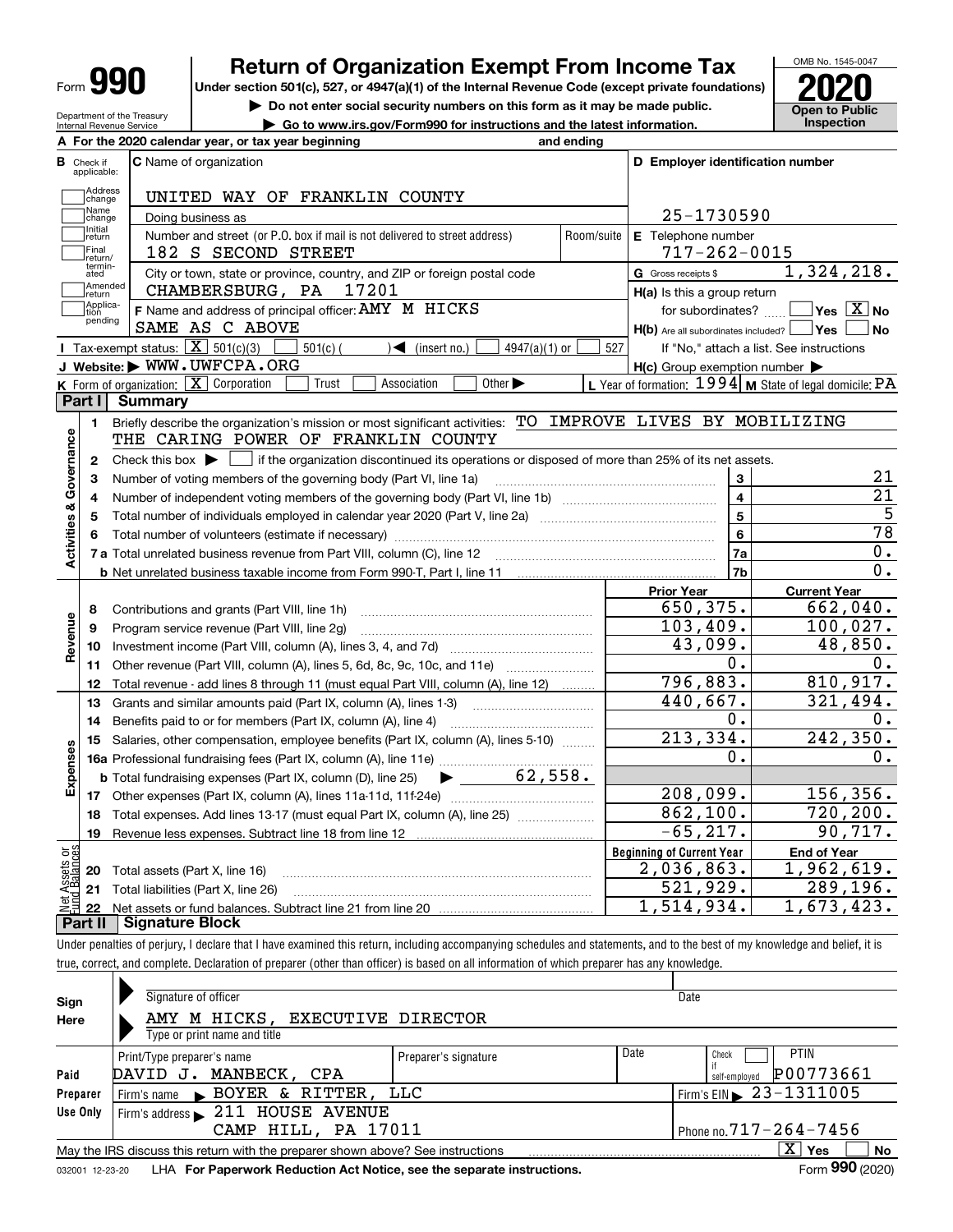|              | 25-1730590<br>UNITED WAY OF FRANKLIN COUNTY<br>Page 2<br>Form 990 (2020)                                                                                                                                                                                                                                                                                                                                                                                                                                                                    |
|--------------|---------------------------------------------------------------------------------------------------------------------------------------------------------------------------------------------------------------------------------------------------------------------------------------------------------------------------------------------------------------------------------------------------------------------------------------------------------------------------------------------------------------------------------------------|
|              | <b>Part III Statement of Program Service Accomplishments</b>                                                                                                                                                                                                                                                                                                                                                                                                                                                                                |
|              |                                                                                                                                                                                                                                                                                                                                                                                                                                                                                                                                             |
| 1            | Briefly describe the organization's mission:<br>TO IMPROVE LIVES BY MOBILIZING THE CARING POWER OF FRANKLIN COUNTY                                                                                                                                                                                                                                                                                                                                                                                                                          |
| $\mathbf{2}$ | Did the organization undertake any significant program services during the year which were not listed on the                                                                                                                                                                                                                                                                                                                                                                                                                                |
|              | $\overline{\mathsf{Yes} \mathrel{\overline{X}}$ No<br>prior Form 990 or 990-EZ?<br>If "Yes," describe these new services on Schedule O.                                                                                                                                                                                                                                                                                                                                                                                                     |
| 3            | $ Yes X $ No<br>Did the organization cease conducting, or make significant changes in how it conducts, any program services?<br>If "Yes," describe these changes on Schedule O.                                                                                                                                                                                                                                                                                                                                                             |
| 4            | Describe the organization's program service accomplishments for each of its three largest program services, as measured by expenses.<br>Section 501(c)(3) and 501(c)(4) organizations are required to report the amount of grants and allocations to others, the total expenses, and<br>revenue, if any, for each program service reported.                                                                                                                                                                                                 |
| 4a           | 288, 393. (Revenue \$<br>$_0$ (Expenses \$ $_3$ 313, 572. including grants of \$<br>(Code:<br>ALLOCATION AND DESIGNATION SERVICES:                                                                                                                                                                                                                                                                                                                                                                                                          |
|              | UNITED WAY OF FRANKLIN COUNTY PROVIDES FINANCIAL SUPPORT TO QUALIFYING,<br>NON-PROFIT AGENCIES WITHIN THE ORGANIZATION'S SERVICE AREA.<br>THESE<br>NON-PROFIT AGENCY RECIPIENTS MUST DEMONSTRATE A HUMAN SERVICE FOCUS TO<br>RESIDENTS OF FRANKLIN COUNTY.<br>CONTRIBUTIONS TO THESE NON-PROFIT<br>AGENCIES CAN BE AT THE DISCRETION OF THE ORGANIZATION, OR BE<br>DONOR-DESIGNATED. FOR 2020 \$232,147 WAS ALLOCATED TO THESE AGENCIES BY<br>THE UNITED WAY OF FRANKLIN COUNTY AND \$56,246 WAS DESIGNATED BY DONOR<br>FOR THESE AGENCIES. |
|              |                                                                                                                                                                                                                                                                                                                                                                                                                                                                                                                                             |
| 4b           | 63,809. including grants of \$ (Revenue \$ 55,084.)<br>(Expenses \$<br>(Code:<br>STEPPING FORWARD WORKS:                                                                                                                                                                                                                                                                                                                                                                                                                                    |
|              | THE PROGRAM CREATES A HAND-UP SUPPORT SYSTEM, ENCOURAGING INDIVIDUALS<br>TO MOVE INTO SELF-RELIANCE BY TEACHING JOB READINESS, COMPETITIVE<br>SKILLS AND FINANCIAL LITERACY.<br>THE PROGRAM SERVED ABOUT 17 FRANKLIN<br>IN 2020.<br>COUNTY RESIDENTS                                                                                                                                                                                                                                                                                        |
|              | 142, 349. including grants of \$ 33, 101. ) (Revenue \$ 44, 943. )<br><b>4c</b> (Code: <u>Code: )</u> (Expenses \$<br>OTHER PROGRAM SERVICES;                                                                                                                                                                                                                                                                                                                                                                                               |
|              | THE ORGANIZATION OPERATES VARIOUS OTHER PROGRAMS TO SUPPORT FRANKLIN<br>COUNTY AND THE SERVICES OF 26 SEPARATE PROGRAMS WITHIN 21 PROGRAM<br>PARTNERS. THESE PROGRAMS ARE TO PROVIDE FINANCIAL SUPPORT, AND FOSTER<br>COLLABORATION BETWEEN ORGANIZATIONS TO HELP BUILD THEIR CAPACITY BY<br>PROVIDING FUNDING, VOLUNTEER RESOURCES AND GIFTS IN KIND.<br>THE<br>ORGANIZATION WORKS TO ADVOCATE FOR THE NEEDS OF THE COMMUNITY BY<br>BRINGING FOR-PROFIT AND NON-PROFIT ENTITIES TOGETHER IN CONVERSATION.                                  |
|              | 4d Other program services (Describe on Schedule O.)                                                                                                                                                                                                                                                                                                                                                                                                                                                                                         |
|              | (Expenses \$<br>including grants of \$<br>Revenue \$<br>519,730.<br>4e Total program service expenses                                                                                                                                                                                                                                                                                                                                                                                                                                       |
|              | Form 990 (2020)                                                                                                                                                                                                                                                                                                                                                                                                                                                                                                                             |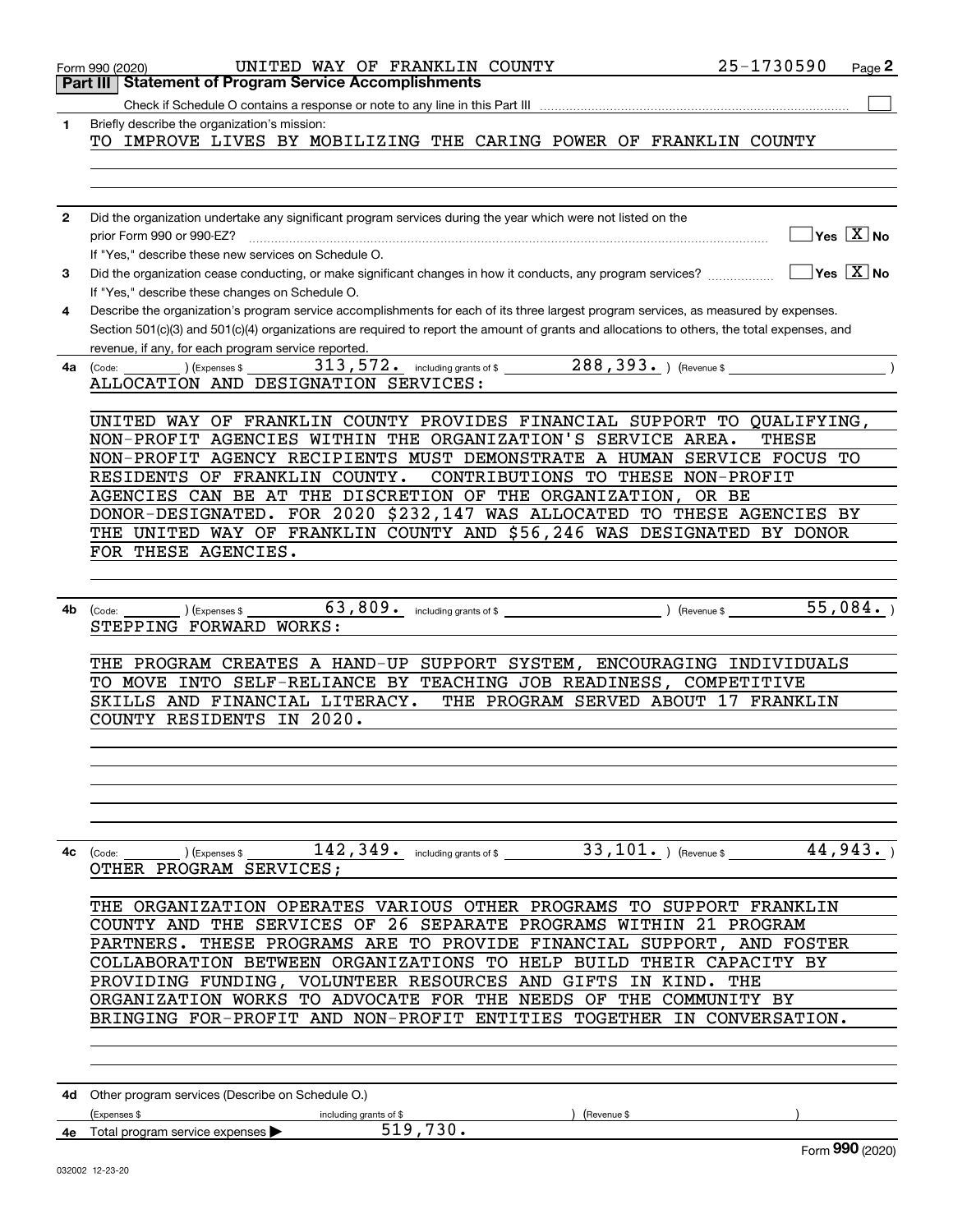|  | Form 990 (2020) |  |
|--|-----------------|--|

## Form 990 (2020) Page **3Part IV Checklist of Required Schedules** UNITED WAY OF FRANKLIN COUNTY 25-1730590

|     |                                                                                                                                                    |                 |                         | Yes   No                |
|-----|----------------------------------------------------------------------------------------------------------------------------------------------------|-----------------|-------------------------|-------------------------|
| 1   | Is the organization described in section $501(c)(3)$ or $4947(a)(1)$ (other than a private foundation)?                                            |                 |                         |                         |
|     |                                                                                                                                                    | 1               | х                       |                         |
| 2   |                                                                                                                                                    | $\mathbf{2}$    | $\overline{\mathbf{x}}$ |                         |
| 3   | Did the organization engage in direct or indirect political campaign activities on behalf of or in opposition to candidates for                    |                 |                         |                         |
|     |                                                                                                                                                    | 3               |                         | x                       |
| 4   | Section 501(c)(3) organizations. Did the organization engage in lobbying activities, or have a section 501(h) election in effect                   |                 |                         |                         |
|     |                                                                                                                                                    | 4               |                         | x                       |
| 5   | Is the organization a section 501(c)(4), 501(c)(5), or 501(c)(6) organization that receives membership dues, assessments, or                       |                 |                         |                         |
|     |                                                                                                                                                    | 5               |                         | x                       |
| 6   | Did the organization maintain any donor advised funds or any similar funds or accounts for which donors have the right to                          |                 |                         |                         |
|     | provide advice on the distribution or investment of amounts in such funds or accounts? If "Yes," complete Schedule D, Part I                       | 6               |                         | x                       |
| 7   | Did the organization receive or hold a conservation easement, including easements to preserve open space,                                          |                 |                         |                         |
|     |                                                                                                                                                    | $\overline{7}$  |                         | x                       |
| 8   | Did the organization maintain collections of works of art, historical treasures, or other similar assets? If "Yes," complete                       |                 |                         |                         |
|     |                                                                                                                                                    | 8               |                         | x                       |
| 9   | Did the organization report an amount in Part X, line 21, for escrow or custodial account liability, serve as a custodian for                      |                 |                         |                         |
|     | amounts not listed in Part X; or provide credit counseling, debt management, credit repair, or debt negotiation services?                          |                 |                         |                         |
|     |                                                                                                                                                    | 9               |                         | x                       |
| 10  | Did the organization, directly or through a related organization, hold assets in donor-restricted endowments                                       |                 | х                       |                         |
|     |                                                                                                                                                    | 10              |                         |                         |
| 11  | If the organization's answer to any of the following questions is "Yes," then complete Schedule D, Parts VI, VII, VIII, IX, or X<br>as applicable. |                 |                         |                         |
|     | Did the organization report an amount for land, buildings, and equipment in Part X, line 10? If "Yes," complete Schedule D,                        |                 |                         |                         |
|     |                                                                                                                                                    | 11a             | х                       |                         |
| b   | Did the organization report an amount for investments - other securities in Part X, line 12, that is 5% or more of its total                       |                 |                         |                         |
|     |                                                                                                                                                    | 11b             |                         | x                       |
|     | c Did the organization report an amount for investments - program related in Part X, line 13, that is 5% or more of its total                      |                 |                         |                         |
|     |                                                                                                                                                    | 11c             |                         | x                       |
|     | d Did the organization report an amount for other assets in Part X, line 15, that is 5% or more of its total assets reported in                    |                 |                         |                         |
|     |                                                                                                                                                    | 11d             | x                       |                         |
|     |                                                                                                                                                    | 11e             | $\mathbf X$             |                         |
| f   | Did the organization's separate or consolidated financial statements for the tax year include a footnote that addresses                            |                 |                         |                         |
|     | the organization's liability for uncertain tax positions under FIN 48 (ASC 740)? If "Yes," complete Schedule D, Part X                             | 11f             | х                       |                         |
|     | 12a Did the organization obtain separate, independent audited financial statements for the tax year? If "Yes," complete                            |                 |                         |                         |
|     |                                                                                                                                                    | 12a             | х                       |                         |
|     | <b>b</b> Was the organization included in consolidated, independent audited financial statements for the tax year?                                 |                 |                         |                         |
|     | If "Yes," and if the organization answered "No" to line 12a, then completing Schedule D, Parts XI and XII is optional                              | 12 <sub>b</sub> |                         | 43.                     |
| 13  |                                                                                                                                                    | 13              |                         | X                       |
| 14a | Did the organization maintain an office, employees, or agents outside of the United States?                                                        | 14a             |                         | X                       |
| b   | Did the organization have aggregate revenues or expenses of more than \$10,000 from grantmaking, fundraising, business,                            |                 |                         |                         |
|     | investment, and program service activities outside the United States, or aggregate foreign investments valued at \$100,000                         |                 |                         |                         |
|     |                                                                                                                                                    | 14b             |                         | X                       |
| 15  | Did the organization report on Part IX, column (A), line 3, more than \$5,000 of grants or other assistance to or for any                          |                 |                         |                         |
|     |                                                                                                                                                    | 15              |                         | X                       |
| 16  | Did the organization report on Part IX, column (A), line 3, more than \$5,000 of aggregate grants or other assistance to                           |                 |                         | X                       |
|     | Did the organization report a total of more than \$15,000 of expenses for professional fundraising services on Part IX,                            | 16              |                         |                         |
| 17  |                                                                                                                                                    | 17              |                         | X                       |
| 18  | Did the organization report more than \$15,000 total of fundraising event gross income and contributions on Part VIII, lines                       |                 |                         |                         |
|     |                                                                                                                                                    | 18              |                         | x                       |
| 19  | Did the organization report more than \$15,000 of gross income from gaming activities on Part VIII, line 9a? If "Yes."                             |                 |                         |                         |
|     |                                                                                                                                                    | 19              |                         | X                       |
| 20a |                                                                                                                                                    | 20a             |                         | $\overline{\mathbf{X}}$ |
| b   | If "Yes" to line 20a, did the organization attach a copy of its audited financial statements to this return?                                       | 20b             |                         |                         |
| 21  | Did the organization report more than \$5,000 of grants or other assistance to any domestic organization or                                        |                 |                         |                         |
|     |                                                                                                                                                    | 21              | х                       |                         |

Form (2020) **990**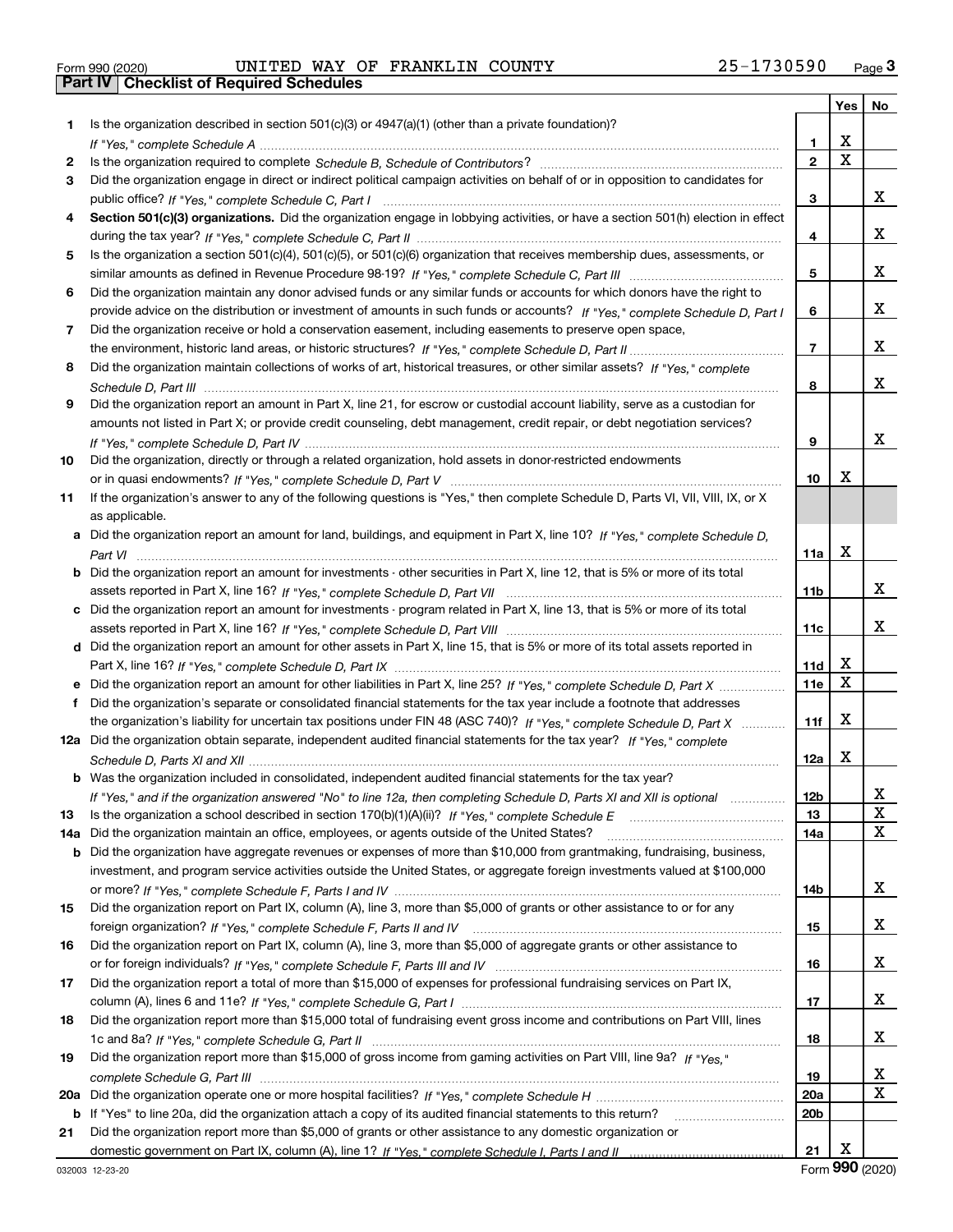*(continued)*

|               |                                                                                                                              |                 | Yes | No |
|---------------|------------------------------------------------------------------------------------------------------------------------------|-----------------|-----|----|
| 22            | Did the organization report more than \$5,000 of grants or other assistance to or for domestic individuals on                |                 |     |    |
|               |                                                                                                                              | 22              | X   |    |
| 23            | Did the organization answer "Yes" to Part VII, Section A, line 3, 4, or 5 about compensation of the organization's current   |                 |     |    |
|               | and former officers, directors, trustees, key employees, and highest compensated employees? If "Yes," complete               |                 |     |    |
|               |                                                                                                                              | 23              |     | x  |
|               | 24a Did the organization have a tax-exempt bond issue with an outstanding principal amount of more than \$100,000 as of the  |                 |     |    |
|               | last day of the year, that was issued after December 31, 2002? If "Yes," answer lines 24b through 24d and complete           |                 |     |    |
|               |                                                                                                                              | 24a             |     | x  |
|               | <b>b</b> Did the organization invest any proceeds of tax-exempt bonds beyond a temporary period exception?                   | 24b             |     |    |
|               | c Did the organization maintain an escrow account other than a refunding escrow at any time during the year to defease       |                 |     |    |
|               |                                                                                                                              | 24c             |     |    |
|               |                                                                                                                              | 24d             |     |    |
|               | 25a Section 501(c)(3), 501(c)(4), and 501(c)(29) organizations. Did the organization engage in an excess benefit             |                 |     |    |
|               |                                                                                                                              | 25a             |     | x  |
|               | b Is the organization aware that it engaged in an excess benefit transaction with a disqualified person in a prior year, and |                 |     |    |
|               | that the transaction has not been reported on any of the organization's prior Forms 990 or 990-EZ? If "Yes," complete        |                 |     |    |
|               | Schedule L. Part I                                                                                                           | 25 <sub>b</sub> |     | х  |
| 26            | Did the organization report any amount on Part X, line 5 or 22, for receivables from or payables to any current              |                 |     |    |
|               | or former officer, director, trustee, key employee, creator or founder, substantial contributor, or 35%                      |                 |     |    |
|               | controlled entity or family member of any of these persons? If "Yes," complete Schedule L, Part II                           | 26              |     | x  |
| 27            | Did the organization provide a grant or other assistance to any current or former officer, director, trustee, key employee,  |                 |     |    |
|               | creator or founder, substantial contributor or employee thereof, a grant selection committee member, or to a 35% controlled  |                 |     | x  |
|               | entity (including an employee thereof) or family member of any of these persons? If "Yes," complete Schedule L, Part III     | 27              |     |    |
| 28            | Was the organization a party to a business transaction with one of the following parties (see Schedule L, Part IV            |                 |     |    |
|               | instructions, for applicable filing thresholds, conditions, and exceptions):                                                 |                 |     |    |
|               | a A current or former officer, director, trustee, key employee, creator or founder, or substantial contributor? If           | 28a             |     | X  |
|               |                                                                                                                              | 28 <sub>b</sub> |     | X  |
|               | c A 35% controlled entity of one or more individuals and/or organizations described in lines 28a or 28b? If                  |                 |     |    |
|               |                                                                                                                              | 28c             |     | х  |
| 29            |                                                                                                                              | 29              |     | х  |
| 30            | Did the organization receive contributions of art, historical treasures, or other similar assets, or qualified conservation  |                 |     |    |
|               |                                                                                                                              | 30              |     | X  |
| 31            | Did the organization liquidate, terminate, or dissolve and cease operations? If "Yes," complete Schedule N, Part I           | 31              |     | X  |
| 32            | Did the organization sell, exchange, dispose of, or transfer more than 25% of its net assets? If "Yes," complete             |                 |     |    |
|               |                                                                                                                              | 32              |     | x  |
| 33            | Did the organization own 100% of an entity disregarded as separate from the organization under Regulations                   |                 |     |    |
|               |                                                                                                                              | 33              |     | x  |
| 34            | Was the organization related to any tax-exempt or taxable entity? If "Yes," complete Schedule R, Part II, III, or IV, and    |                 |     |    |
|               |                                                                                                                              | 34              |     | x  |
|               | 35a Did the organization have a controlled entity within the meaning of section 512(b)(13)?                                  | 35a             |     | X  |
|               | b If "Yes" to line 35a, did the organization receive any payment from or engage in any transaction with a controlled entity  |                 |     |    |
|               |                                                                                                                              | 35 <sub>b</sub> |     |    |
| 36            | Section 501(c)(3) organizations. Did the organization make any transfers to an exempt non-charitable related organization?   |                 |     |    |
|               |                                                                                                                              | 36              |     | X  |
| 37            | Did the organization conduct more than 5% of its activities through an entity that is not a related organization             |                 |     |    |
|               |                                                                                                                              | 37              |     | x  |
| 38            | Did the organization complete Schedule O and provide explanations in Schedule O for Part VI, lines 11b and 19?               |                 |     |    |
|               | Note: All Form 990 filers are required to complete Schedule O                                                                | 38              | х   |    |
| <b>Part V</b> | <b>Statements Regarding Other IRS Filings and Tax Compliance</b>                                                             |                 |     |    |
|               | Check if Schedule O contains a response or note to any line in this Part V                                                   |                 |     |    |
|               |                                                                                                                              |                 | Yes | No |
|               | 4<br>1a                                                                                                                      |                 |     |    |
|               | 0<br><b>b</b> Enter the number of Forms W-2G included in line 1a. Enter -0- if not applicable<br>1b                          |                 |     |    |
| c             | Did the organization comply with backup withholding rules for reportable payments to vendors and reportable gaming           |                 | х   |    |
|               | (gambling) winnings to prize winners?                                                                                        | 1c              |     |    |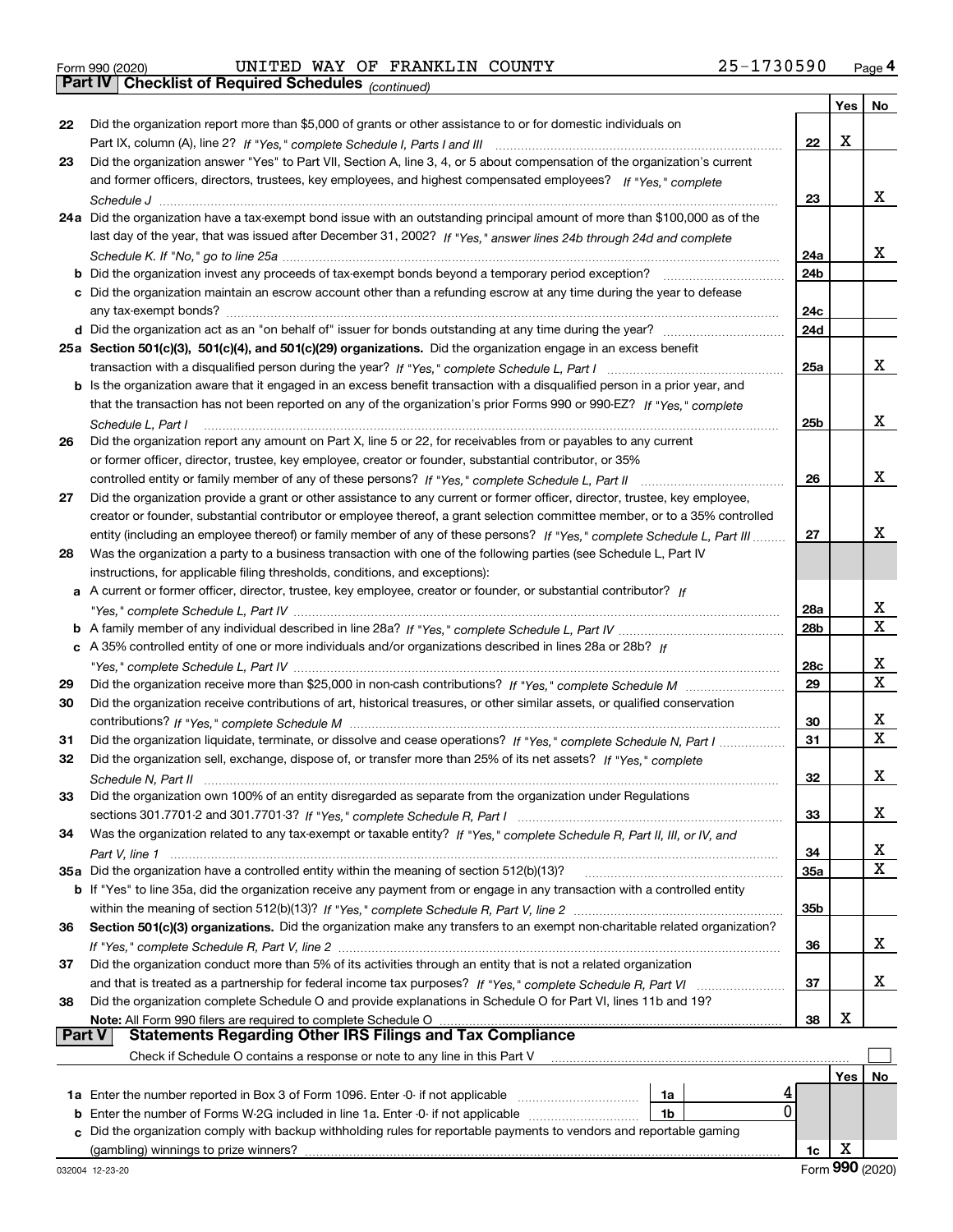|        | Form 990 (2020) | UNITED WAY OF FRANKLIN COUNTY                                                                                                                                                                                                  |                 | 25-1730590 |                |     | $_{\text{Page}}$ 5 |
|--------|-----------------|--------------------------------------------------------------------------------------------------------------------------------------------------------------------------------------------------------------------------------|-----------------|------------|----------------|-----|--------------------|
| Part V |                 | Statements Regarding Other IRS Filings and Tax Compliance (continued)                                                                                                                                                          |                 |            |                |     |                    |
|        |                 |                                                                                                                                                                                                                                |                 |            |                | Yes | No                 |
|        |                 | 2a Enter the number of employees reported on Form W-3, Transmittal of Wage and Tax Statements,                                                                                                                                 |                 |            |                |     |                    |
|        |                 | filed for the calendar year ending with or within the year covered by this return                                                                                                                                              | 2a              | 5          |                |     |                    |
|        |                 |                                                                                                                                                                                                                                |                 |            | 2 <sub>b</sub> | x   |                    |
|        |                 |                                                                                                                                                                                                                                |                 |            |                |     |                    |
| За     |                 | Did the organization have unrelated business gross income of \$1,000 or more during the year?                                                                                                                                  |                 |            | 3a             |     | x                  |
| b      |                 |                                                                                                                                                                                                                                |                 |            | 3 <sub>b</sub> |     |                    |
|        |                 | 4a At any time during the calendar year, did the organization have an interest in, or a signature or other authority over, a                                                                                                   |                 |            |                |     |                    |
|        |                 | financial account in a foreign country (such as a bank account, securities account, or other financial account)?                                                                                                               |                 |            | 4a             |     | x                  |
|        |                 | <b>b</b> If "Yes," enter the name of the foreign country $\blacktriangleright$                                                                                                                                                 |                 |            |                |     |                    |
|        |                 | See instructions for filing requirements for FinCEN Form 114, Report of Foreign Bank and Financial Accounts (FBAR).                                                                                                            |                 |            |                |     |                    |
| 5a     |                 | Was the organization a party to a prohibited tax shelter transaction at any time during the tax year?                                                                                                                          |                 |            | 5a             |     | x                  |
| b      |                 |                                                                                                                                                                                                                                |                 |            | 5 <sub>b</sub> |     | X                  |
| с      |                 |                                                                                                                                                                                                                                |                 |            | 5c             |     |                    |
|        |                 | 6a Does the organization have annual gross receipts that are normally greater than \$100,000, and did the organization solicit                                                                                                 |                 |            |                |     |                    |
|        |                 | any contributions that were not tax deductible as charitable contributions?                                                                                                                                                    |                 |            | 6a             |     | x                  |
|        |                 | <b>b</b> If "Yes," did the organization include with every solicitation an express statement that such contributions or gifts                                                                                                  |                 |            |                |     |                    |
|        |                 | were not tax deductible?                                                                                                                                                                                                       |                 |            | 6b             |     |                    |
| 7      |                 | Organizations that may receive deductible contributions under section 170(c).                                                                                                                                                  |                 |            |                |     |                    |
| a      |                 | Did the organization receive a payment in excess of \$75 made partly as a contribution and partly for goods and services provided to the payor?                                                                                |                 |            | 7a             |     | x                  |
| b      |                 | If "Yes," did the organization notify the donor of the value of the goods or services provided?                                                                                                                                |                 |            | 7b             |     |                    |
|        |                 | Did the organization sell, exchange, or otherwise dispose of tangible personal property for which it was required                                                                                                              |                 |            |                |     |                    |
|        |                 |                                                                                                                                                                                                                                |                 |            | 7c             |     | x                  |
| d      |                 |                                                                                                                                                                                                                                | 7d              |            |                |     |                    |
| е      |                 | Did the organization receive any funds, directly or indirectly, to pay premiums on a personal benefit contract?                                                                                                                |                 |            | 7e             |     | х                  |
| f      |                 | Did the organization, during the year, pay premiums, directly or indirectly, on a personal benefit contract?                                                                                                                   |                 |            | 7f             |     | x                  |
| g      |                 | If the organization received a contribution of qualified intellectual property, did the organization file Form 8899 as required?                                                                                               |                 |            | 7g             |     |                    |
| h      |                 | If the organization received a contribution of cars, boats, airplanes, or other vehicles, did the organization file a Form 1098-C?                                                                                             |                 |            | 7h             |     |                    |
| 8      |                 | Sponsoring organizations maintaining donor advised funds. Did a donor advised fund maintained by the                                                                                                                           |                 |            |                |     |                    |
|        |                 | sponsoring organization have excess business holdings at any time during the year?                                                                                                                                             |                 |            | 8              |     |                    |
| 9      |                 | Sponsoring organizations maintaining donor advised funds.                                                                                                                                                                      |                 |            | 9а             |     |                    |
| a<br>b |                 | Did the sponsoring organization make any taxable distributions under section 4966?<br>Did the sponsoring organization make a distribution to a donor, donor advisor, or related person?                                        |                 |            | 9b             |     |                    |
| 10     |                 | Section 501(c)(7) organizations. Enter:                                                                                                                                                                                        |                 |            |                |     |                    |
|        |                 | a Initiation fees and capital contributions included on Part VIII, line 12 [111] [11] [12] [11] [12] [11] [12] [11] [12] [11] [12] [11] [12] [11] [12] [11] [12] [11] [12] [11] [12] [11] [12] [11] [12] [11] [12] [11] [12] [ | 10a             |            |                |     |                    |
|        |                 | Gross receipts, included on Form 990, Part VIII, line 12, for public use of club facilities                                                                                                                                    | 10b             |            |                |     |                    |
| 11     |                 | Section 501(c)(12) organizations. Enter:                                                                                                                                                                                       |                 |            |                |     |                    |
| a      |                 | Gross income from members or shareholders                                                                                                                                                                                      | 11a             |            |                |     |                    |
| b      |                 | Gross income from other sources (Do not net amounts due or paid to other sources against                                                                                                                                       |                 |            |                |     |                    |
|        |                 |                                                                                                                                                                                                                                | 11 <sub>b</sub> |            |                |     |                    |
|        |                 | 12a Section 4947(a)(1) non-exempt charitable trusts. Is the organization filing Form 990 in lieu of Form 1041?                                                                                                                 |                 |            | 12a            |     |                    |
|        |                 | <b>b</b> If "Yes," enter the amount of tax-exempt interest received or accrued during the year                                                                                                                                 | 12b             |            |                |     |                    |
| 13     |                 | Section 501(c)(29) qualified nonprofit health insurance issuers.                                                                                                                                                               |                 |            |                |     |                    |
|        |                 | a Is the organization licensed to issue qualified health plans in more than one state?                                                                                                                                         |                 |            | 13a            |     |                    |
|        |                 | Note: See the instructions for additional information the organization must report on Schedule O.                                                                                                                              |                 |            |                |     |                    |
|        |                 | <b>b</b> Enter the amount of reserves the organization is required to maintain by the states in which the                                                                                                                      |                 |            |                |     |                    |
|        |                 |                                                                                                                                                                                                                                | 13 <sub>b</sub> |            |                |     |                    |
| c      |                 |                                                                                                                                                                                                                                | 13 <sub>c</sub> |            |                |     |                    |
| 14a    |                 | Did the organization receive any payments for indoor tanning services during the tax year?                                                                                                                                     |                 |            | 14a            |     | X                  |
|        |                 | <b>b</b> If "Yes," has it filed a Form 720 to report these payments? If "No," provide an explanation on Schedule O                                                                                                             |                 |            | 14b            |     |                    |
| 15     |                 | Is the organization subject to the section 4960 tax on payment(s) of more than \$1,000,000 in remuneration or                                                                                                                  |                 |            |                |     |                    |
|        |                 |                                                                                                                                                                                                                                |                 |            | 15             |     | x                  |
|        |                 | If "Yes," see instructions and file Form 4720, Schedule N.                                                                                                                                                                     |                 |            |                |     |                    |
| 16     |                 | Is the organization an educational institution subject to the section 4968 excise tax on net investment income?                                                                                                                |                 |            | 16             |     | х                  |
|        |                 | If "Yes," complete Form 4720, Schedule O.                                                                                                                                                                                      |                 |            |                |     | $\mathbf{QQ}$      |
|        |                 |                                                                                                                                                                                                                                |                 |            |                |     |                    |

Form (2020) **990**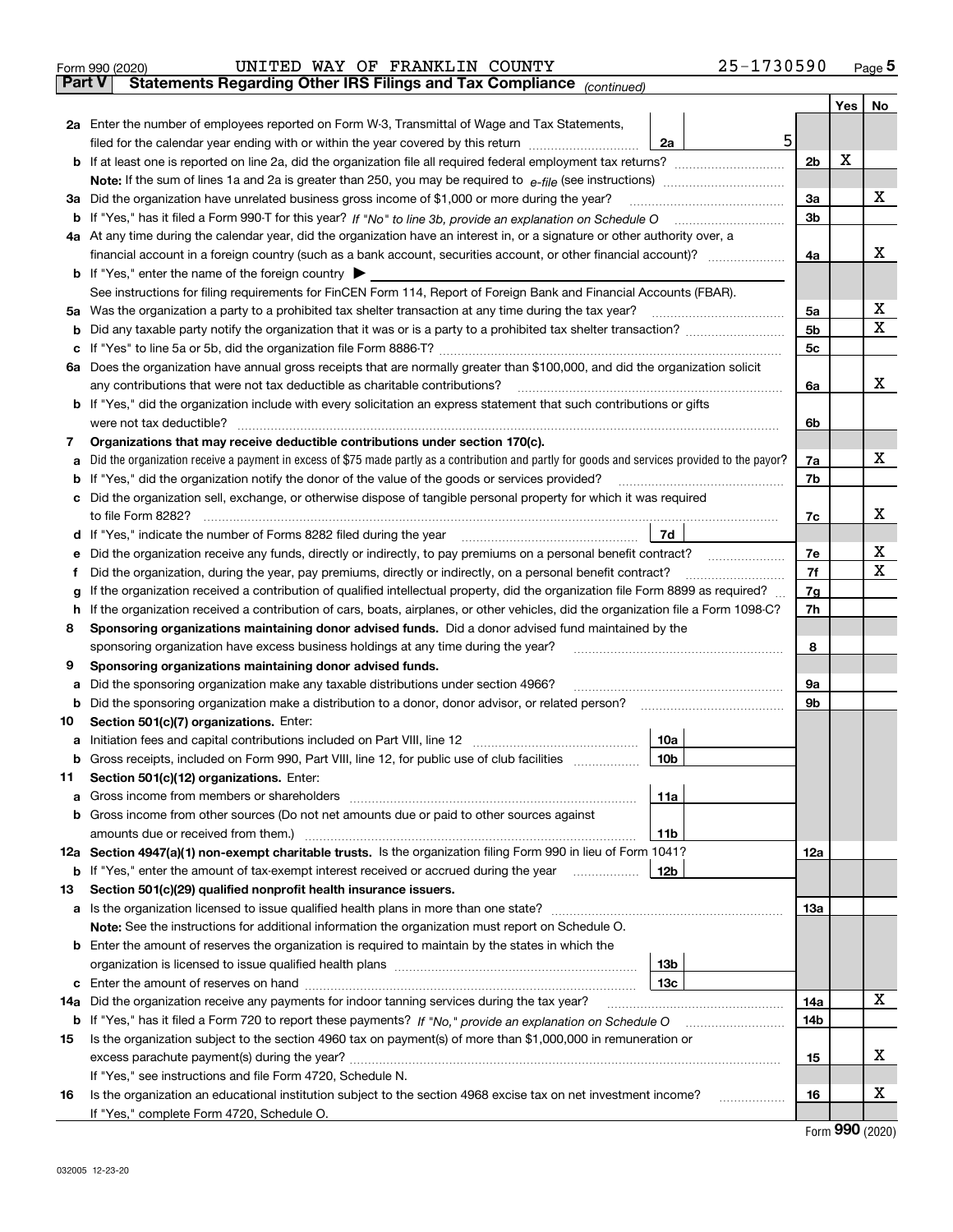|  | Form 990 (2020) |
|--|-----------------|
|  |                 |

*For each "Yes" response to lines 2 through 7b below, and for a "No" response to line 8a, 8b, or 10b below, describe the circumstances, processes, or changes on Schedule O. See instructions.* Form 990 (2020) **CONVICTED WAY OF FRANKLIN COUNTY** 25 – 1730590 Page 6<br>**Part VI Governance, Management, and Disclosure** For each "Yes" response to lines 2 through 7b below, and for a "No" response Check if Schedule O contains a response or note to any line in this Part VI

|     | Check if Schedule O contains a response or note to any line in this Part VI                                                                                                                                                    |    |    |                 |     | $\mathbf{X}$ |
|-----|--------------------------------------------------------------------------------------------------------------------------------------------------------------------------------------------------------------------------------|----|----|-----------------|-----|--------------|
|     | Section A. Governing Body and Management                                                                                                                                                                                       |    |    |                 |     |              |
|     |                                                                                                                                                                                                                                |    |    |                 | Yes | No           |
|     | <b>1a</b> Enter the number of voting members of the governing body at the end of the tax year                                                                                                                                  | 1a | 21 |                 |     |              |
|     | If there are material differences in voting rights among members of the governing body, or if the governing                                                                                                                    |    |    |                 |     |              |
|     | body delegated broad authority to an executive committee or similar committee, explain on Schedule O.                                                                                                                          |    |    |                 |     |              |
| b   | Enter the number of voting members included on line 1a, above, who are independent                                                                                                                                             | 1b | 21 |                 |     |              |
| 2   | Did any officer, director, trustee, or key employee have a family relationship or a business relationship with any other                                                                                                       |    |    |                 |     |              |
|     | officer, director, trustee, or key employee?                                                                                                                                                                                   |    |    | $\mathbf{2}$    |     | х            |
| 3   | Did the organization delegate control over management duties customarily performed by or under the direct supervision                                                                                                          |    |    |                 |     |              |
|     | of officers, directors, trustees, or key employees to a management company or other person?                                                                                                                                    |    |    | 3               |     | х            |
| 4   | Did the organization make any significant changes to its governing documents since the prior Form 990 was filed?                                                                                                               |    |    | 4               |     | X            |
| 5   |                                                                                                                                                                                                                                |    |    | 5               |     | х            |
| 6   | Did the organization have members or stockholders?                                                                                                                                                                             |    |    | 6               | X   |              |
| 7a  | Did the organization have members, stockholders, or other persons who had the power to elect or appoint one or                                                                                                                 |    |    |                 |     |              |
|     | more members of the governing body?                                                                                                                                                                                            |    |    | 7a              | х   |              |
|     | <b>b</b> Are any governance decisions of the organization reserved to (or subject to approval by) members, stockholders, or                                                                                                    |    |    |                 |     |              |
|     | persons other than the governing body?                                                                                                                                                                                         |    |    | 7b              |     | x            |
| 8   | Did the organization contemporaneously document the meetings held or written actions undertaken during the year by the following:                                                                                              |    |    |                 |     |              |
| a   | The governing body? [[11] matter and the contract of the contract of the contract of the contract of the contract of the contract of the contract of the contract of the contract of the contract of the contract of the contr |    |    | 8а              | х   |              |
| b   |                                                                                                                                                                                                                                |    |    | 8b              | X   |              |
| 9   | Is there any officer, director, trustee, or key employee listed in Part VII, Section A, who cannot be reached at the                                                                                                           |    |    |                 |     |              |
|     |                                                                                                                                                                                                                                |    |    | 9               |     | х            |
|     | <b>Section B. Policies</b> (This Section B requests information about policies not required by the Internal Revenue Code.)                                                                                                     |    |    |                 |     |              |
|     |                                                                                                                                                                                                                                |    |    |                 | Yes | No           |
|     |                                                                                                                                                                                                                                |    |    | 10a             |     | x            |
|     | <b>b</b> If "Yes," did the organization have written policies and procedures governing the activities of such chapters, affiliates,                                                                                            |    |    |                 |     |              |
|     | and branches to ensure their operations are consistent with the organization's exempt purposes?                                                                                                                                |    |    | 10 <sub>b</sub> |     |              |
|     | 11a Has the organization provided a complete copy of this Form 990 to all members of its governing body before filing the form?                                                                                                |    |    | 11a             | X   |              |
| b   | Describe in Schedule O the process, if any, used by the organization to review this Form 990.                                                                                                                                  |    |    |                 |     |              |
| 12a |                                                                                                                                                                                                                                |    |    | 12a             | X   |              |
| b   |                                                                                                                                                                                                                                |    |    | 12 <sub>b</sub> | X   |              |
|     | c Did the organization regularly and consistently monitor and enforce compliance with the policy? If "Yes." describe                                                                                                           |    |    |                 |     |              |
|     | in Schedule O how this was done www.communication.com/www.communications.com/www.communications.com/                                                                                                                           |    |    | 12c             | х   |              |
| 13  | Did the organization have a written whistleblower policy?                                                                                                                                                                      |    |    | 13              | X   |              |
| 14  | Did the organization have a written document retention and destruction policy?                                                                                                                                                 |    |    | 14              | X   |              |
| 15  | Did the process for determining compensation of the following persons include a review and approval by independent                                                                                                             |    |    |                 |     |              |
|     | persons, comparability data, and contemporaneous substantiation of the deliberation and decision?                                                                                                                              |    |    |                 |     |              |
| a   | The organization's CEO, Executive Director, or top management official manufactured content of the organization's CEO, Executive Director, or top management official                                                          |    |    | 15a             | х   |              |
|     | <b>b</b> Other officers or key employees of the organization                                                                                                                                                                   |    |    | 15b             | х   |              |
|     | If "Yes" to line 15a or 15b, describe the process in Schedule O (see instructions).                                                                                                                                            |    |    |                 |     |              |
|     | 16a Did the organization invest in, contribute assets to, or participate in a joint venture or similar arrangement with a                                                                                                      |    |    |                 |     |              |
|     | taxable entity during the year?                                                                                                                                                                                                |    |    | 16a             |     | х            |
|     | b If "Yes," did the organization follow a written policy or procedure requiring the organization to evaluate its participation                                                                                                 |    |    |                 |     |              |
|     | in joint venture arrangements under applicable federal tax law, and take steps to safeguard the organization's                                                                                                                 |    |    |                 |     |              |
|     | exempt status with respect to such arrangements?                                                                                                                                                                               |    |    | 16b             |     |              |
|     | <b>Section C. Disclosure</b>                                                                                                                                                                                                   |    |    |                 |     |              |
| 17  | List the states with which a copy of this Form 990 is required to be filed $\blacktriangleright$ PA                                                                                                                            |    |    |                 |     |              |
| 18  | Section 6104 requires an organization to make its Forms 1023 (1024 or 1024-A, if applicable), 990, and 990-T (Section 501(c)(3)s only) available                                                                               |    |    |                 |     |              |
|     | for public inspection. Indicate how you made these available. Check all that apply.                                                                                                                                            |    |    |                 |     |              |
|     | $X$ Own website<br>$X$ Another's website<br>$\lfloor x \rfloor$ Upon request<br>Other (explain on Schedule O)                                                                                                                  |    |    |                 |     |              |
| 19  | Describe on Schedule O whether (and if so, how) the organization made its governing documents, conflict of interest policy, and financial                                                                                      |    |    |                 |     |              |
|     | statements available to the public during the tax year.                                                                                                                                                                        |    |    |                 |     |              |
| 20  | State the name, address, and telephone number of the person who possesses the organization's books and records                                                                                                                 |    |    |                 |     |              |
|     | AMY M HICKS - 717-262-0015                                                                                                                                                                                                     |    |    |                 |     |              |
|     | 17201<br>182 SOUTH SECOND STREET, CHAMBERSBURG,<br>PA                                                                                                                                                                          |    |    |                 |     |              |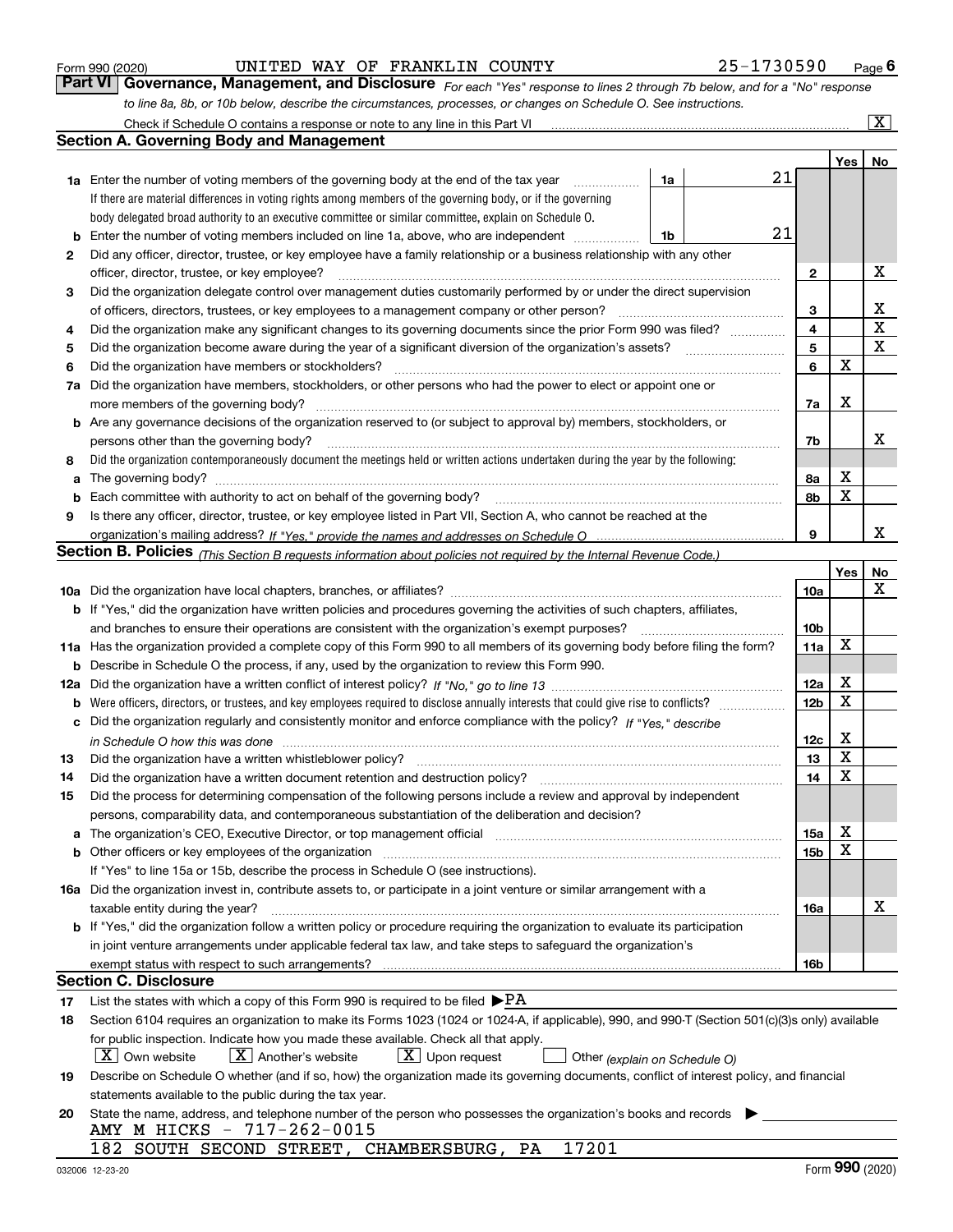$\mathcal{L}^{\text{max}}$ 

### **7Part VII Compensation of Officers, Directors, Trustees, Key Employees, Highest Compensated Employees, and Independent Contractors**

Check if Schedule O contains a response or note to any line in this Part VII

**Section A. Officers, Directors, Trustees, Key Employees, and Highest Compensated Employees**

**1a**  Complete this table for all persons required to be listed. Report compensation for the calendar year ending with or within the organization's tax year. **•** List all of the organization's current officers, directors, trustees (whether individuals or organizations), regardless of amount of compensation.

Enter -0- in columns (D), (E), and (F) if no compensation was paid.

 $\bullet$  List all of the organization's  $\,$ current key employees, if any. See instructions for definition of "key employee."

**•** List the organization's five current highest compensated employees (other than an officer, director, trustee, or key employee) who received reportable compensation (Box 5 of Form W-2 and/or Box 7 of Form 1099-MISC) of more than \$100,000 from the organization and any related organizations.

**•** List all of the organization's former officers, key employees, and highest compensated employees who received more than \$100,000 of reportable compensation from the organization and any related organizations.

**former directors or trustees**  ¥ List all of the organization's that received, in the capacity as a former director or trustee of the organization, more than \$10,000 of reportable compensation from the organization and any related organizations.

See instructions for the order in which to list the persons above.

Check this box if neither the organization nor any related organization compensated any current officer, director, or trustee.  $\mathcal{L}^{\text{max}}$ 

| (A)                         | (B)                                                                  |                               |                                                                                                             |                         | (C)          |                                 |        | (D)                                    | (E)                                        | (F)                                                                      |
|-----------------------------|----------------------------------------------------------------------|-------------------------------|-------------------------------------------------------------------------------------------------------------|-------------------------|--------------|---------------------------------|--------|----------------------------------------|--------------------------------------------|--------------------------------------------------------------------------|
| Name and title              | Average<br>hours per<br>week                                         |                               | Position<br>(do not check more than one<br>box, unless person is both an<br>officer and a director/trustee) |                         |              |                                 |        | Reportable<br>compensation<br>from     | Reportable<br>compensation<br>from related | Estimated<br>amount of<br>other                                          |
|                             | (list any<br>hours for<br>related<br>organizations<br>below<br>line) | ndividual trustee or director | nstitutional trustee                                                                                        | Officer                 | Key employee | Highest compensated<br>employee | Former | the<br>organization<br>(W-2/1099-MISC) | organizations<br>(W-2/1099-MISC)           | compensation<br>from the<br>organization<br>and related<br>organizations |
| AMY M. HICKS<br>(1)         | 40.00                                                                |                               |                                                                                                             |                         |              |                                 |        |                                        |                                            |                                                                          |
| EXECUTIVE DIRECTOR          |                                                                      |                               |                                                                                                             | X                       |              |                                 |        | 68,470.                                | $\mathbf 0$ .                              | 2,054.                                                                   |
| (2)<br>DAWN BUCKNER         | 40.00                                                                |                               |                                                                                                             |                         |              |                                 |        |                                        |                                            |                                                                          |
| FINANCE SPECIALIST          |                                                                      |                               |                                                                                                             | X                       |              |                                 |        | 39,073.                                | $\mathbf 0$ .                              | $\mathbf 0$ .                                                            |
| <b>BONNIE ZEHLER</b><br>(3) | 1.00                                                                 |                               |                                                                                                             |                         |              |                                 |        |                                        |                                            |                                                                          |
| PRESIDENT                   |                                                                      | X                             |                                                                                                             | X                       |              |                                 |        | 0.                                     | $\mathbf 0$ .                              | $\mathbf 0$ .                                                            |
| KEN DITZLER<br>(4)          | 1.00                                                                 |                               |                                                                                                             |                         |              |                                 |        |                                        |                                            |                                                                          |
| VICE PRESIDENT              |                                                                      | $\mathbf X$                   |                                                                                                             | X                       |              |                                 |        | 0.                                     | $\mathbf 0$ .                              | $\mathbf 0$ .                                                            |
| MATT GUNDER<br>(5)          | 1.00                                                                 |                               |                                                                                                             |                         |              |                                 |        |                                        |                                            |                                                                          |
| <b>TREASURER</b>            |                                                                      | $\mathbf X$                   |                                                                                                             | $\overline{\textbf{X}}$ |              |                                 |        | 0.                                     | $\mathbf 0$ .                              | $\mathbf 0$ .                                                            |
| (6)<br>SCOTT BOWERMAN       | 1.00                                                                 |                               |                                                                                                             |                         |              |                                 |        |                                        |                                            |                                                                          |
| <b>SECRETARY</b>            |                                                                      | $\mathbf X$                   |                                                                                                             | X                       |              |                                 |        | 0.                                     | $\mathbf 0$ .                              | $\mathbf 0$ .                                                            |
| MICHAEL BUHRMAN<br>(7)      | 1.00                                                                 |                               |                                                                                                             |                         |              |                                 |        |                                        |                                            |                                                                          |
| <b>BOARD MEMBER</b>         |                                                                      | $\mathbf X$                   |                                                                                                             |                         |              |                                 |        | 0.                                     | $\mathbf 0$ .                              | $\mathbf 0$ .                                                            |
| ROBERT CORRELL<br>(8)       | 1.00                                                                 |                               |                                                                                                             |                         |              |                                 |        |                                        |                                            |                                                                          |
| BOARD MEMBER                |                                                                      | $\mathbf X$                   |                                                                                                             |                         |              |                                 |        | 0.                                     | $\mathbf 0$ .                              | $\mathbf 0$ .                                                            |
| KIM CRIDER<br>(9)           | 1.00                                                                 |                               |                                                                                                             |                         |              |                                 |        |                                        |                                            |                                                                          |
| <b>BOARD MEMBER</b>         |                                                                      | $\mathbf X$                   |                                                                                                             |                         |              |                                 |        | 0.                                     | $\mathbf 0$ .                              | $\mathbf 0$ .                                                            |
| (10) BERNICE CROUSE         | 1.00                                                                 |                               |                                                                                                             |                         |              |                                 |        |                                        |                                            |                                                                          |
| <b>BOARD MEMBER</b>         |                                                                      | $\overline{\mathbf{X}}$       |                                                                                                             |                         |              |                                 |        | 0.                                     | $\mathbf 0$ .                              | $\mathbf 0$ .                                                            |
| (11) ROBIN HARMON           | 1.00                                                                 |                               |                                                                                                             |                         |              |                                 |        |                                        |                                            |                                                                          |
| <b>BOARD MEMBER</b>         |                                                                      | $\mathbf X$                   |                                                                                                             |                         |              |                                 |        | 0.                                     | $\mathbf 0$ .                              | $\mathbf 0$ .                                                            |
| (12) GLADYS LEON            | 1.00                                                                 |                               |                                                                                                             |                         |              |                                 |        |                                        |                                            |                                                                          |
| <b>BOARD MEMBER</b>         |                                                                      | $\mathbf X$                   |                                                                                                             |                         |              |                                 |        | 0.                                     | $\mathbf 0$ .                              | $\mathbf 0$ .                                                            |
| (13) PAM JOHNS              | 1.00                                                                 |                               |                                                                                                             |                         |              |                                 |        |                                        |                                            |                                                                          |
| BOARD MEMBER                |                                                                      | $\mathbf X$                   |                                                                                                             |                         |              |                                 |        | 0.                                     | $\mathbf 0$ .                              | $\mathbf 0$ .                                                            |
| (14) KIM SHOCKEY            | 1.00                                                                 |                               |                                                                                                             |                         |              |                                 |        |                                        |                                            |                                                                          |
| <b>BOARD MEMBER</b>         |                                                                      | $\overline{\mathbf{X}}$       |                                                                                                             |                         |              |                                 |        | 0.                                     | $\mathbf 0$ .                              | $\mathbf 0$ .                                                            |
| (15) NANCY PROBST           | 1.00                                                                 |                               |                                                                                                             |                         |              |                                 |        |                                        |                                            |                                                                          |
| <b>BOARD MEMBER</b>         |                                                                      | $\mathbf X$                   |                                                                                                             |                         |              |                                 |        | 0.                                     | $\mathbf 0$ .                              | $0_{.}$                                                                  |
| (16) MIKE ROSS              | 1.00                                                                 |                               |                                                                                                             |                         |              |                                 |        |                                        |                                            |                                                                          |
| BOARD MEMBER                |                                                                      | $\mathbf X$                   |                                                                                                             |                         |              |                                 |        | 0.                                     | $\mathbf 0$ .                              | $0_{.}$                                                                  |
| (17) BOB ZIOBROWSKI         | 1.00                                                                 |                               |                                                                                                             |                         |              |                                 |        |                                        |                                            |                                                                          |
| <b>BOARD MEMBER</b>         |                                                                      | $\mathbf x$                   |                                                                                                             |                         |              |                                 |        | 0.                                     | $\mathbf 0$ .                              | 0.                                                                       |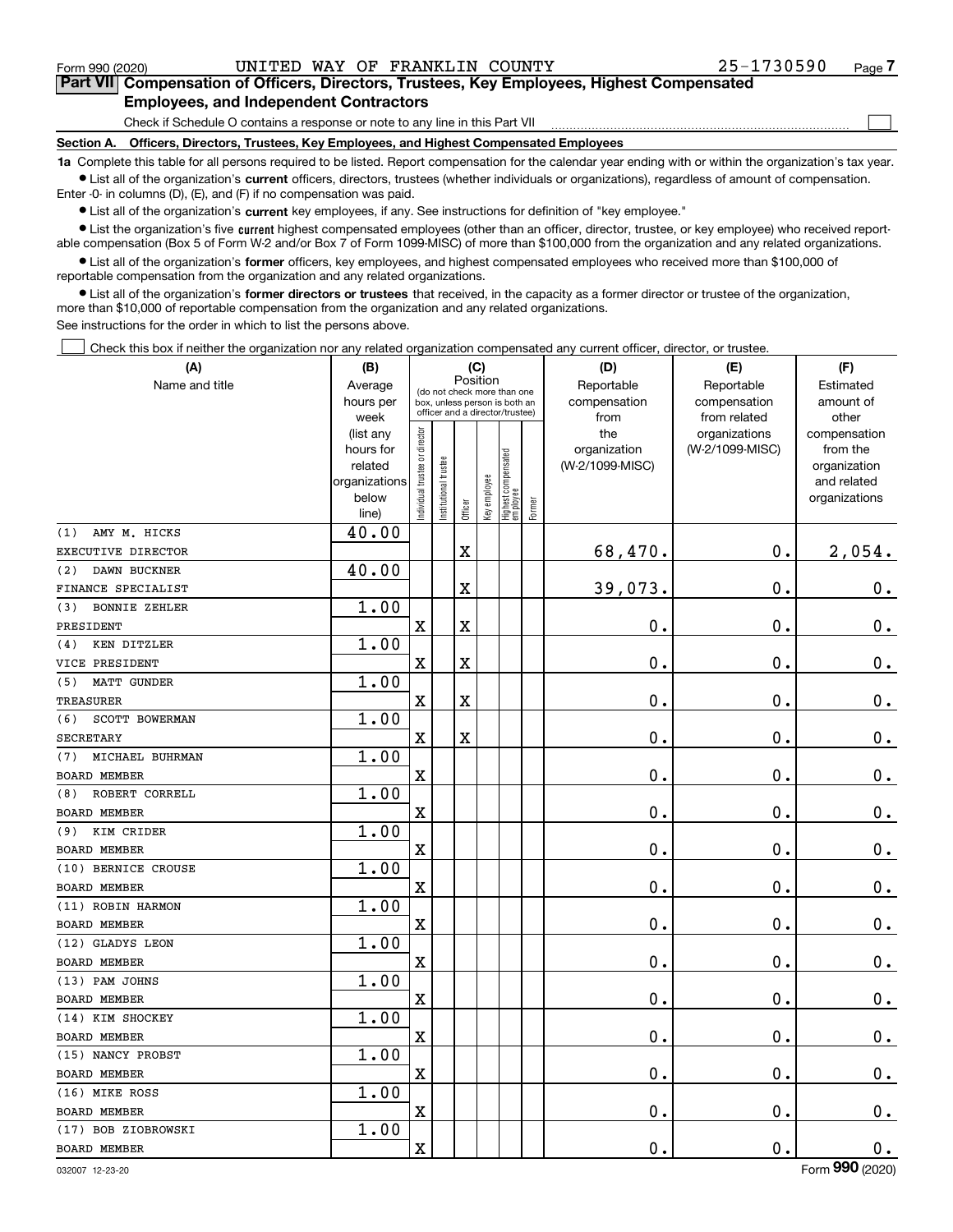| Form 990 (2020) | UNITED WAY OF FRANKLIN COUNTY                                                                                                                                                                                                                          |                                                        |                                |                      |         |                 |                                                                  |        |                                                                | 25-1730590                                                       |                                                                | Page 8       |
|-----------------|--------------------------------------------------------------------------------------------------------------------------------------------------------------------------------------------------------------------------------------------------------|--------------------------------------------------------|--------------------------------|----------------------|---------|-----------------|------------------------------------------------------------------|--------|----------------------------------------------------------------|------------------------------------------------------------------|----------------------------------------------------------------|--------------|
| <b>Part VII</b> | Section A. Officers, Directors, Trustees, Key Employees, and Highest Compensated Employees (continued)                                                                                                                                                 |                                                        |                                |                      |         |                 |                                                                  |        |                                                                |                                                                  |                                                                |              |
|                 | (A)<br>Name and title                                                                                                                                                                                                                                  | (B)<br>Average                                         |                                |                      |         | (C)<br>Position | (do not check more than one                                      |        | (D)<br>Reportable                                              | (E)<br>Reportable                                                | (F)<br>Estimated                                               |              |
|                 |                                                                                                                                                                                                                                                        | hours per<br>week<br>(list any<br>hours for<br>related | Individual trustee or director |                      |         |                 | box, unless person is both an<br>officer and a director/trustee) |        | compensation<br>from<br>the<br>organization<br>(W-2/1099-MISC) | compensation<br>from related<br>organizations<br>(W-2/1099-MISC) | amount of<br>other<br>compensation<br>from the<br>organization |              |
|                 |                                                                                                                                                                                                                                                        | organizations<br>below<br>line)                        |                                | nstitutional trustee | Officer | key employee    | Highest compensated<br>  employee                                | Former |                                                                |                                                                  | and related<br>organizations                                   |              |
| BOARD MEMBER    | (18) ERICA NEMZEK                                                                                                                                                                                                                                      | 1.00                                                   | X                              |                      |         |                 |                                                                  |        | 0.                                                             | 0.                                                               |                                                                | $0_{.}$      |
|                 | (19) JOE MCDERMOTT                                                                                                                                                                                                                                     | 1.00                                                   |                                |                      |         |                 |                                                                  |        |                                                                |                                                                  |                                                                |              |
| BOARD MEMBER    |                                                                                                                                                                                                                                                        |                                                        | $\mathbf X$                    |                      |         |                 |                                                                  |        | Ο.                                                             | 0.                                                               |                                                                | 0.           |
|                 | (20) ELLIOTT SULCOVE                                                                                                                                                                                                                                   | 1.00                                                   |                                |                      |         |                 |                                                                  |        |                                                                |                                                                  |                                                                |              |
| BOARD MEMBER    |                                                                                                                                                                                                                                                        |                                                        | $\mathbf X$                    |                      |         |                 |                                                                  |        | Ο.                                                             | Ο.                                                               |                                                                | 0.           |
|                 | (21) SHAUN YOUNG                                                                                                                                                                                                                                       | 1.00                                                   |                                |                      |         |                 |                                                                  |        |                                                                |                                                                  |                                                                |              |
| BOARD MEMBER    |                                                                                                                                                                                                                                                        |                                                        | $\mathbf X$                    |                      |         |                 |                                                                  |        | Ο.                                                             | Ο.                                                               |                                                                | 0.           |
|                 | (22) BLAKE TRUMAN                                                                                                                                                                                                                                      | 1.00                                                   |                                |                      |         |                 |                                                                  |        |                                                                |                                                                  |                                                                |              |
| BOARD MEMBER    | (23) DR. MICHAEL DONCHESKI                                                                                                                                                                                                                             | 1.00                                                   | $\mathbf X$                    |                      |         |                 |                                                                  |        | Ο.                                                             | Ο.                                                               |                                                                | 0.           |
|                 | IMMEDIATE PAST PRESIDENT                                                                                                                                                                                                                               |                                                        |                                |                      | X       |                 |                                                                  |        | Ο.                                                             | Ο.                                                               |                                                                | 0.           |
|                 | (24) CHERYL SHIELDS                                                                                                                                                                                                                                    | 1.00                                                   |                                |                      |         |                 |                                                                  |        |                                                                |                                                                  |                                                                |              |
| BOARD MEMBER    |                                                                                                                                                                                                                                                        |                                                        | $\mathbf X$                    |                      |         |                 |                                                                  |        | 0.                                                             | 0.                                                               |                                                                | 0.           |
|                 |                                                                                                                                                                                                                                                        |                                                        |                                |                      |         |                 |                                                                  |        |                                                                |                                                                  |                                                                |              |
|                 |                                                                                                                                                                                                                                                        |                                                        |                                |                      |         |                 |                                                                  |        |                                                                |                                                                  |                                                                |              |
|                 |                                                                                                                                                                                                                                                        |                                                        |                                |                      |         |                 |                                                                  |        |                                                                |                                                                  |                                                                |              |
|                 |                                                                                                                                                                                                                                                        |                                                        |                                |                      |         |                 |                                                                  |        |                                                                |                                                                  |                                                                |              |
| 1b Subtotal     |                                                                                                                                                                                                                                                        |                                                        |                                |                      |         |                 |                                                                  |        | 107,543.                                                       | 0.<br>0.                                                         |                                                                | 2,054.       |
|                 | c Total from continuation sheets to Part VII, Section A <b>manufarity</b> contains the Total Section A                                                                                                                                                 |                                                        |                                |                      |         |                 |                                                                  |        | Ο.<br>107,543.                                                 | $\overline{0}$ .                                                 |                                                                | 0.<br>2,054. |
| 2               | Total number of individuals (including but not limited to those listed above) who received more than \$100,000 of reportable                                                                                                                           |                                                        |                                |                      |         |                 |                                                                  |        |                                                                |                                                                  |                                                                |              |
|                 | compensation from the organization $\blacktriangleright$                                                                                                                                                                                               |                                                        |                                |                      |         |                 |                                                                  |        |                                                                |                                                                  |                                                                | 0            |
|                 |                                                                                                                                                                                                                                                        |                                                        |                                |                      |         |                 |                                                                  |        |                                                                |                                                                  | Yes                                                            | No           |
| 3               | Did the organization list any former officer, director, trustee, key employee, or highest compensated employee on                                                                                                                                      |                                                        |                                |                      |         |                 |                                                                  |        |                                                                |                                                                  |                                                                |              |
|                 | line 1a? If "Yes," complete Schedule J for such individual matches contained and the 1a? If "Yes," complete Schedule J for such individual                                                                                                             |                                                        |                                |                      |         |                 |                                                                  |        |                                                                |                                                                  | 3                                                              | х            |
| 4               | For any individual listed on line 1a, is the sum of reportable compensation and other compensation from the organization                                                                                                                               |                                                        |                                |                      |         |                 |                                                                  |        |                                                                |                                                                  | 4                                                              | х            |
| 5               | Did any person listed on line 1a receive or accrue compensation from any unrelated organization or individual for services                                                                                                                             |                                                        |                                |                      |         |                 |                                                                  |        |                                                                |                                                                  |                                                                |              |
|                 |                                                                                                                                                                                                                                                        |                                                        |                                |                      |         |                 |                                                                  |        |                                                                |                                                                  | 5                                                              | X            |
|                 | <b>Section B. Independent Contractors</b>                                                                                                                                                                                                              |                                                        |                                |                      |         |                 |                                                                  |        |                                                                |                                                                  |                                                                |              |
| 1.              | Complete this table for your five highest compensated independent contractors that received more than \$100,000 of compensation from<br>the organization. Report compensation for the calendar year ending with or within the organization's tax year. |                                                        |                                |                      |         |                 |                                                                  |        |                                                                |                                                                  |                                                                |              |
|                 | (A)<br>Name and business address                                                                                                                                                                                                                       |                                                        |                                | <b>NONE</b>          |         |                 |                                                                  |        | (B)<br>Description of services                                 |                                                                  | (C)<br>Compensation                                            |              |
|                 |                                                                                                                                                                                                                                                        |                                                        |                                |                      |         |                 |                                                                  |        |                                                                |                                                                  |                                                                |              |
|                 |                                                                                                                                                                                                                                                        |                                                        |                                |                      |         |                 |                                                                  |        |                                                                |                                                                  |                                                                |              |
|                 |                                                                                                                                                                                                                                                        |                                                        |                                |                      |         |                 |                                                                  |        |                                                                |                                                                  |                                                                |              |
|                 |                                                                                                                                                                                                                                                        |                                                        |                                |                      |         |                 |                                                                  |        |                                                                |                                                                  |                                                                |              |
|                 |                                                                                                                                                                                                                                                        |                                                        |                                |                      |         |                 |                                                                  |        |                                                                |                                                                  |                                                                |              |
|                 |                                                                                                                                                                                                                                                        |                                                        |                                |                      |         |                 |                                                                  |        |                                                                |                                                                  |                                                                |              |
| 2               | Total number of independent contractors (including but not limited to those listed above) who received more than<br>\$100,000 of compensation from the organization                                                                                    |                                                        |                                |                      |         | 0               |                                                                  |        |                                                                |                                                                  |                                                                |              |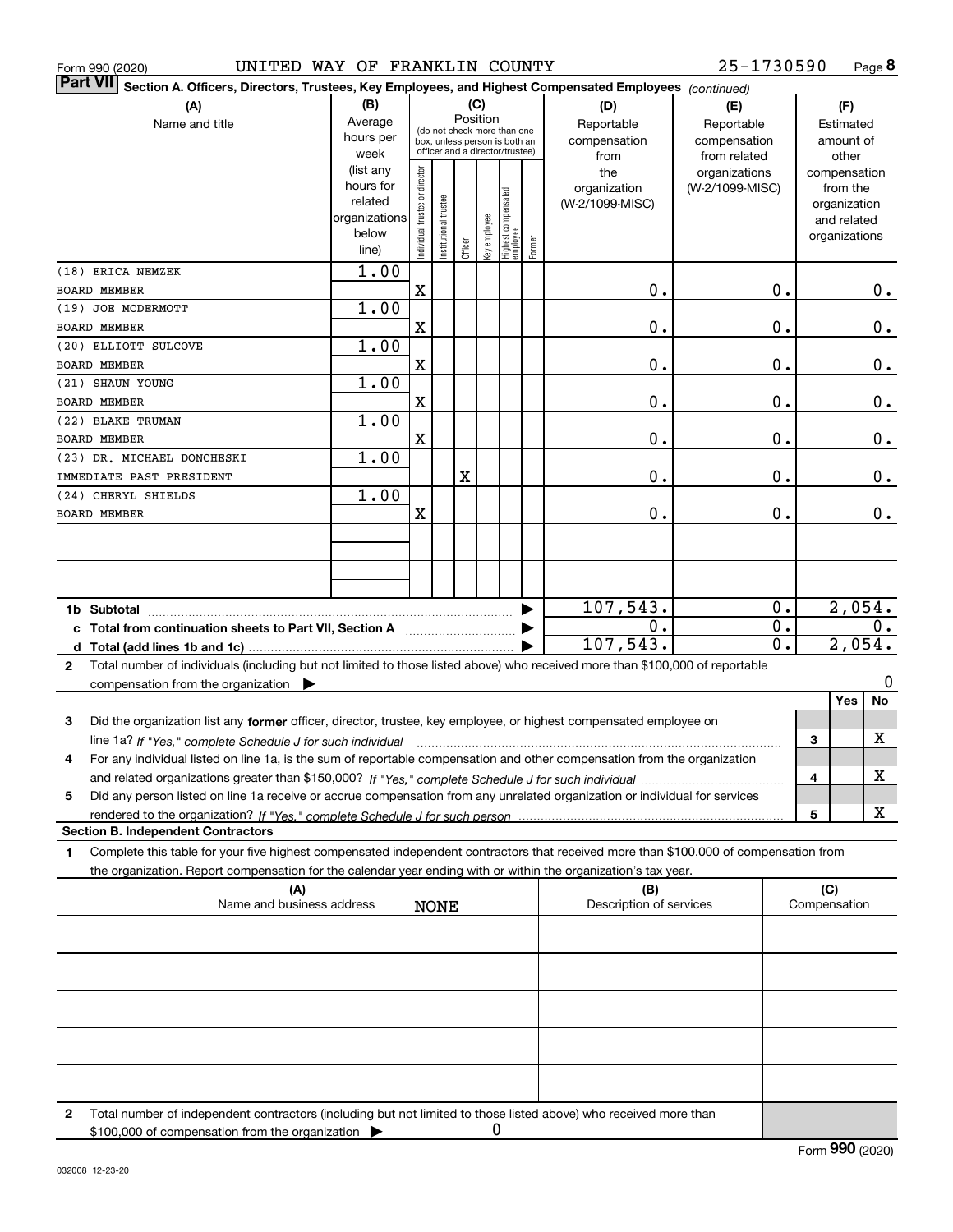|                                                           | <b>Part VIII</b> | <b>Statement of Revenue</b>                                                                                                                                                                                                                                          |                                                                                                                     |                                               |                                |                                                           |                                                 |                                                                 |
|-----------------------------------------------------------|------------------|----------------------------------------------------------------------------------------------------------------------------------------------------------------------------------------------------------------------------------------------------------------------|---------------------------------------------------------------------------------------------------------------------|-----------------------------------------------|--------------------------------|-----------------------------------------------------------|-------------------------------------------------|-----------------------------------------------------------------|
|                                                           |                  | Check if Schedule O contains a response or note to any line in this Part VIII                                                                                                                                                                                        |                                                                                                                     |                                               |                                |                                                           |                                                 |                                                                 |
|                                                           |                  |                                                                                                                                                                                                                                                                      |                                                                                                                     |                                               | Total revenue                  | $\overline{(B)}$<br>Related or exempt<br>function revenue | $\overline{C}$<br>Unrelated<br>business revenue | (D)<br>Revenue excluded<br>from tax under<br>sections 512 - 514 |
| Contributions, Gifts, Grants<br>and Other Similar Amounts | b<br>с<br>d<br>a | 1 a Federated campaigns<br>Membership dues<br>Fundraising events<br>Related organizations<br>Government grants (contributions)<br>All other contributions, gifts, grants, and<br>similar amounts not included above<br>Noncash contributions included in lines 1a-1f | 1a<br>1 <sub>b</sub><br>1 <sub>c</sub><br>1 <sub>d</sub><br>.<br>1e<br>1f<br>$1g$ \$                                | 28,893.<br>633,147.<br>21,037.                | 662,040.                       |                                                           |                                                 |                                                                 |
| Program Service<br>Revenue                                | b<br>c<br>d<br>f | 2 a STEPPING FORWARD WORKS<br>OTHER PROGRAM INCOME<br><u> 1980 - Johann Barn, amerikan bestemannten bestemannten bestemannten bestemannten bestemannten bestemannten b</u><br>All other program service revenue                                                      |                                                                                                                     | <b>Business Code</b><br>624100<br>624100<br>► | 55,084.<br>44,943.<br>100,027. | 55,084.<br>44,943.                                        |                                                 |                                                                 |
|                                                           | 3<br>4<br>5      | Investment income (including dividends, interest, and<br>Income from investment of tax-exempt bond proceeds                                                                                                                                                          | (i) Real                                                                                                            | (ii) Personal                                 | 39,589.                        |                                                           |                                                 | 39,589.                                                         |
|                                                           | 6а<br>b<br>d     | Gross rents<br>.<br>Less: rental expenses<br>Rental income or (loss)<br>Net rental income or (loss)                                                                                                                                                                  | 6a<br>6b<br>6c                                                                                                      |                                               |                                |                                                           |                                                 |                                                                 |
| Revenue                                                   |                  | 7 a Gross amount from sales of<br>assets other than inventory<br><b>b</b> Less: cost or other basis<br>and sales expenses<br>c Gain or (loss)                                                                                                                        | (i) Securities<br>7a 522, 562.<br>7b513,301.<br>$7c \ 9,261.$                                                       | (ii) Other                                    |                                |                                                           |                                                 |                                                                 |
| <b>Other</b>                                              |                  | 8 a Gross income from fundraising events (not<br>including \$<br>contributions reported on line 1c). See                                                                                                                                                             | and the contract of the contract of the contract of the contract of the contract of the contract of the contract of | ▶<br>∣8a<br>8b                                | 9,261.                         |                                                           |                                                 | 9,261.                                                          |
|                                                           |                  | <b>b</b> Less: direct expenses <i></i><br>c Net income or (loss) from fundraising events<br>9 a Gross income from gaming activities. See<br><b>b</b> Less: direct expenses <b>contained b</b> Less:<br>c Net income or (loss) from gaming activities                 |                                                                                                                     | .<br> 9a<br>9 <sub>b</sub>                    |                                |                                                           |                                                 |                                                                 |
|                                                           |                  | 10 a Gross sales of inventory, less returns<br><b>b</b> Less: cost of goods sold<br>c Net income or (loss) from sales of inventory                                                                                                                                   |                                                                                                                     | .<br> 10a<br>10bl                             |                                |                                                           |                                                 |                                                                 |
| Miscellaneous<br>Revenue                                  | 11 a<br>b<br>с   | <u> 1989 - Johann Stein, marwolaethau a bhann an t-Amhainn an t-Amhainn an t-Amhainn an t-Amhainn an t-Amhainn an</u><br><u> 1980 - Jan Sterling, mars and de la provincia de la provincia de la provincia de la provincia de la provincia</u>                       |                                                                                                                     | <b>Business Code</b>                          |                                |                                                           |                                                 |                                                                 |
|                                                           | 12               |                                                                                                                                                                                                                                                                      |                                                                                                                     | ▶<br>▶                                        | 810, 917.                      | 100,027.                                                  | $0$ .                                           | 48,850.                                                         |
|                                                           |                  |                                                                                                                                                                                                                                                                      |                                                                                                                     |                                               |                                |                                                           |                                                 |                                                                 |

Form 990 (2020) UNITED WAY OF FRANKLIN COUNTY 25-1730590 Page

**9**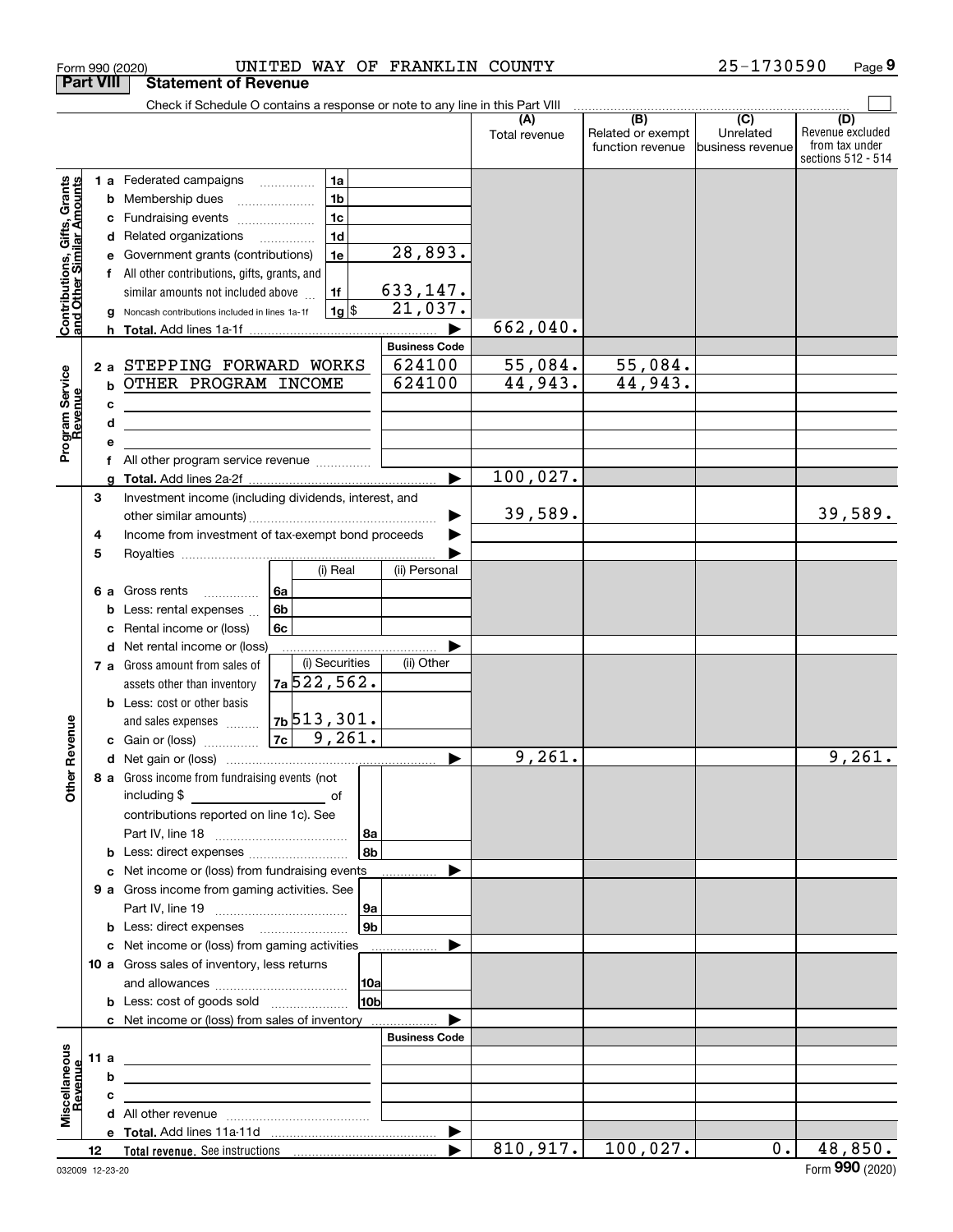Form 990 (2020) Page **Part IX Statement of Functional Expenses** UNITED WAY OF FRANKLIN COUNTY 25-1730590

*Section 501(c)(3) and 501(c)(4) organizations must complete all columns. All other organizations must complete column (A).*

|              | Do not include amounts reported on lines 6b,<br>7b, 8b, 9b, and 10b of Part VIII.                    | (A)<br>Total expenses | (B)<br>Program service<br>expenses | $\overline{C}$<br>Management and<br>general expenses | (D)<br>Fundraising<br>expenses |  |  |  |  |  |
|--------------|------------------------------------------------------------------------------------------------------|-----------------------|------------------------------------|------------------------------------------------------|--------------------------------|--|--|--|--|--|
| 1.           | Grants and other assistance to domestic organizations                                                |                       |                                    |                                                      |                                |  |  |  |  |  |
|              | and domestic governments. See Part IV, line 21                                                       | 288,393.              | 288,393.                           |                                                      |                                |  |  |  |  |  |
| $\mathbf{2}$ | Grants and other assistance to domestic                                                              |                       |                                    |                                                      |                                |  |  |  |  |  |
|              | individuals. See Part IV, line 22                                                                    | 33,101.               | 33,101.                            |                                                      |                                |  |  |  |  |  |
| 3            | Grants and other assistance to foreign                                                               |                       |                                    |                                                      |                                |  |  |  |  |  |
|              | organizations, foreign governments, and foreign                                                      |                       |                                    |                                                      |                                |  |  |  |  |  |
|              | individuals. See Part IV, lines 15 and 16                                                            |                       |                                    |                                                      |                                |  |  |  |  |  |
| 4            | Benefits paid to or for members                                                                      |                       |                                    |                                                      |                                |  |  |  |  |  |
| 5            | Compensation of current officers, directors,                                                         |                       |                                    |                                                      |                                |  |  |  |  |  |
|              |                                                                                                      | 109,868.              | 53,779.                            | 46,448.                                              | 9,641.                         |  |  |  |  |  |
| 6            | Compensation not included above to disqualified                                                      |                       |                                    |                                                      |                                |  |  |  |  |  |
|              | persons (as defined under section 4958(f)(1)) and                                                    |                       |                                    |                                                      |                                |  |  |  |  |  |
|              | persons described in section 4958(c)(3)(B)                                                           |                       |                                    |                                                      |                                |  |  |  |  |  |
| 7            |                                                                                                      | 100,008.              | 49,060.                            | 31,206.                                              | 19,742.                        |  |  |  |  |  |
| 8            | Pension plan accruals and contributions (include                                                     |                       |                                    |                                                      |                                |  |  |  |  |  |
|              | section 401(k) and 403(b) employer contributions)                                                    | 2,420.                | $\frac{1,331.}{4,886.}$            | 750.                                                 | 339.                           |  |  |  |  |  |
| 9            |                                                                                                      | 10, 267.              |                                    | 3,944.                                               | 1,437.                         |  |  |  |  |  |
| 10           |                                                                                                      | 19,787.               | 9,696.                             | 7,321.                                               | 2,770.                         |  |  |  |  |  |
| 11           | Fees for services (nonemployees):                                                                    |                       |                                    |                                                      |                                |  |  |  |  |  |
|              |                                                                                                      |                       |                                    |                                                      |                                |  |  |  |  |  |
|              |                                                                                                      |                       |                                    |                                                      |                                |  |  |  |  |  |
|              |                                                                                                      | 10, 100.              |                                    | 10, 100.                                             |                                |  |  |  |  |  |
|              |                                                                                                      |                       |                                    |                                                      |                                |  |  |  |  |  |
| е            | Professional fundraising services. See Part IV, line 17                                              |                       |                                    |                                                      |                                |  |  |  |  |  |
| f            | Investment management fees                                                                           | 8,239.                |                                    | 8, 239.                                              |                                |  |  |  |  |  |
|              | g Other. (If line 11g amount exceeds 10% of line 25,                                                 |                       |                                    |                                                      |                                |  |  |  |  |  |
|              | column (A) amount, list line 11g expenses on Sch 0.)                                                 | 19,745.               | 19,745.                            |                                                      |                                |  |  |  |  |  |
| 12           |                                                                                                      |                       |                                    |                                                      |                                |  |  |  |  |  |
| 13           |                                                                                                      | 2,381.                | 1,167.                             | 881.                                                 | 333.                           |  |  |  |  |  |
| 14           |                                                                                                      | 316.                  | 155.                               | 117.                                                 | 44.                            |  |  |  |  |  |
| 15           |                                                                                                      |                       | 3,973.                             |                                                      |                                |  |  |  |  |  |
| 16           |                                                                                                      | 8,108.                |                                    | 3,000.                                               | 1,135.                         |  |  |  |  |  |
| 17           | Travel                                                                                               |                       |                                    |                                                      |                                |  |  |  |  |  |
| 18           | Payments of travel or entertainment expenses                                                         |                       |                                    |                                                      |                                |  |  |  |  |  |
|              | for any federal, state, or local public officials                                                    | 411.                  | 201.                               | 152.                                                 | $\overline{58}$ .              |  |  |  |  |  |
| 19<br>20     | Conferences, conventions, and meetings<br>Interest                                                   | 3,118.                |                                    | 3,118.                                               |                                |  |  |  |  |  |
| 21           |                                                                                                      | 10,691.               |                                    |                                                      | 10,691.                        |  |  |  |  |  |
| 22           | Depreciation, depletion, and amortization                                                            | 12,419.               | 6,085.                             | 4,595.                                               | 1,739.                         |  |  |  |  |  |
| 23           | Insurance                                                                                            | 5,312.                | 2,603.                             | 1,965.                                               | 744.                           |  |  |  |  |  |
| 24           | Other expenses. Itemize expenses not covered                                                         |                       |                                    |                                                      |                                |  |  |  |  |  |
|              | above (List miscellaneous expenses on line 24e. If                                                   |                       |                                    |                                                      |                                |  |  |  |  |  |
|              | line 24e amount exceeds 10% of line 25, column (A)<br>amount, list line 24e expenses on Schedule 0.) |                       |                                    |                                                      |                                |  |  |  |  |  |
|              | a TELEPHONE/NETWORK                                                                                  | 22,576.               | 11,062.                            | 8,353.                                               | 3,161.                         |  |  |  |  |  |
|              | <b>b DONATED MATERIALS AND S</b>                                                                     | 21,037.               | 21,037.                            |                                                      |                                |  |  |  |  |  |
| c.           | EQUIPMENT MAINTENANCE                                                                                | 10,588.               | 5,188.                             | 3,918.                                               | 1,482.                         |  |  |  |  |  |
| d            | CAMPAIGN SUPPLIES                                                                                    | 7,269.                |                                    |                                                      | 7,269.                         |  |  |  |  |  |
|              | e All other expenses                                                                                 | 14,046.               | 8,268.                             | 3,805.                                               | 1,973.                         |  |  |  |  |  |
| 25           | Total functional expenses. Add lines 1 through 24e                                                   | 720, 200.             | 519,730.                           | 137,912.                                             | 62,558.                        |  |  |  |  |  |
| 26           | Joint costs. Complete this line only if the organization                                             |                       |                                    |                                                      |                                |  |  |  |  |  |
|              | reported in column (B) joint costs from a combined                                                   |                       |                                    |                                                      |                                |  |  |  |  |  |
|              | educational campaign and fundraising solicitation.                                                   |                       |                                    |                                                      |                                |  |  |  |  |  |
|              | Check here $\blacktriangleright$<br>if following SOP 98-2 (ASC 958-720)                              |                       |                                    |                                                      |                                |  |  |  |  |  |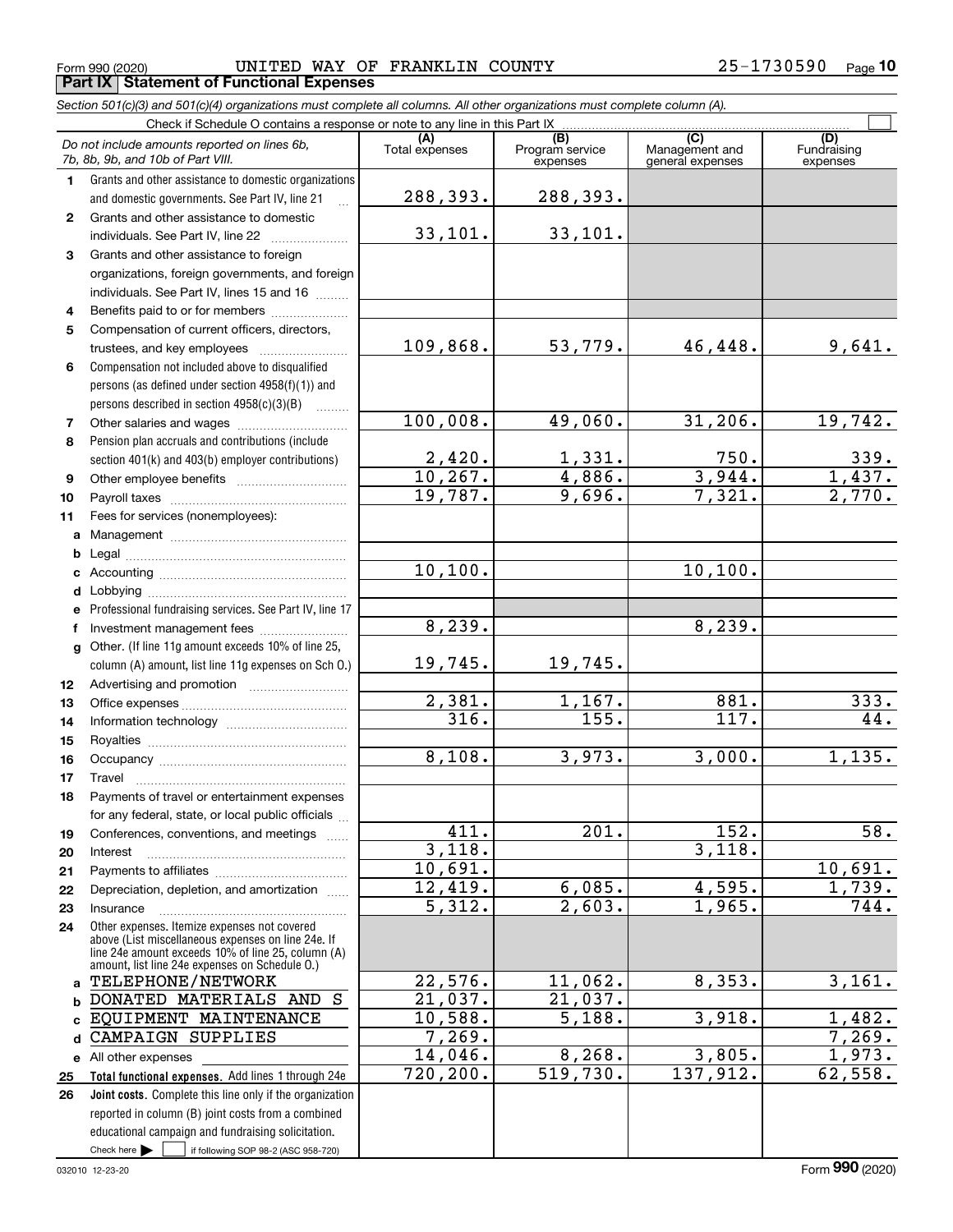| Form 990 (2020) | UNITED | <b>WAY</b> | OF. | FRANKLIN | <b>COUNTY</b> | −∩n590 Pau<br>כטכי: | $P$ age |  |
|-----------------|--------|------------|-----|----------|---------------|---------------------|---------|--|
|                 |        |            |     |          |               |                     |         |  |

 $\overline{\phantom{1}}$ 

| : Sheet                                                                                                                      |  |
|------------------------------------------------------------------------------------------------------------------------------|--|
| . Here shell be $\bigcap$ is a substitute of the second contract of the second best for the first $\bigcap_{i=1}^n A_i$ . We |  |

|                             |    | Check if Schedule O contains a response or note to any line in this Part X                                                                                                                                                     |            |           |                          |                         |                          |
|-----------------------------|----|--------------------------------------------------------------------------------------------------------------------------------------------------------------------------------------------------------------------------------|------------|-----------|--------------------------|-------------------------|--------------------------|
|                             |    |                                                                                                                                                                                                                                |            |           | (A)<br>Beginning of year |                         | (B)<br>End of year       |
|                             | 1  |                                                                                                                                                                                                                                |            |           | 83,442.                  | $\mathbf{1}$            | 68,938.                  |
|                             | 2  |                                                                                                                                                                                                                                |            |           | 120.                     | $\mathbf{2}$            |                          |
|                             | з  |                                                                                                                                                                                                                                |            |           | $\overline{219,705}$ .   | 3                       | 154,749.                 |
|                             | 4  |                                                                                                                                                                                                                                |            |           | 30,000.                  | $\overline{\mathbf{4}}$ | 54,432.                  |
|                             | 5  | Loans and other receivables from any current or former officer, director,                                                                                                                                                      |            |           |                          |                         |                          |
|                             |    | trustee, key employee, creator or founder, substantial contributor, or 35%                                                                                                                                                     |            |           |                          |                         |                          |
|                             |    | controlled entity or family member of any of these persons                                                                                                                                                                     |            |           |                          | 5                       |                          |
|                             | 6  | Loans and other receivables from other disqualified persons (as defined                                                                                                                                                        |            |           |                          |                         |                          |
|                             |    | under section 4958(f)(1)), and persons described in section 4958(c)(3)(B)                                                                                                                                                      |            | $\ldots$  |                          | 6                       |                          |
|                             | 7  |                                                                                                                                                                                                                                |            |           |                          | $\overline{7}$          |                          |
| Assets                      | 8  |                                                                                                                                                                                                                                |            |           |                          | 8                       |                          |
|                             | 9  | Prepaid expenses and deferred charges [11] [11] [11] [12] [12] [12] [12] [13] [13] [13] [13] [13] [13] [13] [1                                                                                                                 |            |           | 4,118.                   | 9                       | 7,929.                   |
|                             |    | 10a Land, buildings, and equipment: cost or other                                                                                                                                                                              |            |           |                          |                         |                          |
|                             |    | basis. Complete Part VI of Schedule D  10a                                                                                                                                                                                     |            | 406, 235. |                          |                         |                          |
|                             |    |                                                                                                                                                                                                                                | 158,094.   |           | 256, 202.                | 10c                     | 248,141.                 |
|                             | 11 |                                                                                                                                                                                                                                |            |           | 1,085.                   | 11                      | 1,166.                   |
|                             | 12 |                                                                                                                                                                                                                                |            |           |                          | 12                      |                          |
|                             | 13 |                                                                                                                                                                                                                                |            |           | 13                       |                         |                          |
|                             | 14 |                                                                                                                                                                                                                                |            |           | 14                       |                         |                          |
|                             | 15 |                                                                                                                                                                                                                                | 1,442,191. | 15        | 1,427,264.               |                         |                          |
|                             | 16 |                                                                                                                                                                                                                                |            |           | $\overline{2,036,863}$ . | 16                      | 1,962,619.               |
|                             | 17 |                                                                                                                                                                                                                                |            |           | 12,184.                  | 17                      | 13,773.                  |
|                             | 18 |                                                                                                                                                                                                                                |            | 18        |                          |                         |                          |
|                             | 19 | Deferred revenue manual contracts and contracts are all the contracts and contracts are contracted and contracts are contracted and contract are contracted and contract are contracted and contract are contracted and contra |            | 19        |                          |                         |                          |
|                             | 20 |                                                                                                                                                                                                                                |            | 20        |                          |                         |                          |
|                             | 21 | Escrow or custodial account liability. Complete Part IV of Schedule D                                                                                                                                                          |            |           |                          | 21                      |                          |
|                             | 22 | Loans and other payables to any current or former officer, director,                                                                                                                                                           |            |           |                          |                         |                          |
| Liabilities                 |    | trustee, key employee, creator or founder, substantial contributor, or 35%                                                                                                                                                     |            |           |                          |                         |                          |
|                             |    | controlled entity or family member of any of these persons                                                                                                                                                                     |            |           |                          | 22                      |                          |
|                             | 23 | Secured mortgages and notes payable to unrelated third parties <i>manufactured</i> mortgages and notes payable to unrelated third parties                                                                                      |            |           |                          | 23                      |                          |
|                             | 24 |                                                                                                                                                                                                                                |            |           | 78,000.                  | 24                      | 43,401.                  |
|                             | 25 | Other liabilities (including federal income tax, payables to related third                                                                                                                                                     |            |           |                          |                         |                          |
|                             |    | parties, and other liabilities not included on lines 17-24). Complete Part X                                                                                                                                                   |            |           |                          |                         |                          |
|                             |    | of Schedule D                                                                                                                                                                                                                  |            |           | 431,745.                 | 25                      | 232,022.                 |
|                             | 26 | Total liabilities. Add lines 17 through 25                                                                                                                                                                                     |            |           | 521,929.                 | 26                      | 289,196.                 |
|                             |    | Organizations that follow FASB ASC 958, check here $\triangleright \lfloor X \rfloor$                                                                                                                                          |            |           |                          |                         |                          |
|                             |    | and complete lines 27, 28, 32, and 33.                                                                                                                                                                                         |            |           |                          |                         |                          |
|                             | 27 | Net assets without donor restrictions                                                                                                                                                                                          |            |           | 234,141.                 | 27                      | 357,338.                 |
|                             | 28 |                                                                                                                                                                                                                                |            |           | 1, 280, 793.             | 28                      | $\overline{1,316,085}$ . |
|                             |    | Organizations that do not follow FASB ASC 958, check here ▶ □                                                                                                                                                                  |            |           |                          |                         |                          |
|                             |    | and complete lines 29 through 33.                                                                                                                                                                                              |            |           |                          |                         |                          |
|                             | 29 |                                                                                                                                                                                                                                |            |           |                          | 29                      |                          |
| Net Assets or Fund Balances | 30 | Paid-in or capital surplus, or land, building, or equipment fund                                                                                                                                                               |            |           |                          | 30                      |                          |
|                             | 31 | Retained earnings, endowment, accumulated income, or other funds                                                                                                                                                               |            |           |                          | 31                      |                          |
|                             | 32 |                                                                                                                                                                                                                                |            |           | 1,514,934.               | 32                      | 1,673,423.               |
|                             | 33 |                                                                                                                                                                                                                                |            |           | 2,036,863.               | 33                      | 1,962,619.               |

Form (2020) **990**

# **Part X Balance**<br>**Part X Balance**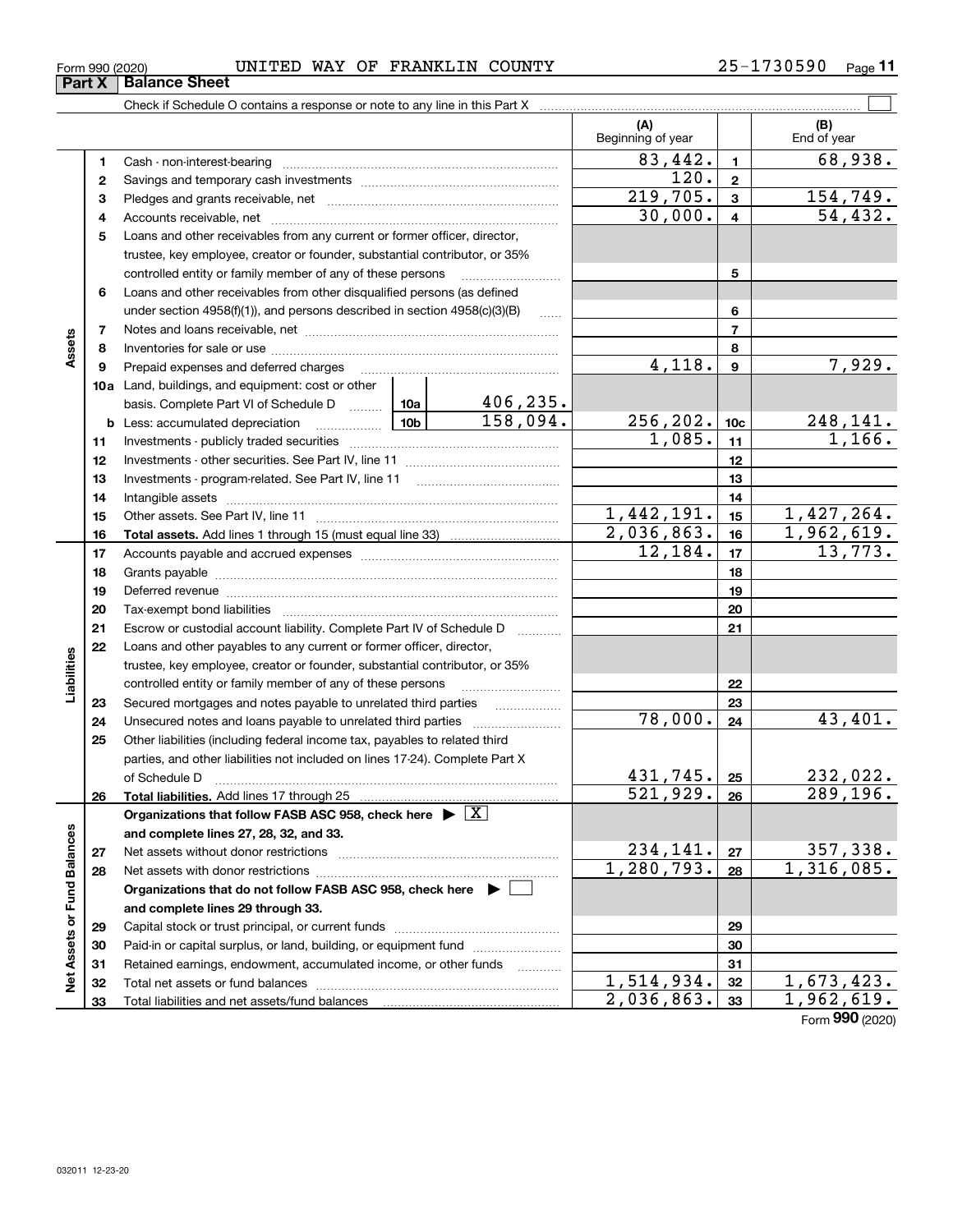|    | UNITED WAY OF FRANKLIN COUNTY<br>Form 990 (2020)                                                                                                                                             |                | 25-1730590     |           | Page 12         |  |
|----|----------------------------------------------------------------------------------------------------------------------------------------------------------------------------------------------|----------------|----------------|-----------|-----------------|--|
|    | Part XI<br><b>Reconciliation of Net Assets</b>                                                                                                                                               |                |                |           |                 |  |
|    |                                                                                                                                                                                              |                |                |           |                 |  |
|    |                                                                                                                                                                                              |                |                |           |                 |  |
| 1  |                                                                                                                                                                                              | $\mathbf{1}$   |                | 810,917.  |                 |  |
| 2  |                                                                                                                                                                                              | $\mathbf{2}$   |                | 720, 200. |                 |  |
| з  | Revenue less expenses. Subtract line 2 from line 1                                                                                                                                           | 3              | 1,514,934.     |           | 90,717.         |  |
| 4  | 4<br>Net assets or fund balances at beginning of year (must equal Part X, line 32, column (A)) <i>massets</i> or fund balances at beginning of year (must equal Part X, line 32, column (A)) |                |                |           |                 |  |
| 5  |                                                                                                                                                                                              | 5              |                |           | 67,772.         |  |
| 6  |                                                                                                                                                                                              | 6              |                |           |                 |  |
| 7  | Investment expenses www.communication.com/www.communication.com/www.communication.com/www.communication.com                                                                                  | $\overline{7}$ |                |           |                 |  |
| 8  | Prior period adjustments                                                                                                                                                                     | 8              |                |           |                 |  |
| 9  | Other changes in net assets or fund balances (explain on Schedule O)                                                                                                                         | 9              |                |           | 0.              |  |
| 10 | Net assets or fund balances at end of year. Combine lines 3 through 9 (must equal Part X, line 32,                                                                                           |                |                |           |                 |  |
|    |                                                                                                                                                                                              | 10             | 1,673,423.     |           |                 |  |
|    | Part XII Financial Statements and Reporting                                                                                                                                                  |                |                |           |                 |  |
|    |                                                                                                                                                                                              |                |                |           | $\vert X \vert$ |  |
|    |                                                                                                                                                                                              |                |                | Yes       | <b>No</b>       |  |
| 1  | $\boxed{\text{X}}$ Accrual<br>Accounting method used to prepare the Form 990: <u>June</u> Cash<br>Other                                                                                      |                |                |           |                 |  |
|    | If the organization changed its method of accounting from a prior year or checked "Other," explain in Schedule O.                                                                            |                |                |           |                 |  |
|    | 2a Were the organization's financial statements compiled or reviewed by an independent accountant?                                                                                           |                | 2a             |           | х               |  |
|    | If "Yes," check a box below to indicate whether the financial statements for the year were compiled or reviewed on a                                                                         |                |                |           |                 |  |
|    | separate basis, consolidated basis, or both:                                                                                                                                                 |                |                |           |                 |  |
|    | Separate basis<br>Consolidated basis<br>Both consolidated and separate basis                                                                                                                 |                |                |           |                 |  |
| b  | Were the organization's financial statements audited by an independent accountant?                                                                                                           |                | 2 <sub>b</sub> | Х         |                 |  |
|    | If "Yes," check a box below to indicate whether the financial statements for the year were audited on a separate basis,                                                                      |                |                |           |                 |  |
|    | consolidated basis, or both:                                                                                                                                                                 |                |                |           |                 |  |
|    | $X$ Separate basis<br><b>Consolidated basis</b><br>Both consolidated and separate basis                                                                                                      |                |                |           |                 |  |
|    | c If "Yes" to line 2a or 2b, does the organization have a committee that assumes responsibility for oversight of the audit,                                                                  |                |                |           |                 |  |
|    |                                                                                                                                                                                              |                | 2c             | Х         |                 |  |
|    | If the organization changed either its oversight process or selection process during the tax year, explain on Schedule O.                                                                    |                |                |           |                 |  |
|    | 3a As a result of a federal award, was the organization required to undergo an audit or audits as set forth in the Single Audit                                                              |                |                |           |                 |  |
|    |                                                                                                                                                                                              |                | За             |           | Χ               |  |
|    | <b>b</b> If "Yes," did the organization undergo the required audit or audits? If the organization did not undergo the required audit                                                         |                |                |           |                 |  |
|    | or audits, explain why on Schedule O and describe any steps taken to undergo such audits [11] content to under                                                                               |                | 3b             |           |                 |  |
|    |                                                                                                                                                                                              |                |                | nn n      |                 |  |

Form (2020) **990**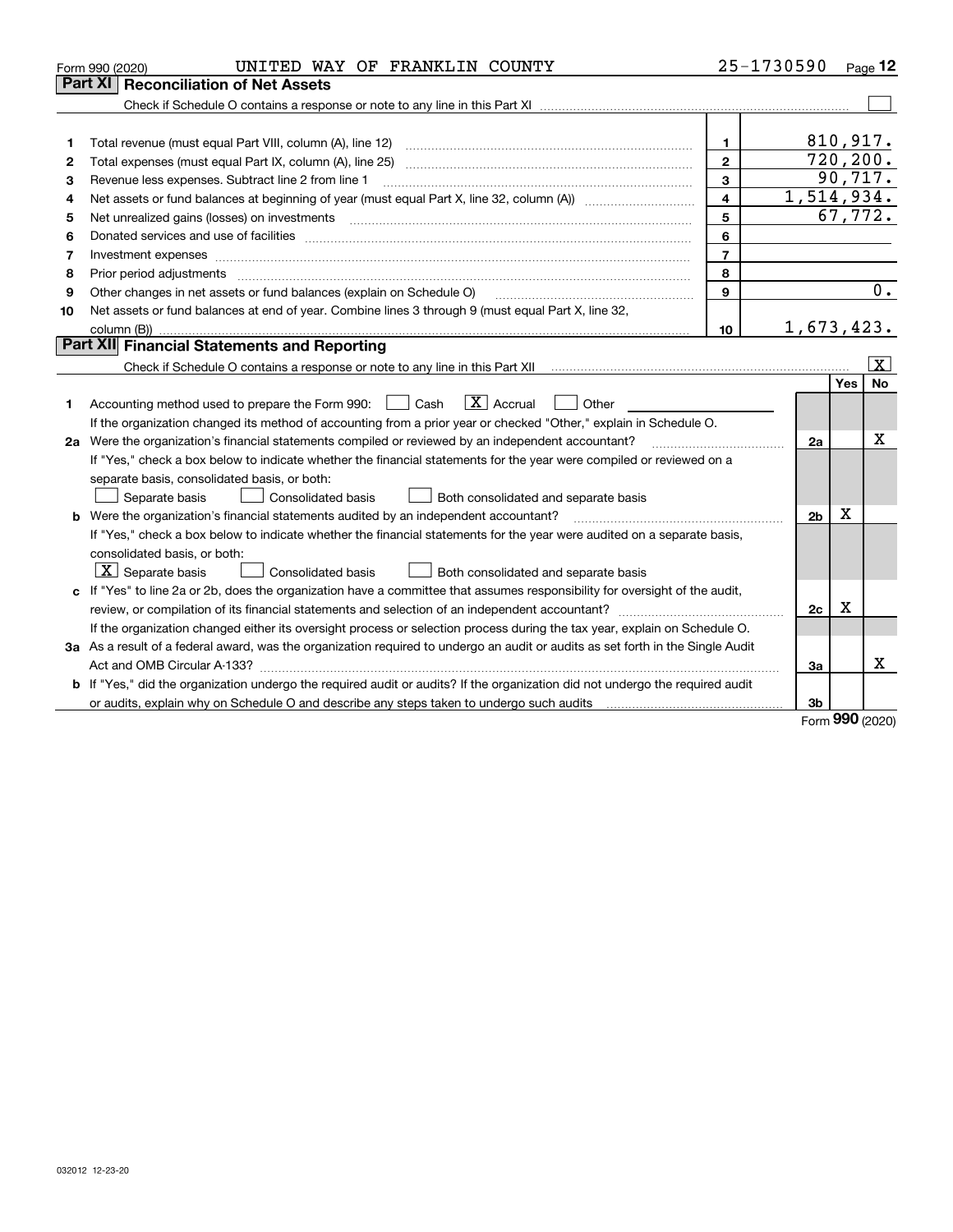| <b>SCHEDULE A</b> |
|-------------------|
|-------------------|

Department of the Treasury Internal Revenue Service

**(Form 990 or 990-EZ)**

### **Public Charity Status and Public Support**

**Complete if the organization is a section 501(c)(3) organization or a section 4947(a)(1) nonexempt charitable trust.**

**| Attach to Form 990 or Form 990-EZ.** 

**| Go to www.irs.gov/Form990 for instructions and the latest information.**

| OMB No 1545-0047                    |
|-------------------------------------|
| 2020                                |
| <b>Open to Public</b><br>Inspection |

|                 | Name of the organization                                                                                                                     |          |                                                        |                                                                |    |                            | <b>Employer identification number</b> |
|-----------------|----------------------------------------------------------------------------------------------------------------------------------------------|----------|--------------------------------------------------------|----------------------------------------------------------------|----|----------------------------|---------------------------------------|
|                 |                                                                                                                                              |          | UNITED WAY OF FRANKLIN COUNTY                          |                                                                |    |                            | 25-1730590                            |
| Part I          | Reason for Public Charity Status. (All organizations must complete this part.) See instructions.                                             |          |                                                        |                                                                |    |                            |                                       |
|                 | The organization is not a private foundation because it is: (For lines 1 through 12, check only one box.)                                    |          |                                                        |                                                                |    |                            |                                       |
| 1               | A church, convention of churches, or association of churches described in section 170(b)(1)(A)(i).                                           |          |                                                        |                                                                |    |                            |                                       |
| 2               | A school described in section 170(b)(1)(A)(ii). (Attach Schedule E (Form 990 or 990-EZ).)                                                    |          |                                                        |                                                                |    |                            |                                       |
| з               | A hospital or a cooperative hospital service organization described in section 170(b)(1)(A)(iii).                                            |          |                                                        |                                                                |    |                            |                                       |
| 4               | A medical research organization operated in conjunction with a hospital described in section 170(b)(1)(A)(iii). Enter the hospital's name,   |          |                                                        |                                                                |    |                            |                                       |
|                 | city, and state:                                                                                                                             |          |                                                        |                                                                |    |                            |                                       |
| 5               | An organization operated for the benefit of a college or university owned or operated by a governmental unit described in                    |          |                                                        |                                                                |    |                            |                                       |
|                 | section 170(b)(1)(A)(iv). (Complete Part II.)                                                                                                |          |                                                        |                                                                |    |                            |                                       |
| 6               | A federal, state, or local government or governmental unit described in section 170(b)(1)(A)(v).                                             |          |                                                        |                                                                |    |                            |                                       |
| $7 \mid X \mid$ | An organization that normally receives a substantial part of its support from a governmental unit or from the general public described in    |          |                                                        |                                                                |    |                            |                                       |
|                 | section 170(b)(1)(A)(vi). (Complete Part II.)                                                                                                |          |                                                        |                                                                |    |                            |                                       |
| 8               | A community trust described in section 170(b)(1)(A)(vi). (Complete Part II.)                                                                 |          |                                                        |                                                                |    |                            |                                       |
| 9               | An agricultural research organization described in section 170(b)(1)(A)(ix) operated in conjunction with a land-grant college                |          |                                                        |                                                                |    |                            |                                       |
|                 | or university or a non-land-grant college of agriculture (see instructions). Enter the name, city, and state of the college or               |          |                                                        |                                                                |    |                            |                                       |
|                 | university:                                                                                                                                  |          |                                                        |                                                                |    |                            |                                       |
| 10              | An organization that normally receives (1) more than 33 1/3% of its support from contributions, membership fees, and gross receipts from     |          |                                                        |                                                                |    |                            |                                       |
|                 | activities related to its exempt functions, subject to certain exceptions; and (2) no more than 33 1/3% of its support from gross investment |          |                                                        |                                                                |    |                            |                                       |
|                 | income and unrelated business taxable income (less section 511 tax) from businesses acquired by the organization after June 30, 1975.        |          |                                                        |                                                                |    |                            |                                       |
|                 | See section 509(a)(2). (Complete Part III.)                                                                                                  |          |                                                        |                                                                |    |                            |                                       |
| 11              | An organization organized and operated exclusively to test for public safety. See section 509(a)(4).                                         |          |                                                        |                                                                |    |                            |                                       |
| 12              | An organization organized and operated exclusively for the benefit of, to perform the functions of, or to carry out the purposes of one or   |          |                                                        |                                                                |    |                            |                                       |
|                 | more publicly supported organizations described in section 509(a)(1) or section 509(a)(2). See section 509(a)(3). Check the box in           |          |                                                        |                                                                |    |                            |                                       |
|                 | lines 12a through 12d that describes the type of supporting organization and complete lines 12e, 12f, and 12g.                               |          |                                                        |                                                                |    |                            |                                       |
| a               | Type I. A supporting organization operated, supervised, or controlled by its supported organization(s), typically by giving                  |          |                                                        |                                                                |    |                            |                                       |
|                 | the supported organization(s) the power to regularly appoint or elect a majority of the directors or trustees of the supporting              |          |                                                        |                                                                |    |                            |                                       |
|                 | organization. You must complete Part IV, Sections A and B.                                                                                   |          |                                                        |                                                                |    |                            |                                       |
| b               | Type II. A supporting organization supervised or controlled in connection with its supported organization(s), by having                      |          |                                                        |                                                                |    |                            |                                       |
|                 | control or management of the supporting organization vested in the same persons that control or manage the supported                         |          |                                                        |                                                                |    |                            |                                       |
|                 | organization(s). You must complete Part IV, Sections A and C.                                                                                |          |                                                        |                                                                |    |                            |                                       |
| с               | Type III functionally integrated. A supporting organization operated in connection with, and functionally integrated with,                   |          |                                                        |                                                                |    |                            |                                       |
|                 | its supported organization(s) (see instructions). You must complete Part IV, Sections A, D, and E.                                           |          |                                                        |                                                                |    |                            |                                       |
| d               | Type III non-functionally integrated. A supporting organization operated in connection with its supported organization(s)                    |          |                                                        |                                                                |    |                            |                                       |
|                 | that is not functionally integrated. The organization generally must satisfy a distribution requirement and an attentiveness                 |          |                                                        |                                                                |    |                            |                                       |
|                 | requirement (see instructions). You must complete Part IV, Sections A and D, and Part V.                                                     |          |                                                        |                                                                |    |                            |                                       |
| е               | Check this box if the organization received a written determination from the IRS that it is a Type I, Type II, Type III                      |          |                                                        |                                                                |    |                            |                                       |
|                 | functionally integrated, or Type III non-functionally integrated supporting organization.                                                    |          |                                                        |                                                                |    |                            |                                       |
|                 | f Enter the number of supported organizations                                                                                                |          |                                                        |                                                                |    |                            |                                       |
|                 | Provide the following information about the supported organization(s).                                                                       |          |                                                        |                                                                |    |                            |                                       |
|                 | (i) Name of supported                                                                                                                        | (ii) EIN | (iii) Type of organization<br>(described on lines 1-10 | (iv) Is the organization listed<br>in your governing document? |    | (v) Amount of monetary     | (vi) Amount of other                  |
|                 | organization                                                                                                                                 |          | above (see instructions))                              | Yes                                                            | No | support (see instructions) | support (see instructions)            |
|                 |                                                                                                                                              |          |                                                        |                                                                |    |                            |                                       |
|                 |                                                                                                                                              |          |                                                        |                                                                |    |                            |                                       |
|                 |                                                                                                                                              |          |                                                        |                                                                |    |                            |                                       |
|                 |                                                                                                                                              |          |                                                        |                                                                |    |                            |                                       |
|                 |                                                                                                                                              |          |                                                        |                                                                |    |                            |                                       |
|                 |                                                                                                                                              |          |                                                        |                                                                |    |                            |                                       |
|                 |                                                                                                                                              |          |                                                        |                                                                |    |                            |                                       |
|                 |                                                                                                                                              |          |                                                        |                                                                |    |                            |                                       |
|                 |                                                                                                                                              |          |                                                        |                                                                |    |                            |                                       |
| Total           |                                                                                                                                              |          |                                                        |                                                                |    |                            |                                       |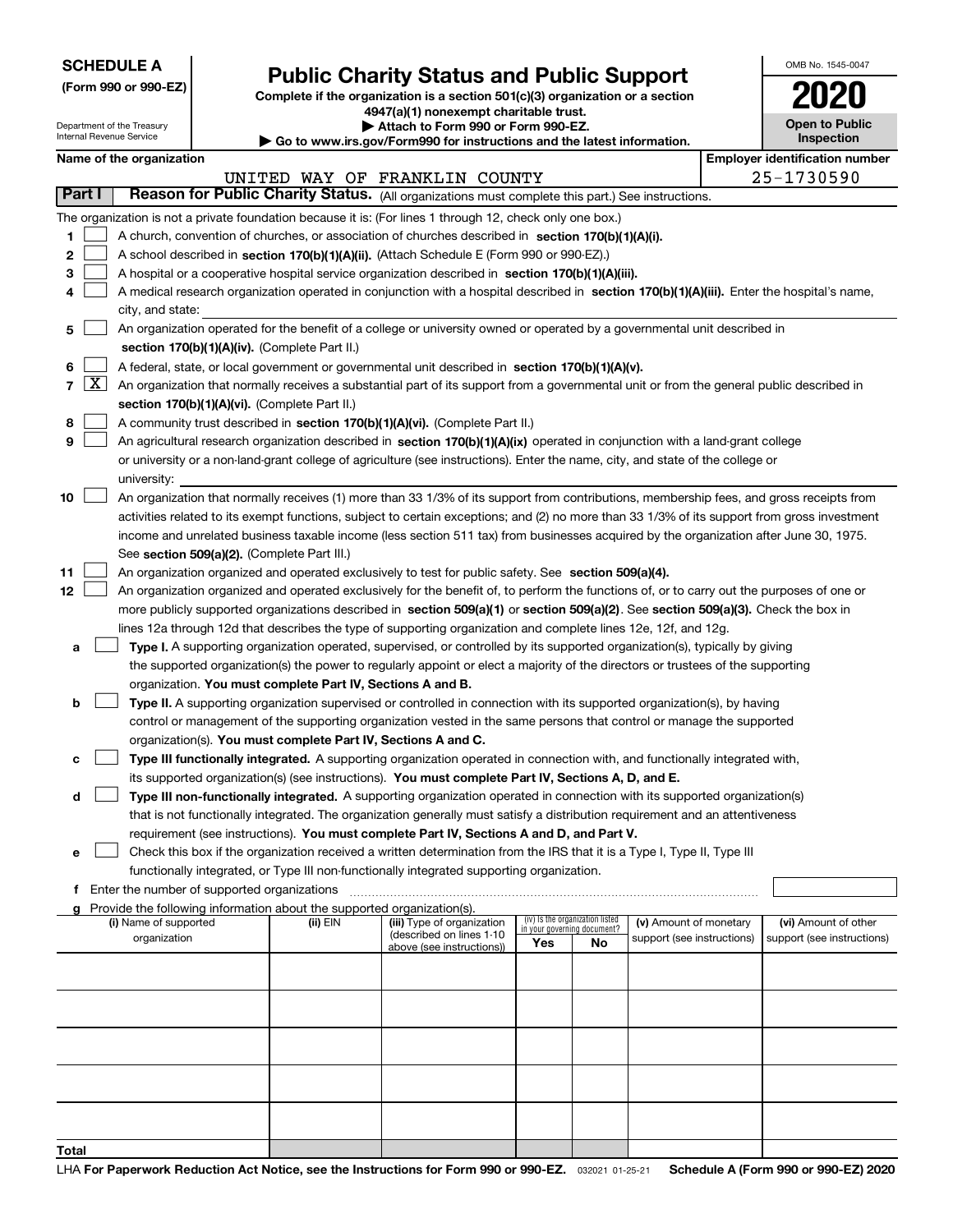### Schedule A (Form 990 or 990-EZ) 2020 Page UNITED WAY OF FRANKLIN COUNTY 25-1730590

(Complete only if you checked the box on line 5, 7, or 8 of Part I or if the organization failed to qualify under Part III. If the organization fails to qualify under the tests listed below, please complete Part III.) **Part II Support Schedule for Organizations Described in Sections 170(b)(1)(A)(iv) and 170(b)(1)(A)(vi)**

|    | <b>Section A. Public Support</b>                                                                                                               |          |           |            |            |          |                                          |  |
|----|------------------------------------------------------------------------------------------------------------------------------------------------|----------|-----------|------------|------------|----------|------------------------------------------|--|
|    | Calendar year (or fiscal year beginning in) $\blacktriangleright$                                                                              | (a) 2016 | (b) 2017  | $(c)$ 2018 | $(d)$ 2019 | (e) 2020 | (f) Total                                |  |
|    | 1 Gifts, grants, contributions, and                                                                                                            |          |           |            |            |          |                                          |  |
|    | membership fees received. (Do not                                                                                                              |          |           |            |            |          |                                          |  |
|    | include any "unusual grants.")                                                                                                                 | 663,400. | 928,512.  | 923,300.   | 650,375.   | 662,040. | 3827627.                                 |  |
|    | 2 Tax revenues levied for the organ-                                                                                                           |          |           |            |            |          |                                          |  |
|    | ization's benefit and either paid to                                                                                                           |          |           |            |            |          |                                          |  |
|    | or expended on its behalf                                                                                                                      |          |           |            |            |          |                                          |  |
|    | 3 The value of services or facilities                                                                                                          |          |           |            |            |          |                                          |  |
|    | furnished by a governmental unit to                                                                                                            |          |           |            |            |          |                                          |  |
|    | the organization without charge                                                                                                                |          |           |            |            |          |                                          |  |
|    | 4 Total. Add lines 1 through 3                                                                                                                 | 663,400. | 928,512.  | 923,300.   | 650,375.   | 662,040. | 3827627.                                 |  |
| 5. | The portion of total contributions                                                                                                             |          |           |            |            |          |                                          |  |
|    | by each person (other than a                                                                                                                   |          |           |            |            |          |                                          |  |
|    | governmental unit or publicly                                                                                                                  |          |           |            |            |          |                                          |  |
|    | supported organization) included                                                                                                               |          |           |            |            |          |                                          |  |
|    | on line 1 that exceeds 2% of the                                                                                                               |          |           |            |            |          |                                          |  |
|    | amount shown on line 11,                                                                                                                       |          |           |            |            |          |                                          |  |
|    | column (f)                                                                                                                                     |          |           |            |            |          | 175,571.                                 |  |
|    | 6 Public support. Subtract line 5 from line 4.                                                                                                 |          |           |            |            |          | 3652056.                                 |  |
|    | <b>Section B. Total Support</b>                                                                                                                |          |           |            |            |          |                                          |  |
|    | Calendar year (or fiscal year beginning in)                                                                                                    | (a) 2016 | (b) 2017  | $(c)$ 2018 | $(d)$ 2019 | (e) 2020 | (f) Total                                |  |
|    | <b>7</b> Amounts from line 4                                                                                                                   | 663,400. | 928, 512. | 923,300.   | 650, 375.  | 662,040. | 3827627.                                 |  |
|    | 8 Gross income from interest,                                                                                                                  |          |           |            |            |          |                                          |  |
|    | dividends, payments received on                                                                                                                |          |           |            |            |          |                                          |  |
|    | securities loans, rents, royalties,                                                                                                            |          |           |            |            |          |                                          |  |
|    | and income from similar sources                                                                                                                | 19,106.  | 20,008.   | 26, 293.   | 39,843.    | 38,589.  | 143,839.                                 |  |
|    | 9 Net income from unrelated business                                                                                                           |          |           |            |            |          |                                          |  |
|    | activities, whether or not the                                                                                                                 |          |           |            |            |          |                                          |  |
|    | business is regularly carried on                                                                                                               |          |           |            |            |          |                                          |  |
|    | 10 Other income. Do not include gain                                                                                                           |          |           |            |            |          |                                          |  |
|    | or loss from the sale of capital                                                                                                               |          |           |            |            |          |                                          |  |
|    | assets (Explain in Part VI.)                                                                                                                   |          |           |            |            |          |                                          |  |
|    | <b>11 Total support.</b> Add lines 7 through 10                                                                                                |          |           |            |            |          | 3971466.                                 |  |
|    | <b>12</b> Gross receipts from related activities, etc. (see instructions)                                                                      |          |           |            |            | 12       | 479,669.                                 |  |
|    | 13 First 5 years. If the Form 990 is for the organization's first, second, third, fourth, or fifth tax year as a section 501(c)(3)             |          |           |            |            |          |                                          |  |
|    | organization, check this box and stop here                                                                                                     |          |           |            |            |          |                                          |  |
|    | <b>Section C. Computation of Public Support Percentage</b>                                                                                     |          |           |            |            |          |                                          |  |
|    |                                                                                                                                                |          |           |            |            | 14       | 91.96<br>$\%$                            |  |
|    |                                                                                                                                                |          |           |            |            | 15       | 92.05<br>$\%$                            |  |
|    | 16a 33 1/3% support test - 2020. If the organization did not check the box on line 13, and line 14 is 33 1/3% or more, check this box and      |          |           |            |            |          |                                          |  |
|    | stop here. The organization qualifies as a publicly supported organization                                                                     |          |           |            |            |          | $\blacktriangleright$ $\boxed{\text{X}}$ |  |
|    | b 33 1/3% support test - 2019. If the organization did not check a box on line 13 or 16a, and line 15 is 33 1/3% or more, check this box       |          |           |            |            |          |                                          |  |
|    | and stop here. The organization qualifies as a publicly supported organization                                                                 |          |           |            |            |          |                                          |  |
|    | 17a 10% -facts-and-circumstances test - 2020. If the organization did not check a box on line 13, 16a, or 16b, and line 14 is 10% or more,     |          |           |            |            |          |                                          |  |
|    | and if the organization meets the facts and circumstances test, check this box and stop here. Explain in Part VI how the organization          |          |           |            |            |          |                                          |  |
|    | meets the facts-and-circumstances test. The organization qualifies as a publicly supported organization                                        |          |           |            |            |          |                                          |  |
|    | <b>b 10% -facts-and-circumstances test - 2019.</b> If the organization did not check a box on line 13, 16a, 16b, or 17a, and line 15 is 10% or |          |           |            |            |          |                                          |  |
|    | more, and if the organization meets the facts-and-circumstances test, check this box and stop here. Explain in Part VI how the                 |          |           |            |            |          |                                          |  |
|    | organization meets the facts-and-circumstances test. The organization qualifies as a publicly supported organization                           |          |           |            |            |          |                                          |  |
|    |                                                                                                                                                |          |           |            |            |          |                                          |  |
|    | 18 Private foundation. If the organization did not check a box on line 13, 16a, 16b, 17a, or 17b, check this box and see instructions          |          |           |            |            |          |                                          |  |

**Schedule A (Form 990 or 990-EZ) 2020**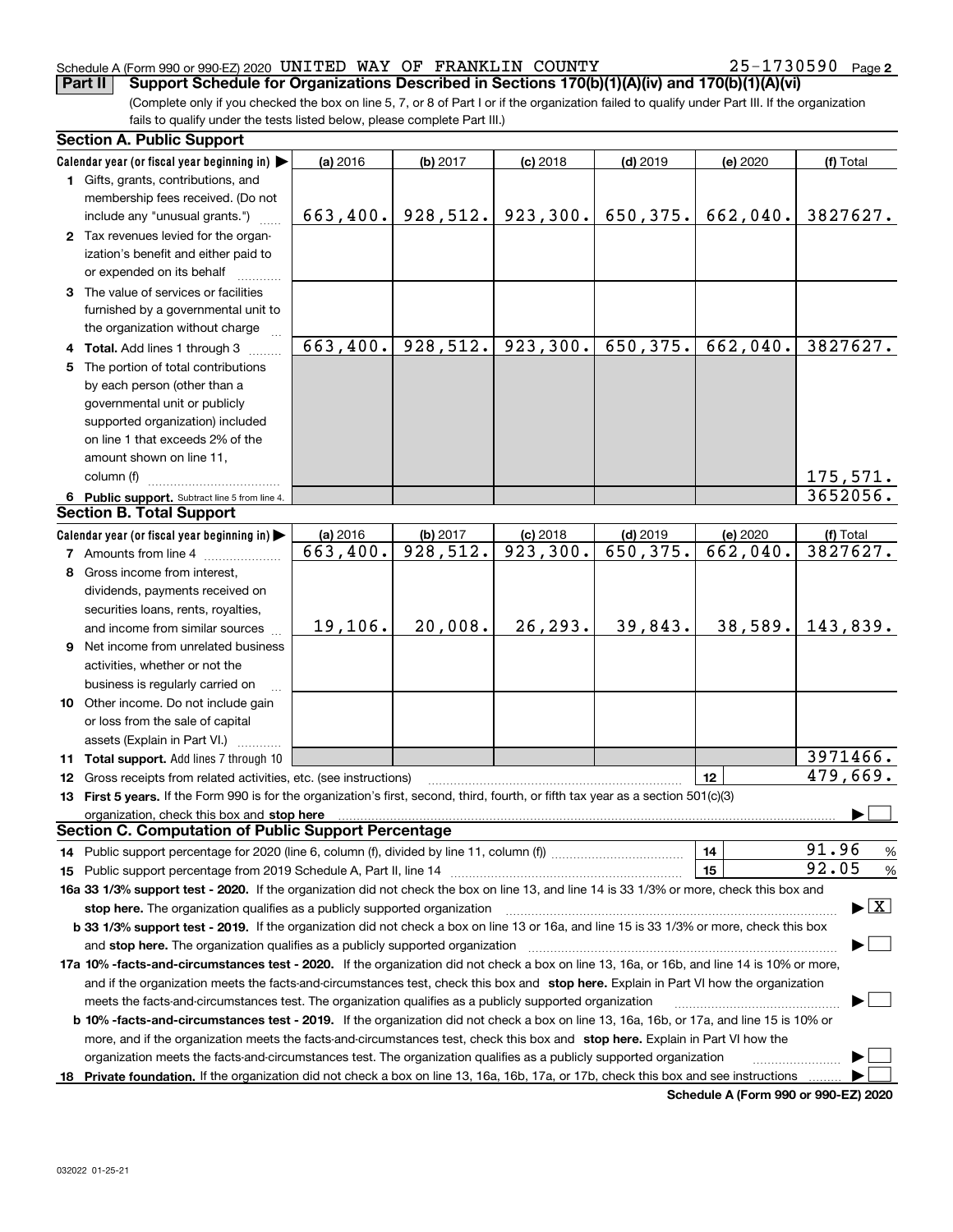### Schedule A (Form 990 or 990-EZ) 2020 Page UNITED WAY OF FRANKLIN COUNTY 25-1730590**Part III Support Schedule for Organizations Described in Section 509(a)(2)**

(Complete only if you checked the box on line 10 of Part I or if the organization failed to qualify under Part II. If the organization fails to qualify under the tests listed below, please complete Part II.)

|     | <b>Section A. Public Support</b>                                                                                                                                                                                               |          |          |            |            |          |             |
|-----|--------------------------------------------------------------------------------------------------------------------------------------------------------------------------------------------------------------------------------|----------|----------|------------|------------|----------|-------------|
|     | Calendar year (or fiscal year beginning in) $\blacktriangleright$                                                                                                                                                              | (a) 2016 | (b) 2017 | $(c)$ 2018 | $(d)$ 2019 | (e) 2020 | (f) Total   |
|     | 1 Gifts, grants, contributions, and                                                                                                                                                                                            |          |          |            |            |          |             |
|     | membership fees received. (Do not                                                                                                                                                                                              |          |          |            |            |          |             |
|     | include any "unusual grants.")                                                                                                                                                                                                 |          |          |            |            |          |             |
|     | <b>2</b> Gross receipts from admissions,                                                                                                                                                                                       |          |          |            |            |          |             |
|     | merchandise sold or services per-                                                                                                                                                                                              |          |          |            |            |          |             |
|     | formed, or facilities furnished in                                                                                                                                                                                             |          |          |            |            |          |             |
|     | any activity that is related to the<br>organization's tax-exempt purpose                                                                                                                                                       |          |          |            |            |          |             |
|     | 3 Gross receipts from activities that                                                                                                                                                                                          |          |          |            |            |          |             |
|     | are not an unrelated trade or bus-                                                                                                                                                                                             |          |          |            |            |          |             |
|     | iness under section 513                                                                                                                                                                                                        |          |          |            |            |          |             |
|     |                                                                                                                                                                                                                                |          |          |            |            |          |             |
|     | 4 Tax revenues levied for the organ-                                                                                                                                                                                           |          |          |            |            |          |             |
|     | ization's benefit and either paid to                                                                                                                                                                                           |          |          |            |            |          |             |
|     | or expended on its behalf<br>.                                                                                                                                                                                                 |          |          |            |            |          |             |
|     | 5 The value of services or facilities                                                                                                                                                                                          |          |          |            |            |          |             |
|     | furnished by a governmental unit to                                                                                                                                                                                            |          |          |            |            |          |             |
|     | the organization without charge                                                                                                                                                                                                |          |          |            |            |          |             |
|     | <b>6 Total.</b> Add lines 1 through 5                                                                                                                                                                                          |          |          |            |            |          |             |
|     | 7a Amounts included on lines 1, 2, and                                                                                                                                                                                         |          |          |            |            |          |             |
|     | 3 received from disqualified persons                                                                                                                                                                                           |          |          |            |            |          |             |
|     | <b>b</b> Amounts included on lines 2 and 3 received                                                                                                                                                                            |          |          |            |            |          |             |
|     | from other than disqualified persons that<br>exceed the greater of \$5,000 or 1% of the                                                                                                                                        |          |          |            |            |          |             |
|     | amount on line 13 for the year                                                                                                                                                                                                 |          |          |            |            |          |             |
|     | c Add lines 7a and 7b                                                                                                                                                                                                          |          |          |            |            |          |             |
|     | 8 Public support. (Subtract line 7c from line 6.)                                                                                                                                                                              |          |          |            |            |          |             |
|     | <b>Section B. Total Support</b>                                                                                                                                                                                                |          |          |            |            |          |             |
|     | Calendar year (or fiscal year beginning in) $\blacktriangleright$                                                                                                                                                              | (a) 2016 | (b) 2017 | $(c)$ 2018 | $(d)$ 2019 | (e) 2020 | (f) Total   |
|     | 9 Amounts from line 6                                                                                                                                                                                                          |          |          |            |            |          |             |
|     | <b>10a</b> Gross income from interest,                                                                                                                                                                                         |          |          |            |            |          |             |
|     | dividends, payments received on                                                                                                                                                                                                |          |          |            |            |          |             |
|     | securities loans, rents, royalties,<br>and income from similar sources                                                                                                                                                         |          |          |            |            |          |             |
|     | <b>b</b> Unrelated business taxable income                                                                                                                                                                                     |          |          |            |            |          |             |
|     | (less section 511 taxes) from businesses                                                                                                                                                                                       |          |          |            |            |          |             |
|     | acquired after June 30, 1975                                                                                                                                                                                                   |          |          |            |            |          |             |
|     | c Add lines 10a and 10b                                                                                                                                                                                                        |          |          |            |            |          |             |
|     | 11 Net income from unrelated business                                                                                                                                                                                          |          |          |            |            |          |             |
|     | activities not included in line 10b,                                                                                                                                                                                           |          |          |            |            |          |             |
|     | whether or not the business is                                                                                                                                                                                                 |          |          |            |            |          |             |
|     | regularly carried on<br><b>12</b> Other income. Do not include gain                                                                                                                                                            |          |          |            |            |          |             |
|     | or loss from the sale of capital                                                                                                                                                                                               |          |          |            |            |          |             |
|     | assets (Explain in Part VI.)                                                                                                                                                                                                   |          |          |            |            |          |             |
|     | 13 Total support. (Add lines 9, 10c, 11, and 12.)                                                                                                                                                                              |          |          |            |            |          |             |
|     | 14 First 5 years. If the Form 990 is for the organization's first, second, third, fourth, or fifth tax year as a section 501(c)(3) organization,                                                                               |          |          |            |            |          |             |
|     | check this box and stop here measurements and contain the state of the state of the state of the state of the state of the state of the state of the state of the state of the state of the state of the state of the state of |          |          |            |            |          |             |
|     | <b>Section C. Computation of Public Support Percentage</b>                                                                                                                                                                     |          |          |            |            |          |             |
|     |                                                                                                                                                                                                                                |          |          |            |            | 15       | %           |
| 16. | Public support percentage from 2019 Schedule A, Part III, line 15<br><b>Section D. Computation of Investment Income Percentage</b>                                                                                             |          |          |            |            | 16       | %           |
|     |                                                                                                                                                                                                                                |          |          |            |            |          |             |
|     | 17 Investment income percentage for 2020 (line 10c, column (f), divided by line 13, column (f))                                                                                                                                |          |          |            |            | 17       | %           |
|     | 18 Investment income percentage from 2019 Schedule A, Part III, line 17                                                                                                                                                        |          |          |            |            | 18       | %           |
|     | 19a 33 1/3% support tests - 2020. If the organization did not check the box on line 14, and line 15 is more than 33 1/3%, and line 17 is not                                                                                   |          |          |            |            |          |             |
|     | more than 33 1/3%, check this box and stop here. The organization qualifies as a publicly supported organization                                                                                                               |          |          |            |            |          | $\sim$<br>▶ |
|     | b 33 1/3% support tests - 2019. If the organization did not check a box on line 14 or line 19a, and line 16 is more than 33 1/3%, and                                                                                          |          |          |            |            |          |             |
|     | line 18 is not more than 33 1/3%, check this box and stop here. The organization qualifies as a publicly supported organization                                                                                                |          |          |            |            |          |             |
| 20  |                                                                                                                                                                                                                                |          |          |            |            |          |             |

**Schedule A (Form 990 or 990-EZ) 2020**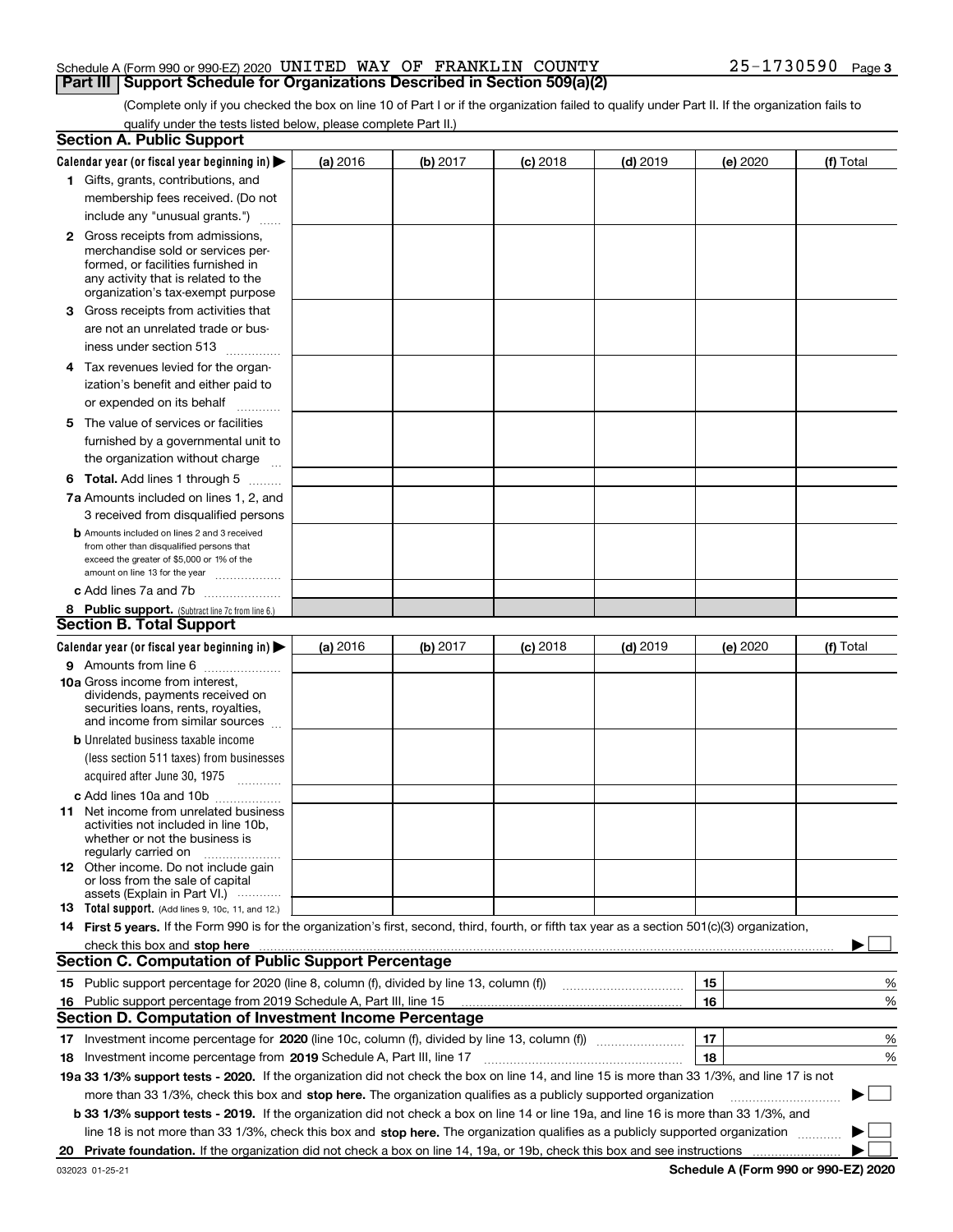### Schedule A (Form 990 or 990-EZ) 2020 Page UNITED WAY OF FRANKLIN COUNTY 25-1730590

### **Part IV Supporting Organizations**

(Complete only if you checked a box in line 12 on Part I. If you checked box 12a, Part I, complete Sections A and B. If you checked box 12b, Part I, complete Sections A and C. If you checked box 12c, Part I, complete Sections A, D, and E. If you checked box 12d, Part I, complete Sections A and D, and complete Part V.)

### **Section A. All Supporting Organizations**

- **1** Are all of the organization's supported organizations listed by name in the organization's governing documents? If "No," describe in **Part VI** how the supported organizations are designated. If designated by *class or purpose, describe the designation. If historic and continuing relationship, explain.*
- **2** Did the organization have any supported organization that does not have an IRS determination of status under section 509(a)(1) or (2)? If "Yes," explain in Part VI how the organization determined that the supported *organization was described in section 509(a)(1) or (2).*
- **3a** Did the organization have a supported organization described in section 501(c)(4), (5), or (6)? If "Yes," answer *lines 3b and 3c below.*
- **b** Did the organization confirm that each supported organization qualified under section 501(c)(4), (5), or (6) and satisfied the public support tests under section 509(a)(2)? If "Yes," describe in **Part VI** when and how the *organization made the determination.*
- **c**Did the organization ensure that all support to such organizations was used exclusively for section 170(c)(2)(B) purposes? If "Yes," explain in **Part VI** what controls the organization put in place to ensure such use.
- **4a***If* Was any supported organization not organized in the United States ("foreign supported organization")? *"Yes," and if you checked box 12a or 12b in Part I, answer lines 4b and 4c below.*
- **b** Did the organization have ultimate control and discretion in deciding whether to make grants to the foreign supported organization? If "Yes," describe in **Part VI** how the organization had such control and discretion *despite being controlled or supervised by or in connection with its supported organizations.*
- **c** Did the organization support any foreign supported organization that does not have an IRS determination under sections 501(c)(3) and 509(a)(1) or (2)? If "Yes," explain in **Part VI** what controls the organization used *to ensure that all support to the foreign supported organization was used exclusively for section 170(c)(2)(B) purposes.*
- **5a***If "Yes,"* Did the organization add, substitute, or remove any supported organizations during the tax year? answer lines 5b and 5c below (if applicable). Also, provide detail in **Part VI,** including (i) the names and EIN *numbers of the supported organizations added, substituted, or removed; (ii) the reasons for each such action; (iii) the authority under the organization's organizing document authorizing such action; and (iv) how the action was accomplished (such as by amendment to the organizing document).*
- **b** Type I or Type II only. Was any added or substituted supported organization part of a class already designated in the organization's organizing document?
- **cSubstitutions only.**  Was the substitution the result of an event beyond the organization's control?
- **6** Did the organization provide support (whether in the form of grants or the provision of services or facilities) to **Part VI.** *If "Yes," provide detail in* support or benefit one or more of the filing organization's supported organizations? anyone other than (i) its supported organizations, (ii) individuals that are part of the charitable class benefited by one or more of its supported organizations, or (iii) other supporting organizations that also
- **7**Did the organization provide a grant, loan, compensation, or other similar payment to a substantial contributor *If "Yes," complete Part I of Schedule L (Form 990 or 990-EZ).* regard to a substantial contributor? (as defined in section 4958(c)(3)(C)), a family member of a substantial contributor, or a 35% controlled entity with
- **8** Did the organization make a loan to a disqualified person (as defined in section 4958) not described in line 7? *If "Yes," complete Part I of Schedule L (Form 990 or 990-EZ).*
- **9a** Was the organization controlled directly or indirectly at any time during the tax year by one or more in section 509(a)(1) or (2))? If "Yes," *provide detail in* <code>Part VI.</code> disqualified persons, as defined in section 4946 (other than foundation managers and organizations described
- **b** Did one or more disqualified persons (as defined in line 9a) hold a controlling interest in any entity in which the supporting organization had an interest? If "Yes," provide detail in P**art VI**.
- **c**Did a disqualified person (as defined in line 9a) have an ownership interest in, or derive any personal benefit from, assets in which the supporting organization also had an interest? If "Yes," provide detail in P**art VI.**
- **10a** Was the organization subject to the excess business holdings rules of section 4943 because of section supporting organizations)? If "Yes," answer line 10b below. 4943(f) (regarding certain Type II supporting organizations, and all Type III non-functionally integrated
- **b** Did the organization have any excess business holdings in the tax year? (Use Schedule C, Form 4720, to *determine whether the organization had excess business holdings.)*

**10a**

**10b**

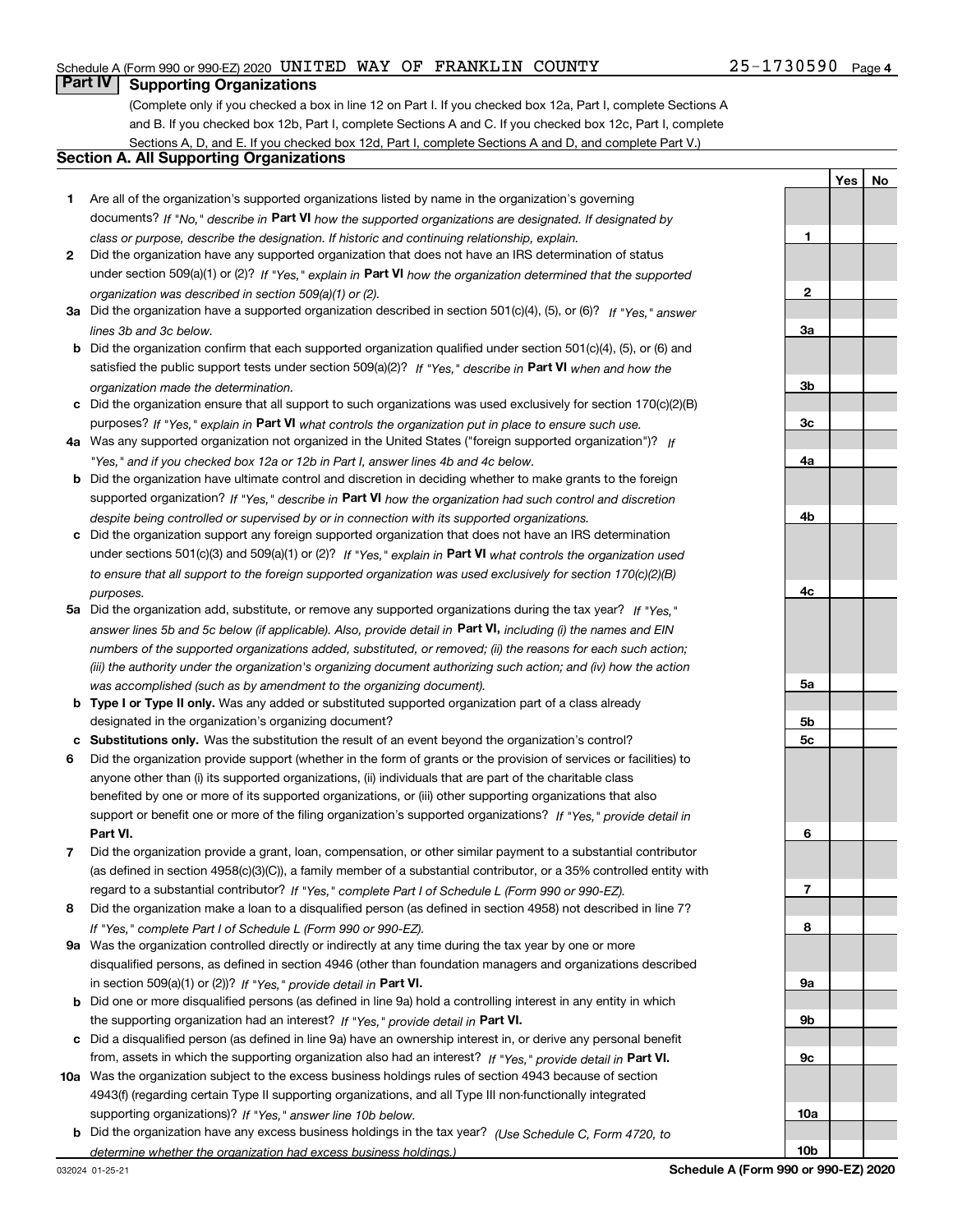### Schedule A (Form 990 or 990-EZ) 2020 Page UNITED WAY OF FRANKLIN COUNTY 25-1730590

|    | <b>Supporting Organizations (continued)</b><br><b>Part IV</b>                                                                                                                                                                                            |                 |     |    |
|----|----------------------------------------------------------------------------------------------------------------------------------------------------------------------------------------------------------------------------------------------------------|-----------------|-----|----|
|    |                                                                                                                                                                                                                                                          |                 | Yes | No |
| 11 | Has the organization accepted a gift or contribution from any of the following persons?                                                                                                                                                                  |                 |     |    |
|    | a A person who directly or indirectly controls, either alone or together with persons described in lines 11b and                                                                                                                                         |                 |     |    |
|    | 11c below, the governing body of a supported organization?                                                                                                                                                                                               | 11a             |     |    |
|    | <b>b</b> A family member of a person described in line 11a above?                                                                                                                                                                                        | 11 <sub>b</sub> |     |    |
|    | c A 35% controlled entity of a person described in line 11a or 11b above? If "Yes" to line 11a, 11b, or 11c, provide                                                                                                                                     |                 |     |    |
|    | detail in Part VI.                                                                                                                                                                                                                                       | 11c             |     |    |
|    | <b>Section B. Type I Supporting Organizations</b>                                                                                                                                                                                                        |                 |     |    |
|    |                                                                                                                                                                                                                                                          |                 | Yes | No |
| 1  | Did the governing body, members of the governing body, officers acting in their official capacity, or membership of one or                                                                                                                               |                 |     |    |
|    | more supported organizations have the power to regularly appoint or elect at least a majority of the organization's officers,<br>directors, or trustees at all times during the tax year? If "No," describe in Part VI how the supported organization(s) |                 |     |    |
|    | effectively operated, supervised, or controlled the organization's activities. If the organization had more than one supported                                                                                                                           |                 |     |    |
|    | organization, describe how the powers to appoint and/or remove officers, directors, or trustees were allocated among the                                                                                                                                 |                 |     |    |
|    | supported organizations and what conditions or restrictions, if any, applied to such powers during the tax year.                                                                                                                                         | 1               |     |    |
| 2  | Did the organization operate for the benefit of any supported organization other than the supported                                                                                                                                                      |                 |     |    |
|    | organization(s) that operated, supervised, or controlled the supporting organization? If "Yes," explain in                                                                                                                                               |                 |     |    |
|    | <b>Part VI</b> how providing such benefit carried out the purposes of the supported organization(s) that operated,                                                                                                                                       |                 |     |    |
|    | supervised, or controlled the supporting organization.<br><b>Section C. Type II Supporting Organizations</b>                                                                                                                                             | $\mathbf{2}$    |     |    |
|    |                                                                                                                                                                                                                                                          |                 |     |    |
|    |                                                                                                                                                                                                                                                          |                 | Yes | No |
| 1. | Were a majority of the organization's directors or trustees during the tax year also a majority of the directors                                                                                                                                         |                 |     |    |
|    | or trustees of each of the organization's supported organization(s)? If "No," describe in Part VI how control                                                                                                                                            |                 |     |    |
|    | or management of the supporting organization was vested in the same persons that controlled or managed                                                                                                                                                   |                 |     |    |
|    | the supported organization(s).<br><b>Section D. All Type III Supporting Organizations</b>                                                                                                                                                                | 1               |     |    |
|    |                                                                                                                                                                                                                                                          |                 | Yes | No |
| 1  | Did the organization provide to each of its supported organizations, by the last day of the fifth month of the                                                                                                                                           |                 |     |    |
|    | organization's tax year, (i) a written notice describing the type and amount of support provided during the prior tax                                                                                                                                    |                 |     |    |
|    | year, (ii) a copy of the Form 990 that was most recently filed as of the date of notification, and (iii) copies of the                                                                                                                                   |                 |     |    |
|    | organization's governing documents in effect on the date of notification, to the extent not previously provided?                                                                                                                                         | 1               |     |    |
| 2  | Were any of the organization's officers, directors, or trustees either (i) appointed or elected by the supported                                                                                                                                         |                 |     |    |
|    | organization(s) or (ii) serving on the governing body of a supported organization? If "No," explain in Part VI how                                                                                                                                       |                 |     |    |
|    | the organization maintained a close and continuous working relationship with the supported organization(s).                                                                                                                                              | 2               |     |    |
| 3  | By reason of the relationship described in line 2, above, did the organization's supported organizations have a                                                                                                                                          |                 |     |    |
|    | significant voice in the organization's investment policies and in directing the use of the organization's                                                                                                                                               |                 |     |    |
|    | income or assets at all times during the tax year? If "Yes," describe in Part VI the role the organization's                                                                                                                                             |                 |     |    |
|    | supported organizations played in this regard.                                                                                                                                                                                                           | З               |     |    |
|    | Section E. Type III Functionally Integrated Supporting Organizations                                                                                                                                                                                     |                 |     |    |
| 1  | Check the box next to the method that the organization used to satisfy the Integral Part Test during the year (see instructions).                                                                                                                        |                 |     |    |
| а  | The organization satisfied the Activities Test. Complete line 2 below.                                                                                                                                                                                   |                 |     |    |
| b  | The organization is the parent of each of its supported organizations. Complete line 3 below.                                                                                                                                                            |                 |     |    |
| c  | The organization supported a governmental entity. Describe in Part VI how you supported a governmental entity (see instructions).                                                                                                                        |                 |     |    |
| 2  | Activities Test. Answer lines 2a and 2b below.                                                                                                                                                                                                           |                 | Yes | No |

- **a** Did substantially all of the organization's activities during the tax year directly further the exempt purposes of **b** Did the activities described in line 2a, above, constitute activities that, but for the organization's involvement, the supported organization(s) to which the organization was responsive? If "Yes," then in **Part VI identify those supported organizations and explain**  *how these activities directly furthered their exempt purposes, how the organization was responsive to those supported organizations, and how the organization determined that these activities constituted substantially all of its activities.* one or more of the organization's supported organization(s) would have been engaged in? If "Yes," e*xplain in* 
	- **Part VI**  *the reasons for the organization's position that its supported organization(s) would have engaged in these activities but for the organization's involvement.*
- **3** Parent of Supported Organizations. Answer lines 3a and 3b below.
- **a** Did the organization have the power to regularly appoint or elect a majority of the officers, directors, or trustees of each of the supported organizations? If "Yes" or "No" provide details in P**art VI.**
- **b** Did the organization exercise a substantial degree of direction over the policies, programs, and activities of each of its supported organizations? If "Yes," describe in Part VI the role played by the organization in this regard.

**2a**

**2b**

**3a**

**3b**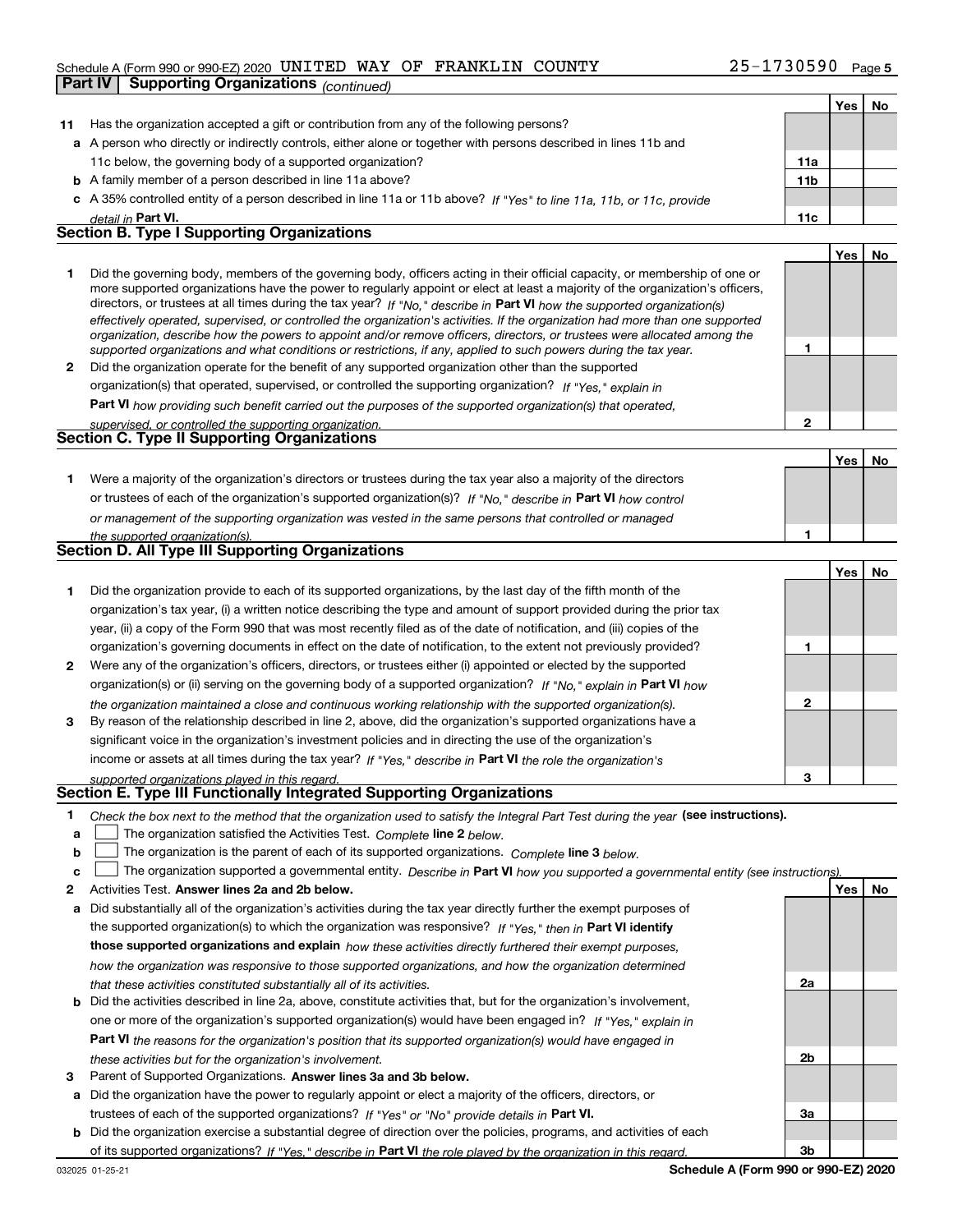|              | Section A - Adjusted Net Income                                             |                | (A) Prior Year | (B) Current Year<br>(optional) |
|--------------|-----------------------------------------------------------------------------|----------------|----------------|--------------------------------|
| 1            | Net short-term capital gain                                                 | 1              |                |                                |
| $\mathbf{2}$ | Recoveries of prior-year distributions                                      | $\mathbf{2}$   |                |                                |
| 3            | Other gross income (see instructions)                                       | 3              |                |                                |
| 4            | Add lines 1 through 3.                                                      | 4              |                |                                |
| 5            | Depreciation and depletion                                                  | 5              |                |                                |
| 6            | Portion of operating expenses paid or incurred for production or            |                |                |                                |
|              | collection of gross income or for management, conservation, or              |                |                |                                |
|              | maintenance of property held for production of income (see instructions)    | 6              |                |                                |
| 7            | Other expenses (see instructions)                                           | $\overline{7}$ |                |                                |
| 8            | <b>Adjusted Net Income</b> (subtract lines 5, 6, and 7 from line 4)         | 8              |                |                                |
|              | <b>Section B - Minimum Asset Amount</b>                                     |                | (A) Prior Year | (B) Current Year<br>(optional) |
| 1            | Aggregate fair market value of all non-exempt-use assets (see               |                |                |                                |
|              | instructions for short tax year or assets held for part of year):           |                |                |                                |
|              | <b>a</b> Average monthly value of securities                                | 1a             |                |                                |
|              | <b>b</b> Average monthly cash balances                                      | 1b             |                |                                |
|              | c Fair market value of other non-exempt-use assets                          | 1c             |                |                                |
|              | d Total (add lines 1a, 1b, and 1c)                                          | 1d             |                |                                |
|              | e Discount claimed for blockage or other factors                            |                |                |                                |
|              | (explain in detail in Part VI):                                             |                |                |                                |
| $\mathbf{2}$ | Acquisition indebtedness applicable to non-exempt-use assets                | $\mathbf{2}$   |                |                                |
| 3            | Subtract line 2 from line 1d.                                               | 3              |                |                                |
| 4            | Cash deemed held for exempt use. Enter 0.015 of line 3 (for greater amount, |                |                |                                |
|              | see instructions).                                                          | 4              |                |                                |
| 5            | Net value of non-exempt-use assets (subtract line 4 from line 3)            | 5              |                |                                |
| 6            | Multiply line 5 by 0.035.                                                   | 6              |                |                                |
| 7            | Recoveries of prior-year distributions                                      | $\overline{7}$ |                |                                |
| 8            | Minimum Asset Amount (add line 7 to line 6)                                 | 8              |                |                                |
|              | <b>Section C - Distributable Amount</b>                                     |                |                | <b>Current Year</b>            |
| 1            | Adjusted net income for prior year (from Section A, line 8, column A)       | 1              |                |                                |
| $\mathbf{2}$ | Enter 0.85 of line 1.                                                       | $\mathbf{2}$   |                |                                |
| 3            | Minimum asset amount for prior year (from Section B, line 8, column A)      | 3              |                |                                |
| 4            | Enter greater of line 2 or line 3.                                          | 4              |                |                                |
| 5            | Income tax imposed in prior year                                            | 5              |                |                                |
| 6            | Distributable Amount. Subtract line 5 from line 4, unless subject to        |                |                |                                |
|              | emergency temporary reduction (see instructions).                           | 6              |                |                                |

Check here if the current year is the organization's first as a non-functionally integrated Type III supporting organization (see

### **1**

1 Check here if the organization satisfied the Integral Part Test as a qualifying trust on Nov. 20, 1970 (explain in Part VI). See instructions. **Part V Type III Non-Functionally Integrated 509(a)(3) Supporting Organizations** 

All other Type III non-functionally integrated supporting organizations must complete Sections A through E.

**Schedule A (Form 990 or 990-EZ) 2020**

25-1730590 Page 6 Schedule A (Form 990 or 990-EZ) 2020 Page UNITED WAY OF FRANKLIN COUNTY 25-1730590

**7**

instructions).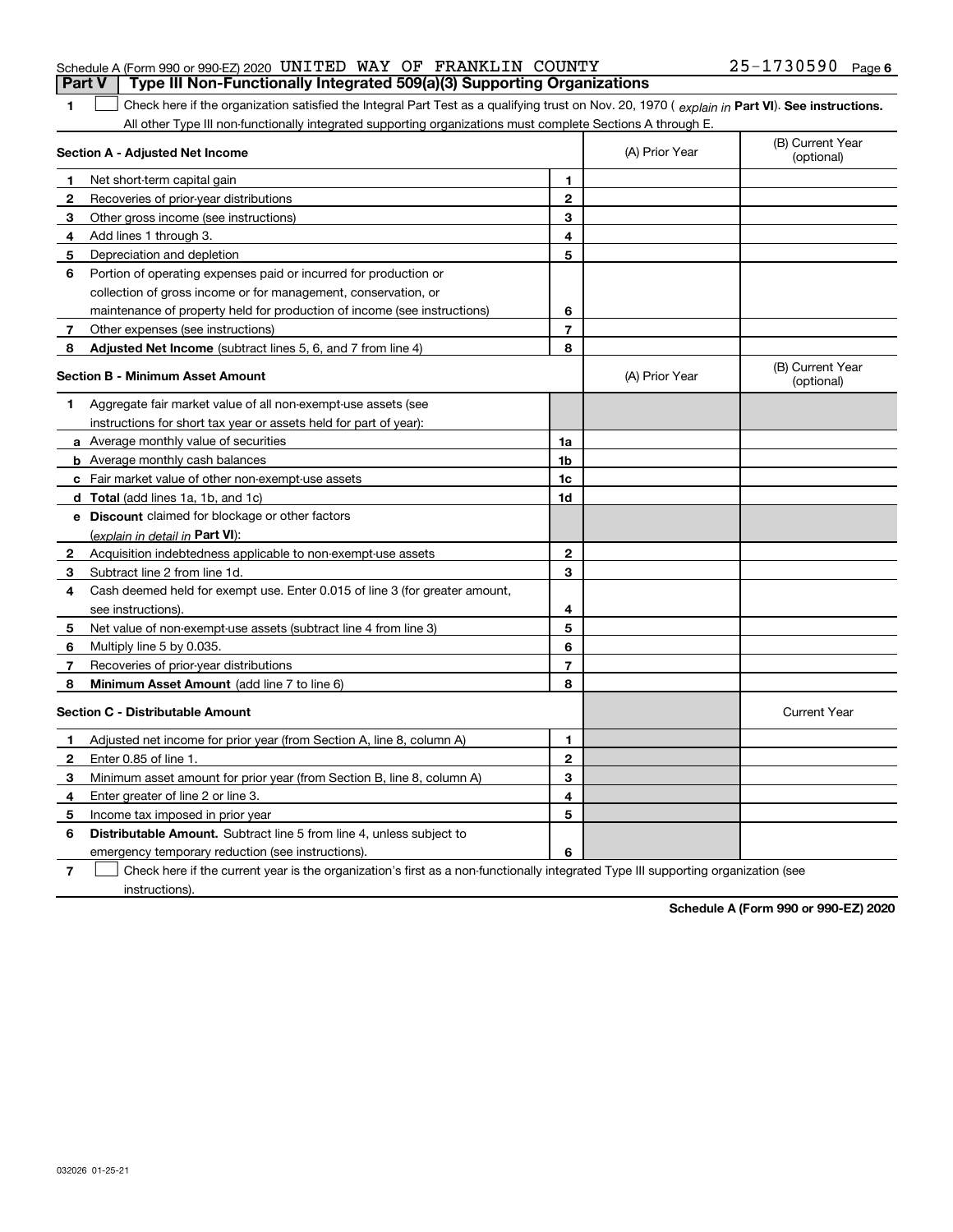### Schedule A (Form 990 or 990-EZ) 2020 Page UNITED WAY OF FRANKLIN COUNTY 25-1730590

| <b>Part V</b> | Type III Non-Functionally Integrated 509(a)(3) Supporting Organizations                    |                             | (continued)                           |    |                                         |
|---------------|--------------------------------------------------------------------------------------------|-----------------------------|---------------------------------------|----|-----------------------------------------|
|               | <b>Section D - Distributions</b>                                                           |                             |                                       |    | <b>Current Year</b>                     |
| 1             | Amounts paid to supported organizations to accomplish exempt purposes                      |                             | 1                                     |    |                                         |
| 2             | Amounts paid to perform activity that directly furthers exempt purposes of supported       |                             |                                       |    |                                         |
|               | organizations, in excess of income from activity                                           |                             | $\mathbf{2}$                          |    |                                         |
| 3             | Administrative expenses paid to accomplish exempt purposes of supported organizations      |                             | 3                                     |    |                                         |
| 4             | Amounts paid to acquire exempt-use assets                                                  |                             |                                       | 4  |                                         |
| 5             | Qualified set-aside amounts (prior IRS approval required - provide details in Part VI)     |                             |                                       | 5  |                                         |
| 6             | Other distributions ( <i>describe in</i> Part VI). See instructions.                       |                             |                                       | 6  |                                         |
| 7             | Total annual distributions. Add lines 1 through 6.                                         |                             |                                       | 7  |                                         |
| 8             | Distributions to attentive supported organizations to which the organization is responsive |                             |                                       |    |                                         |
|               | (provide details in Part VI). See instructions.                                            |                             |                                       | 8  |                                         |
| 9             | Distributable amount for 2020 from Section C, line 6                                       |                             |                                       | 9  |                                         |
| 10            | Line 8 amount divided by line 9 amount                                                     |                             |                                       | 10 |                                         |
|               |                                                                                            | (i)                         | (ii)                                  |    | (iii)                                   |
|               | Section E - Distribution Allocations (see instructions)                                    | <b>Excess Distributions</b> | <b>Underdistributions</b><br>Pre-2020 |    | <b>Distributable</b><br>Amount for 2020 |
| 1             | Distributable amount for 2020 from Section C, line 6                                       |                             |                                       |    |                                         |
| 2             | Underdistributions, if any, for years prior to 2020 (reason-                               |                             |                                       |    |                                         |
|               | able cause required - explain in Part VI). See instructions.                               |                             |                                       |    |                                         |
| 3             | Excess distributions carryover, if any, to 2020                                            |                             |                                       |    |                                         |
|               | <b>a</b> From 2015                                                                         |                             |                                       |    |                                         |
|               | <b>b</b> From 2016                                                                         |                             |                                       |    |                                         |
|               | c From 2017                                                                                |                             |                                       |    |                                         |
|               | <b>d</b> From 2018                                                                         |                             |                                       |    |                                         |
|               | e From 2019                                                                                |                             |                                       |    |                                         |
|               | f Total of lines 3a through 3e                                                             |                             |                                       |    |                                         |
|               | g Applied to underdistributions of prior years                                             |                             |                                       |    |                                         |
|               | <b>h</b> Applied to 2020 distributable amount                                              |                             |                                       |    |                                         |
|               | Carryover from 2015 not applied (see instructions)                                         |                             |                                       |    |                                         |
|               | Remainder. Subtract lines 3g, 3h, and 3i from line 3f.                                     |                             |                                       |    |                                         |
| 4             | Distributions for 2020 from Section D,                                                     |                             |                                       |    |                                         |
|               | line $7:$                                                                                  |                             |                                       |    |                                         |
|               | a Applied to underdistributions of prior years                                             |                             |                                       |    |                                         |
|               | <b>b</b> Applied to 2020 distributable amount                                              |                             |                                       |    |                                         |
|               | c Remainder. Subtract lines 4a and 4b from line 4.                                         |                             |                                       |    |                                         |
| 5             | Remaining underdistributions for years prior to 2020, if                                   |                             |                                       |    |                                         |
|               | any. Subtract lines 3g and 4a from line 2. For result greater                              |                             |                                       |    |                                         |
|               | than zero, explain in Part VI. See instructions.                                           |                             |                                       |    |                                         |
| 6             | Remaining underdistributions for 2020. Subtract lines 3h                                   |                             |                                       |    |                                         |
|               | and 4b from line 1. For result greater than zero, explain in                               |                             |                                       |    |                                         |
|               | Part VI. See instructions.                                                                 |                             |                                       |    |                                         |
| 7             | Excess distributions carryover to 2021. Add lines 3j                                       |                             |                                       |    |                                         |
|               | and 4c.                                                                                    |                             |                                       |    |                                         |
| 8             | Breakdown of line 7:                                                                       |                             |                                       |    |                                         |
|               | a Excess from 2016                                                                         |                             |                                       |    |                                         |
|               | <b>b</b> Excess from 2017                                                                  |                             |                                       |    |                                         |
|               | c Excess from 2018                                                                         |                             |                                       |    |                                         |
|               | d Excess from 2019                                                                         |                             |                                       |    |                                         |
|               | e Excess from 2020                                                                         |                             |                                       |    |                                         |
|               |                                                                                            |                             |                                       |    |                                         |

**Schedule A (Form 990 or 990-EZ) 2020**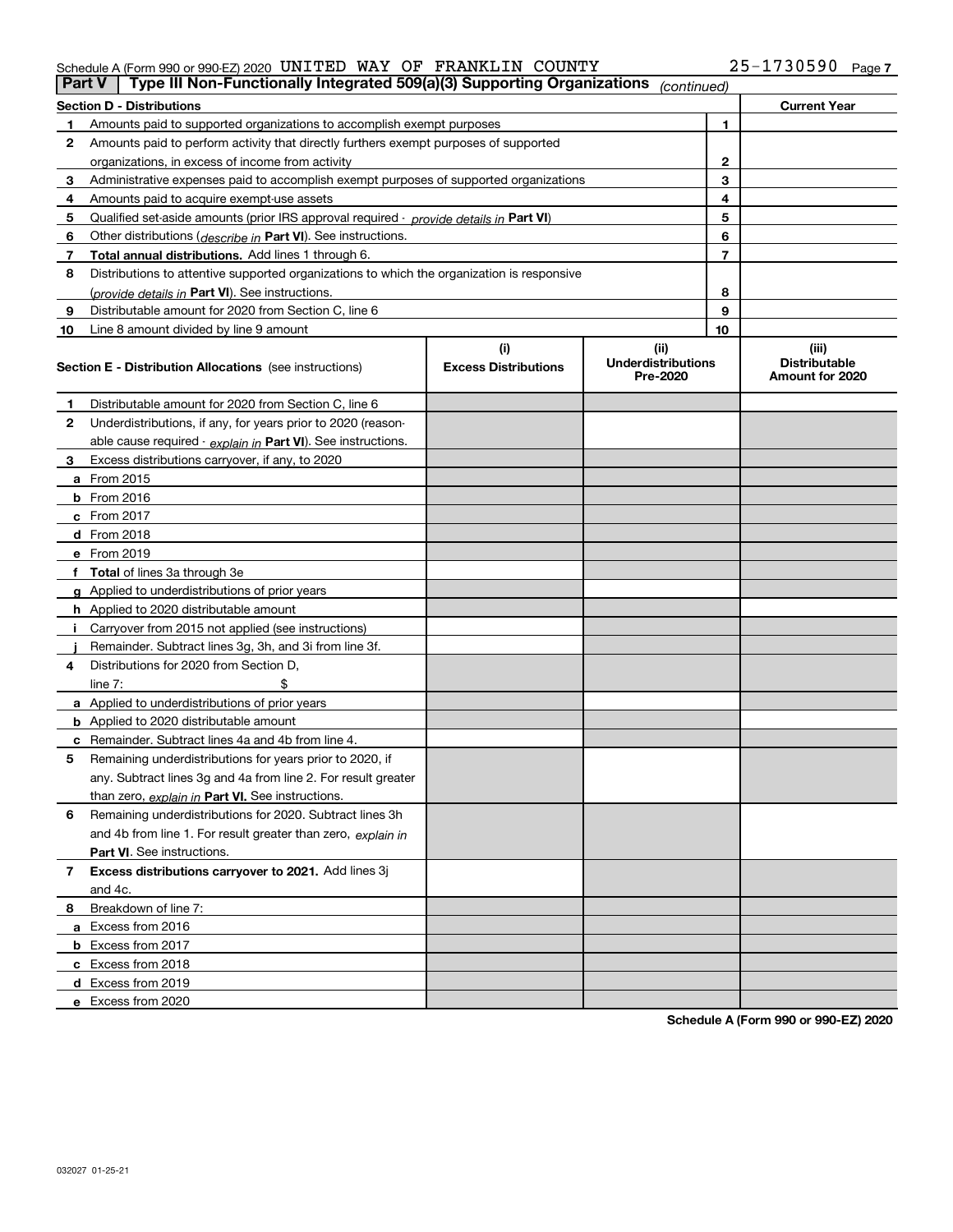|                | Schedule A (Form 990 or 990-EZ) 2020 UNITED WAY OF FRANKLIN COUNTY                                                                                                                                                                                                                                                                                                                                                                                                                                                                                                                          | 25-1730590 Page 8 |
|----------------|---------------------------------------------------------------------------------------------------------------------------------------------------------------------------------------------------------------------------------------------------------------------------------------------------------------------------------------------------------------------------------------------------------------------------------------------------------------------------------------------------------------------------------------------------------------------------------------------|-------------------|
| <b>Part VI</b> | Supplemental Information. Provide the explanations required by Part II, line 10; Part II, line 17a or 17b; Part III, line 12;<br>Part IV, Section A, lines 1, 2, 3b, 3c, 4b, 4c, 5a, 6, 9a, 9b, 9c, 11a, 11b, and 11c; Part IV, Section B, lines 1 and 2; Part IV, Section C,<br>line 1; Part IV, Section D, lines 2 and 3; Part IV, Section E, lines 1c, 2a, 2b, 3a, and 3b; Part V, line 1; Part V, Section B, line 1e; Part V,<br>Section D, lines 5, 6, and 8; and Part V, Section E, lines 2, 5, and 6. Also complete this part for any additional information.<br>(See instructions.) |                   |
|                |                                                                                                                                                                                                                                                                                                                                                                                                                                                                                                                                                                                             |                   |
|                |                                                                                                                                                                                                                                                                                                                                                                                                                                                                                                                                                                                             |                   |
|                |                                                                                                                                                                                                                                                                                                                                                                                                                                                                                                                                                                                             |                   |
|                |                                                                                                                                                                                                                                                                                                                                                                                                                                                                                                                                                                                             |                   |
|                |                                                                                                                                                                                                                                                                                                                                                                                                                                                                                                                                                                                             |                   |
|                |                                                                                                                                                                                                                                                                                                                                                                                                                                                                                                                                                                                             |                   |
|                |                                                                                                                                                                                                                                                                                                                                                                                                                                                                                                                                                                                             |                   |
|                |                                                                                                                                                                                                                                                                                                                                                                                                                                                                                                                                                                                             |                   |
|                |                                                                                                                                                                                                                                                                                                                                                                                                                                                                                                                                                                                             |                   |
|                |                                                                                                                                                                                                                                                                                                                                                                                                                                                                                                                                                                                             |                   |
|                |                                                                                                                                                                                                                                                                                                                                                                                                                                                                                                                                                                                             |                   |
|                |                                                                                                                                                                                                                                                                                                                                                                                                                                                                                                                                                                                             |                   |
|                |                                                                                                                                                                                                                                                                                                                                                                                                                                                                                                                                                                                             |                   |
|                |                                                                                                                                                                                                                                                                                                                                                                                                                                                                                                                                                                                             |                   |
|                |                                                                                                                                                                                                                                                                                                                                                                                                                                                                                                                                                                                             |                   |
|                |                                                                                                                                                                                                                                                                                                                                                                                                                                                                                                                                                                                             |                   |
|                |                                                                                                                                                                                                                                                                                                                                                                                                                                                                                                                                                                                             |                   |
|                |                                                                                                                                                                                                                                                                                                                                                                                                                                                                                                                                                                                             |                   |
|                |                                                                                                                                                                                                                                                                                                                                                                                                                                                                                                                                                                                             |                   |
|                |                                                                                                                                                                                                                                                                                                                                                                                                                                                                                                                                                                                             |                   |
|                |                                                                                                                                                                                                                                                                                                                                                                                                                                                                                                                                                                                             |                   |
|                |                                                                                                                                                                                                                                                                                                                                                                                                                                                                                                                                                                                             |                   |
|                |                                                                                                                                                                                                                                                                                                                                                                                                                                                                                                                                                                                             |                   |
|                |                                                                                                                                                                                                                                                                                                                                                                                                                                                                                                                                                                                             |                   |
|                |                                                                                                                                                                                                                                                                                                                                                                                                                                                                                                                                                                                             |                   |
|                |                                                                                                                                                                                                                                                                                                                                                                                                                                                                                                                                                                                             |                   |
|                |                                                                                                                                                                                                                                                                                                                                                                                                                                                                                                                                                                                             |                   |
|                |                                                                                                                                                                                                                                                                                                                                                                                                                                                                                                                                                                                             |                   |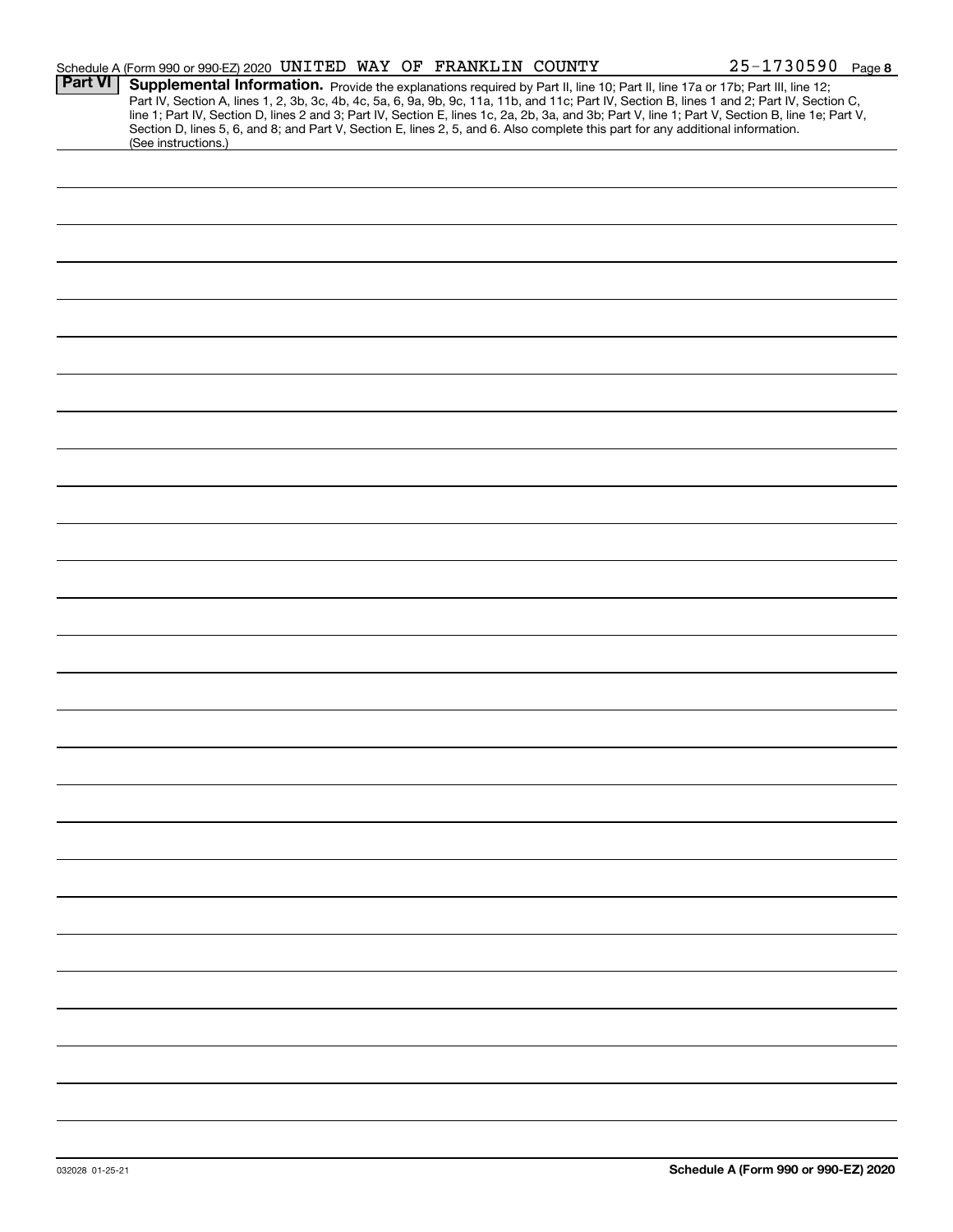| <b>SCHEDULE D</b> |  |
|-------------------|--|
|-------------------|--|

| (Form 990) |  |  |
|------------|--|--|
|------------|--|--|

### **SCHEDULE D Supplemental Financial Statements**

(Form 990)<br>
Pepartment of the Treasury<br>
Department of the Treasury<br>
Department of the Treasury<br>
Department of the Treasury<br> **Co to www.irs.gov/Form990 for instructions and the latest information.**<br> **Co to www.irs.gov/Form9** 



Department of the Treasury Internal Revenue Service Name of the organization **Name of the organization** 

|         | UNITED WAY OF FRANKLIN COUNTY                                                                                                                                                                                                 |                         |                          | 25-1730590                                         |
|---------|-------------------------------------------------------------------------------------------------------------------------------------------------------------------------------------------------------------------------------|-------------------------|--------------------------|----------------------------------------------------|
| Part I  | Organizations Maintaining Donor Advised Funds or Other Similar Funds or Accounts. Complete if the                                                                                                                             |                         |                          |                                                    |
|         | organization answered "Yes" on Form 990, Part IV, line 6.                                                                                                                                                                     |                         |                          |                                                    |
|         |                                                                                                                                                                                                                               | (a) Donor advised funds |                          | (b) Funds and other accounts                       |
| 1       |                                                                                                                                                                                                                               |                         |                          |                                                    |
| 2       | Aggregate value of contributions to (during year)                                                                                                                                                                             |                         |                          |                                                    |
| з       | Aggregate value of grants from (during year)                                                                                                                                                                                  |                         |                          |                                                    |
| 4       |                                                                                                                                                                                                                               |                         |                          |                                                    |
| 5       | Did the organization inform all donors and donor advisors in writing that the assets held in donor advised funds                                                                                                              |                         |                          |                                                    |
|         |                                                                                                                                                                                                                               |                         |                          | Yes<br>No                                          |
| 6       | Did the organization inform all grantees, donors, and donor advisors in writing that grant funds can be used only                                                                                                             |                         |                          |                                                    |
|         | for charitable purposes and not for the benefit of the donor or donor advisor, or for any other purpose conferring                                                                                                            |                         |                          |                                                    |
|         | impermissible private benefit?                                                                                                                                                                                                |                         |                          | Yes<br>No                                          |
| Part II | Conservation Easements. Complete if the organization answered "Yes" on Form 990, Part IV, line 7.                                                                                                                             |                         |                          |                                                    |
| 1.      | Purpose(s) of conservation easements held by the organization (check all that apply).                                                                                                                                         |                         |                          |                                                    |
|         | Preservation of land for public use (for example, recreation or education)                                                                                                                                                    |                         |                          | Preservation of a historically important land area |
|         | Protection of natural habitat                                                                                                                                                                                                 |                         |                          | Preservation of a certified historic structure     |
|         | Preservation of open space                                                                                                                                                                                                    |                         |                          |                                                    |
|         |                                                                                                                                                                                                                               |                         |                          |                                                    |
| 2       | Complete lines 2a through 2d if the organization held a qualified conservation contribution in the form of a conservation easement on the last                                                                                |                         |                          |                                                    |
|         | day of the tax year.                                                                                                                                                                                                          |                         |                          | Held at the End of the Tax Year                    |
| а       |                                                                                                                                                                                                                               |                         | 2a                       |                                                    |
| b       | Total acreage restricted by conservation easements                                                                                                                                                                            |                         | 2b                       |                                                    |
| с       |                                                                                                                                                                                                                               |                         | 2c                       |                                                    |
|         | d Number of conservation easements included in (c) acquired after 7/25/06, and not on a historic structure                                                                                                                    |                         |                          |                                                    |
|         | listed in the National Register [111] Marshall Register [11] Marshall Register [11] Marshall Register [11] Marshall Register [11] Marshall Register [11] Marshall Register [11] Marshall Register [11] Marshall Register [11] |                         | 2d                       |                                                    |
| З.      | Number of conservation easements modified, transferred, released, extinguished, or terminated by the organization during the tax                                                                                              |                         |                          |                                                    |
|         | $year \blacktriangleright$                                                                                                                                                                                                    |                         |                          |                                                    |
| 4       | Number of states where property subject to conservation easement is located >                                                                                                                                                 |                         |                          |                                                    |
| 5       | Does the organization have a written policy regarding the periodic monitoring, inspection, handling of                                                                                                                        |                         |                          |                                                    |
|         | violations, and enforcement of the conservation easements it holds?                                                                                                                                                           |                         |                          | Yes<br><b>No</b>                                   |
| 6       | Staff and volunteer hours devoted to monitoring, inspecting, handling of violations, and enforcing conservation easements during the year                                                                                     |                         |                          |                                                    |
|         |                                                                                                                                                                                                                               |                         |                          |                                                    |
| 7       | Amount of expenses incurred in monitoring, inspecting, handling of violations, and enforcing conservation easements during the year                                                                                           |                         |                          |                                                    |
|         | $\blacktriangleright$ \$                                                                                                                                                                                                      |                         |                          |                                                    |
| 8       | Does each conservation easement reported on line 2(d) above satisfy the requirements of section 170(h)(4)(B)(i)                                                                                                               |                         |                          |                                                    |
|         |                                                                                                                                                                                                                               |                         |                          | Yes<br>No                                          |
| 9       | In Part XIII, describe how the organization reports conservation easements in its revenue and expense statement and                                                                                                           |                         |                          |                                                    |
|         | balance sheet, and include, if applicable, the text of the footnote to the organization's financial statements that describes the                                                                                             |                         |                          |                                                    |
|         | organization's accounting for conservation easements.                                                                                                                                                                         |                         |                          |                                                    |
|         | Organizations Maintaining Collections of Art, Historical Treasures, or Other Similar Assets.<br>Part III                                                                                                                      |                         |                          |                                                    |
|         | Complete if the organization answered "Yes" on Form 990, Part IV, line 8.                                                                                                                                                     |                         |                          |                                                    |
|         | 1a If the organization elected, as permitted under FASB ASC 958, not to report in its revenue statement and balance sheet works                                                                                               |                         |                          |                                                    |
|         | of art, historical treasures, or other similar assets held for public exhibition, education, or research in furtherance of public                                                                                             |                         |                          |                                                    |
|         | service, provide in Part XIII the text of the footnote to its financial statements that describes these items.                                                                                                                |                         |                          |                                                    |
|         | b If the organization elected, as permitted under FASB ASC 958, to report in its revenue statement and balance sheet works of                                                                                                 |                         |                          |                                                    |
|         | art, historical treasures, or other similar assets held for public exhibition, education, or research in furtherance of public service,                                                                                       |                         |                          |                                                    |
|         | provide the following amounts relating to these items:                                                                                                                                                                        |                         |                          |                                                    |
|         |                                                                                                                                                                                                                               |                         |                          | \$                                                 |
|         | (ii) Assets included in Form 990, Part X                                                                                                                                                                                      |                         | $\blacktriangleright$ \$ |                                                    |
| 2       | If the organization received or held works of art, historical treasures, or other similar assets for financial gain, provide                                                                                                  |                         |                          |                                                    |
|         | the following amounts required to be reported under FASB ASC 958 relating to these items:                                                                                                                                     |                         |                          |                                                    |
| а       | Revenue included on Form 990, Part VIII, line 1 [2000] [2000] [2000] [2000] [3000] [3000] [3000] [3000] [3000                                                                                                                 |                         | ▶                        | \$                                                 |
|         |                                                                                                                                                                                                                               |                         | $\blacktriangleright$ \$ |                                                    |
|         | LHA For Paperwork Reduction Act Notice, see the Instructions for Form 990.                                                                                                                                                    |                         |                          | Schedule D (Form 990) 2020                         |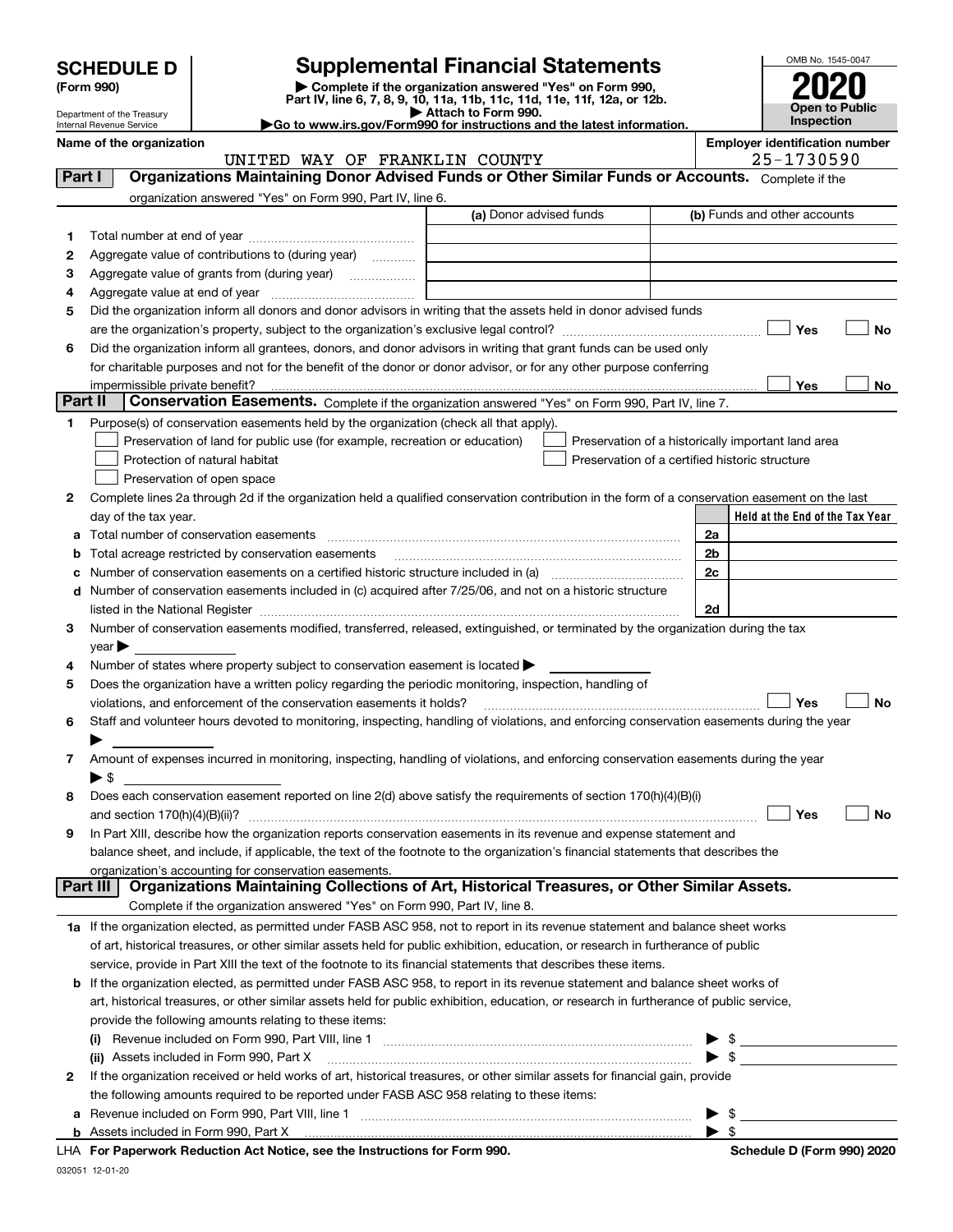| Part III<br>Organizations Maintaining Collections of Art, Historical Treasures, or Other Similar Assets<br>(continued)<br>Using the organization's acquisition, accession, and other records, check any of the following that make significant use of its<br>3<br>collection items (check all that apply):<br>Public exhibition<br>Loan or exchange program<br>a<br>Scholarly research<br>b<br>e<br>Preservation for future generations<br>c<br>Provide a description of the organization's collections and explain how they further the organization's exempt purpose in Part XIII.<br>4<br>During the year, did the organization solicit or receive donations of art, historical treasures, or other similar assets<br>5<br>to be sold to raise funds rather than to be maintained as part of the organization's collection?<br>Yes<br>No<br><b>Part IV</b><br>Escrow and Custodial Arrangements. Complete if the organization answered "Yes" on Form 990, Part IV, line 9, or<br>reported an amount on Form 990, Part X, line 21.<br>1a Is the organization an agent, trustee, custodian or other intermediary for contributions or other assets not included<br><b>No</b><br>Yes<br>b If "Yes," explain the arrangement in Part XIII and complete the following table:<br>Amount<br>c Beginning balance measurements and the contract of the contract of the contract of the contract of the contract of the contract of the contract of the contract of the contract of the contract of the contract of the contr<br>1c<br>1d<br>Distributions during the year manufactured and an account of the state of the state of the state of the state o<br>1e<br>е<br>1f<br>2a Did the organization include an amount on Form 990, Part X, line 21, for escrow or custodial account liability?<br>Yes<br>No<br><b>b</b> If "Yes," explain the arrangement in Part XIII. Check here if the explanation has been provided on Part XIII<br><b>Part V</b><br>Endowment Funds. Complete if the organization answered "Yes" on Form 990, Part IV, line 10.<br>(c) Two years back<br>(d) Three years back<br>(a) Current year<br>(b) Prior year<br>(e) Four years back<br>973, 233.<br>589,546.<br>913,223.<br>638,528.<br>612,799.<br>Beginning of year balance<br>1a<br>329, 361.<br>b<br>55,238.<br>48,659.<br>104,880.<br>$-24,059$ .<br>56,473.<br>Net investment earnings, gains, and losses<br>d<br>e Other expenditures for facilities<br>123, 200.<br>36,500.<br>25,000.<br>25,000.<br>20,000.<br>and programs<br>8,239.<br>8,370.<br>5,607.<br>5,744.<br>5,406.<br>Ť.<br>897,032.<br>973, 233.<br>913, 223.<br>638,528.<br>612,799.<br>End of year balance<br>g<br>Provide the estimated percentage of the current year end balance (line 1g, column (a)) held as:<br>2<br>Board designated or quasi-endowment $\blacktriangleright$ 37.7930<br>%<br>Permanent endowment > 62.2070<br>%<br>c Term endowment $\blacktriangleright$<br>%<br>The percentages on lines 2a, 2b, and 2c should equal 100%.<br>3a Are there endowment funds not in the possession of the organization that are held and administered for the organization<br>Yes<br>No<br>by:<br>х<br>3a(i)<br>(i)<br>X<br>3a(ii)<br>3 <sub>b</sub><br>Describe in Part XIII the intended uses of the organization's endowment funds.<br>4<br><b>Part VI</b><br>Land, Buildings, and Equipment.<br>Complete if the organization answered "Yes" on Form 990, Part IV, line 11a. See Form 990, Part X, line 10.<br>(b) Cost or other<br>Description of property<br>(a) Cost or other<br>(c) Accumulated<br>(d) Book value<br>basis (investment)<br>depreciation<br>basis (other)<br>43,000.<br>43,000.<br>283,893.<br>191,011.<br>92,882.<br>74,294.<br>61,005.<br>13,289.<br>5,048.<br>4,207.<br>841.<br>248,141. | Schedule D (Form 990) 2020 | UNITED WAY OF FRANKLIN COUNTY |  |  | 25-1730590 |  | Page $2$ |
|----------------------------------------------------------------------------------------------------------------------------------------------------------------------------------------------------------------------------------------------------------------------------------------------------------------------------------------------------------------------------------------------------------------------------------------------------------------------------------------------------------------------------------------------------------------------------------------------------------------------------------------------------------------------------------------------------------------------------------------------------------------------------------------------------------------------------------------------------------------------------------------------------------------------------------------------------------------------------------------------------------------------------------------------------------------------------------------------------------------------------------------------------------------------------------------------------------------------------------------------------------------------------------------------------------------------------------------------------------------------------------------------------------------------------------------------------------------------------------------------------------------------------------------------------------------------------------------------------------------------------------------------------------------------------------------------------------------------------------------------------------------------------------------------------------------------------------------------------------------------------------------------------------------------------------------------------------------------------------------------------------------------------------------------------------------------------------------------------------------------------------------------------------------------------------------------------------------------------------------------------------------------------------------------------------------------------------------------------------------------------------------------------------------------------------------------------------------------------------------------------------------------------------------------------------------------------------------------------------------------------------------------------------------------------------------------------------------------------------------------------------------------------------------------------------------------------------------------------------------------------------------------------------------------------------------------------------------------------------------------------------------------------------------------------------------------------------------------------------------------------------------------------------------------------------------------------------------------------------------------------------------------------------------------------------------------------------------------------------------------------------------------------------------------------------------------------------------------------------------------------------------------------------------------------------------------------------------------------------------------------------------------------------------------------------------------------------------------------------------------------------------------------|----------------------------|-------------------------------|--|--|------------|--|----------|
|                                                                                                                                                                                                                                                                                                                                                                                                                                                                                                                                                                                                                                                                                                                                                                                                                                                                                                                                                                                                                                                                                                                                                                                                                                                                                                                                                                                                                                                                                                                                                                                                                                                                                                                                                                                                                                                                                                                                                                                                                                                                                                                                                                                                                                                                                                                                                                                                                                                                                                                                                                                                                                                                                                                                                                                                                                                                                                                                                                                                                                                                                                                                                                                                                                                                                                                                                                                                                                                                                                                                                                                                                                                                                                                                                                            |                            |                               |  |  |            |  |          |
|                                                                                                                                                                                                                                                                                                                                                                                                                                                                                                                                                                                                                                                                                                                                                                                                                                                                                                                                                                                                                                                                                                                                                                                                                                                                                                                                                                                                                                                                                                                                                                                                                                                                                                                                                                                                                                                                                                                                                                                                                                                                                                                                                                                                                                                                                                                                                                                                                                                                                                                                                                                                                                                                                                                                                                                                                                                                                                                                                                                                                                                                                                                                                                                                                                                                                                                                                                                                                                                                                                                                                                                                                                                                                                                                                                            |                            |                               |  |  |            |  |          |
|                                                                                                                                                                                                                                                                                                                                                                                                                                                                                                                                                                                                                                                                                                                                                                                                                                                                                                                                                                                                                                                                                                                                                                                                                                                                                                                                                                                                                                                                                                                                                                                                                                                                                                                                                                                                                                                                                                                                                                                                                                                                                                                                                                                                                                                                                                                                                                                                                                                                                                                                                                                                                                                                                                                                                                                                                                                                                                                                                                                                                                                                                                                                                                                                                                                                                                                                                                                                                                                                                                                                                                                                                                                                                                                                                                            |                            |                               |  |  |            |  |          |
|                                                                                                                                                                                                                                                                                                                                                                                                                                                                                                                                                                                                                                                                                                                                                                                                                                                                                                                                                                                                                                                                                                                                                                                                                                                                                                                                                                                                                                                                                                                                                                                                                                                                                                                                                                                                                                                                                                                                                                                                                                                                                                                                                                                                                                                                                                                                                                                                                                                                                                                                                                                                                                                                                                                                                                                                                                                                                                                                                                                                                                                                                                                                                                                                                                                                                                                                                                                                                                                                                                                                                                                                                                                                                                                                                                            |                            |                               |  |  |            |  |          |
|                                                                                                                                                                                                                                                                                                                                                                                                                                                                                                                                                                                                                                                                                                                                                                                                                                                                                                                                                                                                                                                                                                                                                                                                                                                                                                                                                                                                                                                                                                                                                                                                                                                                                                                                                                                                                                                                                                                                                                                                                                                                                                                                                                                                                                                                                                                                                                                                                                                                                                                                                                                                                                                                                                                                                                                                                                                                                                                                                                                                                                                                                                                                                                                                                                                                                                                                                                                                                                                                                                                                                                                                                                                                                                                                                                            |                            |                               |  |  |            |  |          |
|                                                                                                                                                                                                                                                                                                                                                                                                                                                                                                                                                                                                                                                                                                                                                                                                                                                                                                                                                                                                                                                                                                                                                                                                                                                                                                                                                                                                                                                                                                                                                                                                                                                                                                                                                                                                                                                                                                                                                                                                                                                                                                                                                                                                                                                                                                                                                                                                                                                                                                                                                                                                                                                                                                                                                                                                                                                                                                                                                                                                                                                                                                                                                                                                                                                                                                                                                                                                                                                                                                                                                                                                                                                                                                                                                                            |                            |                               |  |  |            |  |          |
|                                                                                                                                                                                                                                                                                                                                                                                                                                                                                                                                                                                                                                                                                                                                                                                                                                                                                                                                                                                                                                                                                                                                                                                                                                                                                                                                                                                                                                                                                                                                                                                                                                                                                                                                                                                                                                                                                                                                                                                                                                                                                                                                                                                                                                                                                                                                                                                                                                                                                                                                                                                                                                                                                                                                                                                                                                                                                                                                                                                                                                                                                                                                                                                                                                                                                                                                                                                                                                                                                                                                                                                                                                                                                                                                                                            |                            |                               |  |  |            |  |          |
|                                                                                                                                                                                                                                                                                                                                                                                                                                                                                                                                                                                                                                                                                                                                                                                                                                                                                                                                                                                                                                                                                                                                                                                                                                                                                                                                                                                                                                                                                                                                                                                                                                                                                                                                                                                                                                                                                                                                                                                                                                                                                                                                                                                                                                                                                                                                                                                                                                                                                                                                                                                                                                                                                                                                                                                                                                                                                                                                                                                                                                                                                                                                                                                                                                                                                                                                                                                                                                                                                                                                                                                                                                                                                                                                                                            |                            |                               |  |  |            |  |          |
|                                                                                                                                                                                                                                                                                                                                                                                                                                                                                                                                                                                                                                                                                                                                                                                                                                                                                                                                                                                                                                                                                                                                                                                                                                                                                                                                                                                                                                                                                                                                                                                                                                                                                                                                                                                                                                                                                                                                                                                                                                                                                                                                                                                                                                                                                                                                                                                                                                                                                                                                                                                                                                                                                                                                                                                                                                                                                                                                                                                                                                                                                                                                                                                                                                                                                                                                                                                                                                                                                                                                                                                                                                                                                                                                                                            |                            |                               |  |  |            |  |          |
|                                                                                                                                                                                                                                                                                                                                                                                                                                                                                                                                                                                                                                                                                                                                                                                                                                                                                                                                                                                                                                                                                                                                                                                                                                                                                                                                                                                                                                                                                                                                                                                                                                                                                                                                                                                                                                                                                                                                                                                                                                                                                                                                                                                                                                                                                                                                                                                                                                                                                                                                                                                                                                                                                                                                                                                                                                                                                                                                                                                                                                                                                                                                                                                                                                                                                                                                                                                                                                                                                                                                                                                                                                                                                                                                                                            |                            |                               |  |  |            |  |          |
|                                                                                                                                                                                                                                                                                                                                                                                                                                                                                                                                                                                                                                                                                                                                                                                                                                                                                                                                                                                                                                                                                                                                                                                                                                                                                                                                                                                                                                                                                                                                                                                                                                                                                                                                                                                                                                                                                                                                                                                                                                                                                                                                                                                                                                                                                                                                                                                                                                                                                                                                                                                                                                                                                                                                                                                                                                                                                                                                                                                                                                                                                                                                                                                                                                                                                                                                                                                                                                                                                                                                                                                                                                                                                                                                                                            |                            |                               |  |  |            |  |          |
|                                                                                                                                                                                                                                                                                                                                                                                                                                                                                                                                                                                                                                                                                                                                                                                                                                                                                                                                                                                                                                                                                                                                                                                                                                                                                                                                                                                                                                                                                                                                                                                                                                                                                                                                                                                                                                                                                                                                                                                                                                                                                                                                                                                                                                                                                                                                                                                                                                                                                                                                                                                                                                                                                                                                                                                                                                                                                                                                                                                                                                                                                                                                                                                                                                                                                                                                                                                                                                                                                                                                                                                                                                                                                                                                                                            |                            |                               |  |  |            |  |          |
|                                                                                                                                                                                                                                                                                                                                                                                                                                                                                                                                                                                                                                                                                                                                                                                                                                                                                                                                                                                                                                                                                                                                                                                                                                                                                                                                                                                                                                                                                                                                                                                                                                                                                                                                                                                                                                                                                                                                                                                                                                                                                                                                                                                                                                                                                                                                                                                                                                                                                                                                                                                                                                                                                                                                                                                                                                                                                                                                                                                                                                                                                                                                                                                                                                                                                                                                                                                                                                                                                                                                                                                                                                                                                                                                                                            |                            |                               |  |  |            |  |          |
|                                                                                                                                                                                                                                                                                                                                                                                                                                                                                                                                                                                                                                                                                                                                                                                                                                                                                                                                                                                                                                                                                                                                                                                                                                                                                                                                                                                                                                                                                                                                                                                                                                                                                                                                                                                                                                                                                                                                                                                                                                                                                                                                                                                                                                                                                                                                                                                                                                                                                                                                                                                                                                                                                                                                                                                                                                                                                                                                                                                                                                                                                                                                                                                                                                                                                                                                                                                                                                                                                                                                                                                                                                                                                                                                                                            |                            |                               |  |  |            |  |          |
|                                                                                                                                                                                                                                                                                                                                                                                                                                                                                                                                                                                                                                                                                                                                                                                                                                                                                                                                                                                                                                                                                                                                                                                                                                                                                                                                                                                                                                                                                                                                                                                                                                                                                                                                                                                                                                                                                                                                                                                                                                                                                                                                                                                                                                                                                                                                                                                                                                                                                                                                                                                                                                                                                                                                                                                                                                                                                                                                                                                                                                                                                                                                                                                                                                                                                                                                                                                                                                                                                                                                                                                                                                                                                                                                                                            |                            |                               |  |  |            |  |          |
|                                                                                                                                                                                                                                                                                                                                                                                                                                                                                                                                                                                                                                                                                                                                                                                                                                                                                                                                                                                                                                                                                                                                                                                                                                                                                                                                                                                                                                                                                                                                                                                                                                                                                                                                                                                                                                                                                                                                                                                                                                                                                                                                                                                                                                                                                                                                                                                                                                                                                                                                                                                                                                                                                                                                                                                                                                                                                                                                                                                                                                                                                                                                                                                                                                                                                                                                                                                                                                                                                                                                                                                                                                                                                                                                                                            |                            |                               |  |  |            |  |          |
|                                                                                                                                                                                                                                                                                                                                                                                                                                                                                                                                                                                                                                                                                                                                                                                                                                                                                                                                                                                                                                                                                                                                                                                                                                                                                                                                                                                                                                                                                                                                                                                                                                                                                                                                                                                                                                                                                                                                                                                                                                                                                                                                                                                                                                                                                                                                                                                                                                                                                                                                                                                                                                                                                                                                                                                                                                                                                                                                                                                                                                                                                                                                                                                                                                                                                                                                                                                                                                                                                                                                                                                                                                                                                                                                                                            |                            |                               |  |  |            |  |          |
|                                                                                                                                                                                                                                                                                                                                                                                                                                                                                                                                                                                                                                                                                                                                                                                                                                                                                                                                                                                                                                                                                                                                                                                                                                                                                                                                                                                                                                                                                                                                                                                                                                                                                                                                                                                                                                                                                                                                                                                                                                                                                                                                                                                                                                                                                                                                                                                                                                                                                                                                                                                                                                                                                                                                                                                                                                                                                                                                                                                                                                                                                                                                                                                                                                                                                                                                                                                                                                                                                                                                                                                                                                                                                                                                                                            |                            |                               |  |  |            |  |          |
|                                                                                                                                                                                                                                                                                                                                                                                                                                                                                                                                                                                                                                                                                                                                                                                                                                                                                                                                                                                                                                                                                                                                                                                                                                                                                                                                                                                                                                                                                                                                                                                                                                                                                                                                                                                                                                                                                                                                                                                                                                                                                                                                                                                                                                                                                                                                                                                                                                                                                                                                                                                                                                                                                                                                                                                                                                                                                                                                                                                                                                                                                                                                                                                                                                                                                                                                                                                                                                                                                                                                                                                                                                                                                                                                                                            |                            |                               |  |  |            |  |          |
|                                                                                                                                                                                                                                                                                                                                                                                                                                                                                                                                                                                                                                                                                                                                                                                                                                                                                                                                                                                                                                                                                                                                                                                                                                                                                                                                                                                                                                                                                                                                                                                                                                                                                                                                                                                                                                                                                                                                                                                                                                                                                                                                                                                                                                                                                                                                                                                                                                                                                                                                                                                                                                                                                                                                                                                                                                                                                                                                                                                                                                                                                                                                                                                                                                                                                                                                                                                                                                                                                                                                                                                                                                                                                                                                                                            |                            |                               |  |  |            |  |          |
|                                                                                                                                                                                                                                                                                                                                                                                                                                                                                                                                                                                                                                                                                                                                                                                                                                                                                                                                                                                                                                                                                                                                                                                                                                                                                                                                                                                                                                                                                                                                                                                                                                                                                                                                                                                                                                                                                                                                                                                                                                                                                                                                                                                                                                                                                                                                                                                                                                                                                                                                                                                                                                                                                                                                                                                                                                                                                                                                                                                                                                                                                                                                                                                                                                                                                                                                                                                                                                                                                                                                                                                                                                                                                                                                                                            |                            |                               |  |  |            |  |          |
|                                                                                                                                                                                                                                                                                                                                                                                                                                                                                                                                                                                                                                                                                                                                                                                                                                                                                                                                                                                                                                                                                                                                                                                                                                                                                                                                                                                                                                                                                                                                                                                                                                                                                                                                                                                                                                                                                                                                                                                                                                                                                                                                                                                                                                                                                                                                                                                                                                                                                                                                                                                                                                                                                                                                                                                                                                                                                                                                                                                                                                                                                                                                                                                                                                                                                                                                                                                                                                                                                                                                                                                                                                                                                                                                                                            |                            |                               |  |  |            |  |          |
|                                                                                                                                                                                                                                                                                                                                                                                                                                                                                                                                                                                                                                                                                                                                                                                                                                                                                                                                                                                                                                                                                                                                                                                                                                                                                                                                                                                                                                                                                                                                                                                                                                                                                                                                                                                                                                                                                                                                                                                                                                                                                                                                                                                                                                                                                                                                                                                                                                                                                                                                                                                                                                                                                                                                                                                                                                                                                                                                                                                                                                                                                                                                                                                                                                                                                                                                                                                                                                                                                                                                                                                                                                                                                                                                                                            |                            |                               |  |  |            |  |          |
|                                                                                                                                                                                                                                                                                                                                                                                                                                                                                                                                                                                                                                                                                                                                                                                                                                                                                                                                                                                                                                                                                                                                                                                                                                                                                                                                                                                                                                                                                                                                                                                                                                                                                                                                                                                                                                                                                                                                                                                                                                                                                                                                                                                                                                                                                                                                                                                                                                                                                                                                                                                                                                                                                                                                                                                                                                                                                                                                                                                                                                                                                                                                                                                                                                                                                                                                                                                                                                                                                                                                                                                                                                                                                                                                                                            |                            |                               |  |  |            |  |          |
|                                                                                                                                                                                                                                                                                                                                                                                                                                                                                                                                                                                                                                                                                                                                                                                                                                                                                                                                                                                                                                                                                                                                                                                                                                                                                                                                                                                                                                                                                                                                                                                                                                                                                                                                                                                                                                                                                                                                                                                                                                                                                                                                                                                                                                                                                                                                                                                                                                                                                                                                                                                                                                                                                                                                                                                                                                                                                                                                                                                                                                                                                                                                                                                                                                                                                                                                                                                                                                                                                                                                                                                                                                                                                                                                                                            |                            |                               |  |  |            |  |          |
|                                                                                                                                                                                                                                                                                                                                                                                                                                                                                                                                                                                                                                                                                                                                                                                                                                                                                                                                                                                                                                                                                                                                                                                                                                                                                                                                                                                                                                                                                                                                                                                                                                                                                                                                                                                                                                                                                                                                                                                                                                                                                                                                                                                                                                                                                                                                                                                                                                                                                                                                                                                                                                                                                                                                                                                                                                                                                                                                                                                                                                                                                                                                                                                                                                                                                                                                                                                                                                                                                                                                                                                                                                                                                                                                                                            |                            |                               |  |  |            |  |          |
|                                                                                                                                                                                                                                                                                                                                                                                                                                                                                                                                                                                                                                                                                                                                                                                                                                                                                                                                                                                                                                                                                                                                                                                                                                                                                                                                                                                                                                                                                                                                                                                                                                                                                                                                                                                                                                                                                                                                                                                                                                                                                                                                                                                                                                                                                                                                                                                                                                                                                                                                                                                                                                                                                                                                                                                                                                                                                                                                                                                                                                                                                                                                                                                                                                                                                                                                                                                                                                                                                                                                                                                                                                                                                                                                                                            |                            |                               |  |  |            |  |          |
|                                                                                                                                                                                                                                                                                                                                                                                                                                                                                                                                                                                                                                                                                                                                                                                                                                                                                                                                                                                                                                                                                                                                                                                                                                                                                                                                                                                                                                                                                                                                                                                                                                                                                                                                                                                                                                                                                                                                                                                                                                                                                                                                                                                                                                                                                                                                                                                                                                                                                                                                                                                                                                                                                                                                                                                                                                                                                                                                                                                                                                                                                                                                                                                                                                                                                                                                                                                                                                                                                                                                                                                                                                                                                                                                                                            |                            |                               |  |  |            |  |          |
|                                                                                                                                                                                                                                                                                                                                                                                                                                                                                                                                                                                                                                                                                                                                                                                                                                                                                                                                                                                                                                                                                                                                                                                                                                                                                                                                                                                                                                                                                                                                                                                                                                                                                                                                                                                                                                                                                                                                                                                                                                                                                                                                                                                                                                                                                                                                                                                                                                                                                                                                                                                                                                                                                                                                                                                                                                                                                                                                                                                                                                                                                                                                                                                                                                                                                                                                                                                                                                                                                                                                                                                                                                                                                                                                                                            |                            |                               |  |  |            |  |          |
|                                                                                                                                                                                                                                                                                                                                                                                                                                                                                                                                                                                                                                                                                                                                                                                                                                                                                                                                                                                                                                                                                                                                                                                                                                                                                                                                                                                                                                                                                                                                                                                                                                                                                                                                                                                                                                                                                                                                                                                                                                                                                                                                                                                                                                                                                                                                                                                                                                                                                                                                                                                                                                                                                                                                                                                                                                                                                                                                                                                                                                                                                                                                                                                                                                                                                                                                                                                                                                                                                                                                                                                                                                                                                                                                                                            |                            |                               |  |  |            |  |          |
|                                                                                                                                                                                                                                                                                                                                                                                                                                                                                                                                                                                                                                                                                                                                                                                                                                                                                                                                                                                                                                                                                                                                                                                                                                                                                                                                                                                                                                                                                                                                                                                                                                                                                                                                                                                                                                                                                                                                                                                                                                                                                                                                                                                                                                                                                                                                                                                                                                                                                                                                                                                                                                                                                                                                                                                                                                                                                                                                                                                                                                                                                                                                                                                                                                                                                                                                                                                                                                                                                                                                                                                                                                                                                                                                                                            |                            |                               |  |  |            |  |          |
|                                                                                                                                                                                                                                                                                                                                                                                                                                                                                                                                                                                                                                                                                                                                                                                                                                                                                                                                                                                                                                                                                                                                                                                                                                                                                                                                                                                                                                                                                                                                                                                                                                                                                                                                                                                                                                                                                                                                                                                                                                                                                                                                                                                                                                                                                                                                                                                                                                                                                                                                                                                                                                                                                                                                                                                                                                                                                                                                                                                                                                                                                                                                                                                                                                                                                                                                                                                                                                                                                                                                                                                                                                                                                                                                                                            |                            |                               |  |  |            |  |          |
|                                                                                                                                                                                                                                                                                                                                                                                                                                                                                                                                                                                                                                                                                                                                                                                                                                                                                                                                                                                                                                                                                                                                                                                                                                                                                                                                                                                                                                                                                                                                                                                                                                                                                                                                                                                                                                                                                                                                                                                                                                                                                                                                                                                                                                                                                                                                                                                                                                                                                                                                                                                                                                                                                                                                                                                                                                                                                                                                                                                                                                                                                                                                                                                                                                                                                                                                                                                                                                                                                                                                                                                                                                                                                                                                                                            |                            |                               |  |  |            |  |          |
|                                                                                                                                                                                                                                                                                                                                                                                                                                                                                                                                                                                                                                                                                                                                                                                                                                                                                                                                                                                                                                                                                                                                                                                                                                                                                                                                                                                                                                                                                                                                                                                                                                                                                                                                                                                                                                                                                                                                                                                                                                                                                                                                                                                                                                                                                                                                                                                                                                                                                                                                                                                                                                                                                                                                                                                                                                                                                                                                                                                                                                                                                                                                                                                                                                                                                                                                                                                                                                                                                                                                                                                                                                                                                                                                                                            |                            |                               |  |  |            |  |          |
|                                                                                                                                                                                                                                                                                                                                                                                                                                                                                                                                                                                                                                                                                                                                                                                                                                                                                                                                                                                                                                                                                                                                                                                                                                                                                                                                                                                                                                                                                                                                                                                                                                                                                                                                                                                                                                                                                                                                                                                                                                                                                                                                                                                                                                                                                                                                                                                                                                                                                                                                                                                                                                                                                                                                                                                                                                                                                                                                                                                                                                                                                                                                                                                                                                                                                                                                                                                                                                                                                                                                                                                                                                                                                                                                                                            |                            |                               |  |  |            |  |          |
|                                                                                                                                                                                                                                                                                                                                                                                                                                                                                                                                                                                                                                                                                                                                                                                                                                                                                                                                                                                                                                                                                                                                                                                                                                                                                                                                                                                                                                                                                                                                                                                                                                                                                                                                                                                                                                                                                                                                                                                                                                                                                                                                                                                                                                                                                                                                                                                                                                                                                                                                                                                                                                                                                                                                                                                                                                                                                                                                                                                                                                                                                                                                                                                                                                                                                                                                                                                                                                                                                                                                                                                                                                                                                                                                                                            |                            |                               |  |  |            |  |          |
|                                                                                                                                                                                                                                                                                                                                                                                                                                                                                                                                                                                                                                                                                                                                                                                                                                                                                                                                                                                                                                                                                                                                                                                                                                                                                                                                                                                                                                                                                                                                                                                                                                                                                                                                                                                                                                                                                                                                                                                                                                                                                                                                                                                                                                                                                                                                                                                                                                                                                                                                                                                                                                                                                                                                                                                                                                                                                                                                                                                                                                                                                                                                                                                                                                                                                                                                                                                                                                                                                                                                                                                                                                                                                                                                                                            |                            |                               |  |  |            |  |          |
|                                                                                                                                                                                                                                                                                                                                                                                                                                                                                                                                                                                                                                                                                                                                                                                                                                                                                                                                                                                                                                                                                                                                                                                                                                                                                                                                                                                                                                                                                                                                                                                                                                                                                                                                                                                                                                                                                                                                                                                                                                                                                                                                                                                                                                                                                                                                                                                                                                                                                                                                                                                                                                                                                                                                                                                                                                                                                                                                                                                                                                                                                                                                                                                                                                                                                                                                                                                                                                                                                                                                                                                                                                                                                                                                                                            |                            |                               |  |  |            |  |          |
|                                                                                                                                                                                                                                                                                                                                                                                                                                                                                                                                                                                                                                                                                                                                                                                                                                                                                                                                                                                                                                                                                                                                                                                                                                                                                                                                                                                                                                                                                                                                                                                                                                                                                                                                                                                                                                                                                                                                                                                                                                                                                                                                                                                                                                                                                                                                                                                                                                                                                                                                                                                                                                                                                                                                                                                                                                                                                                                                                                                                                                                                                                                                                                                                                                                                                                                                                                                                                                                                                                                                                                                                                                                                                                                                                                            |                            |                               |  |  |            |  |          |
|                                                                                                                                                                                                                                                                                                                                                                                                                                                                                                                                                                                                                                                                                                                                                                                                                                                                                                                                                                                                                                                                                                                                                                                                                                                                                                                                                                                                                                                                                                                                                                                                                                                                                                                                                                                                                                                                                                                                                                                                                                                                                                                                                                                                                                                                                                                                                                                                                                                                                                                                                                                                                                                                                                                                                                                                                                                                                                                                                                                                                                                                                                                                                                                                                                                                                                                                                                                                                                                                                                                                                                                                                                                                                                                                                                            |                            |                               |  |  |            |  |          |
|                                                                                                                                                                                                                                                                                                                                                                                                                                                                                                                                                                                                                                                                                                                                                                                                                                                                                                                                                                                                                                                                                                                                                                                                                                                                                                                                                                                                                                                                                                                                                                                                                                                                                                                                                                                                                                                                                                                                                                                                                                                                                                                                                                                                                                                                                                                                                                                                                                                                                                                                                                                                                                                                                                                                                                                                                                                                                                                                                                                                                                                                                                                                                                                                                                                                                                                                                                                                                                                                                                                                                                                                                                                                                                                                                                            |                            |                               |  |  |            |  |          |
|                                                                                                                                                                                                                                                                                                                                                                                                                                                                                                                                                                                                                                                                                                                                                                                                                                                                                                                                                                                                                                                                                                                                                                                                                                                                                                                                                                                                                                                                                                                                                                                                                                                                                                                                                                                                                                                                                                                                                                                                                                                                                                                                                                                                                                                                                                                                                                                                                                                                                                                                                                                                                                                                                                                                                                                                                                                                                                                                                                                                                                                                                                                                                                                                                                                                                                                                                                                                                                                                                                                                                                                                                                                                                                                                                                            |                            |                               |  |  |            |  |          |
|                                                                                                                                                                                                                                                                                                                                                                                                                                                                                                                                                                                                                                                                                                                                                                                                                                                                                                                                                                                                                                                                                                                                                                                                                                                                                                                                                                                                                                                                                                                                                                                                                                                                                                                                                                                                                                                                                                                                                                                                                                                                                                                                                                                                                                                                                                                                                                                                                                                                                                                                                                                                                                                                                                                                                                                                                                                                                                                                                                                                                                                                                                                                                                                                                                                                                                                                                                                                                                                                                                                                                                                                                                                                                                                                                                            |                            |                               |  |  |            |  |          |
|                                                                                                                                                                                                                                                                                                                                                                                                                                                                                                                                                                                                                                                                                                                                                                                                                                                                                                                                                                                                                                                                                                                                                                                                                                                                                                                                                                                                                                                                                                                                                                                                                                                                                                                                                                                                                                                                                                                                                                                                                                                                                                                                                                                                                                                                                                                                                                                                                                                                                                                                                                                                                                                                                                                                                                                                                                                                                                                                                                                                                                                                                                                                                                                                                                                                                                                                                                                                                                                                                                                                                                                                                                                                                                                                                                            |                            |                               |  |  |            |  |          |
|                                                                                                                                                                                                                                                                                                                                                                                                                                                                                                                                                                                                                                                                                                                                                                                                                                                                                                                                                                                                                                                                                                                                                                                                                                                                                                                                                                                                                                                                                                                                                                                                                                                                                                                                                                                                                                                                                                                                                                                                                                                                                                                                                                                                                                                                                                                                                                                                                                                                                                                                                                                                                                                                                                                                                                                                                                                                                                                                                                                                                                                                                                                                                                                                                                                                                                                                                                                                                                                                                                                                                                                                                                                                                                                                                                            |                            |                               |  |  |            |  |          |
|                                                                                                                                                                                                                                                                                                                                                                                                                                                                                                                                                                                                                                                                                                                                                                                                                                                                                                                                                                                                                                                                                                                                                                                                                                                                                                                                                                                                                                                                                                                                                                                                                                                                                                                                                                                                                                                                                                                                                                                                                                                                                                                                                                                                                                                                                                                                                                                                                                                                                                                                                                                                                                                                                                                                                                                                                                                                                                                                                                                                                                                                                                                                                                                                                                                                                                                                                                                                                                                                                                                                                                                                                                                                                                                                                                            |                            |                               |  |  |            |  |          |
|                                                                                                                                                                                                                                                                                                                                                                                                                                                                                                                                                                                                                                                                                                                                                                                                                                                                                                                                                                                                                                                                                                                                                                                                                                                                                                                                                                                                                                                                                                                                                                                                                                                                                                                                                                                                                                                                                                                                                                                                                                                                                                                                                                                                                                                                                                                                                                                                                                                                                                                                                                                                                                                                                                                                                                                                                                                                                                                                                                                                                                                                                                                                                                                                                                                                                                                                                                                                                                                                                                                                                                                                                                                                                                                                                                            |                            |                               |  |  |            |  |          |
|                                                                                                                                                                                                                                                                                                                                                                                                                                                                                                                                                                                                                                                                                                                                                                                                                                                                                                                                                                                                                                                                                                                                                                                                                                                                                                                                                                                                                                                                                                                                                                                                                                                                                                                                                                                                                                                                                                                                                                                                                                                                                                                                                                                                                                                                                                                                                                                                                                                                                                                                                                                                                                                                                                                                                                                                                                                                                                                                                                                                                                                                                                                                                                                                                                                                                                                                                                                                                                                                                                                                                                                                                                                                                                                                                                            |                            |                               |  |  |            |  |          |
|                                                                                                                                                                                                                                                                                                                                                                                                                                                                                                                                                                                                                                                                                                                                                                                                                                                                                                                                                                                                                                                                                                                                                                                                                                                                                                                                                                                                                                                                                                                                                                                                                                                                                                                                                                                                                                                                                                                                                                                                                                                                                                                                                                                                                                                                                                                                                                                                                                                                                                                                                                                                                                                                                                                                                                                                                                                                                                                                                                                                                                                                                                                                                                                                                                                                                                                                                                                                                                                                                                                                                                                                                                                                                                                                                                            |                            |                               |  |  |            |  |          |
|                                                                                                                                                                                                                                                                                                                                                                                                                                                                                                                                                                                                                                                                                                                                                                                                                                                                                                                                                                                                                                                                                                                                                                                                                                                                                                                                                                                                                                                                                                                                                                                                                                                                                                                                                                                                                                                                                                                                                                                                                                                                                                                                                                                                                                                                                                                                                                                                                                                                                                                                                                                                                                                                                                                                                                                                                                                                                                                                                                                                                                                                                                                                                                                                                                                                                                                                                                                                                                                                                                                                                                                                                                                                                                                                                                            |                            |                               |  |  |            |  |          |
|                                                                                                                                                                                                                                                                                                                                                                                                                                                                                                                                                                                                                                                                                                                                                                                                                                                                                                                                                                                                                                                                                                                                                                                                                                                                                                                                                                                                                                                                                                                                                                                                                                                                                                                                                                                                                                                                                                                                                                                                                                                                                                                                                                                                                                                                                                                                                                                                                                                                                                                                                                                                                                                                                                                                                                                                                                                                                                                                                                                                                                                                                                                                                                                                                                                                                                                                                                                                                                                                                                                                                                                                                                                                                                                                                                            |                            |                               |  |  |            |  |          |
|                                                                                                                                                                                                                                                                                                                                                                                                                                                                                                                                                                                                                                                                                                                                                                                                                                                                                                                                                                                                                                                                                                                                                                                                                                                                                                                                                                                                                                                                                                                                                                                                                                                                                                                                                                                                                                                                                                                                                                                                                                                                                                                                                                                                                                                                                                                                                                                                                                                                                                                                                                                                                                                                                                                                                                                                                                                                                                                                                                                                                                                                                                                                                                                                                                                                                                                                                                                                                                                                                                                                                                                                                                                                                                                                                                            |                            |                               |  |  |            |  |          |
|                                                                                                                                                                                                                                                                                                                                                                                                                                                                                                                                                                                                                                                                                                                                                                                                                                                                                                                                                                                                                                                                                                                                                                                                                                                                                                                                                                                                                                                                                                                                                                                                                                                                                                                                                                                                                                                                                                                                                                                                                                                                                                                                                                                                                                                                                                                                                                                                                                                                                                                                                                                                                                                                                                                                                                                                                                                                                                                                                                                                                                                                                                                                                                                                                                                                                                                                                                                                                                                                                                                                                                                                                                                                                                                                                                            |                            |                               |  |  |            |  |          |
|                                                                                                                                                                                                                                                                                                                                                                                                                                                                                                                                                                                                                                                                                                                                                                                                                                                                                                                                                                                                                                                                                                                                                                                                                                                                                                                                                                                                                                                                                                                                                                                                                                                                                                                                                                                                                                                                                                                                                                                                                                                                                                                                                                                                                                                                                                                                                                                                                                                                                                                                                                                                                                                                                                                                                                                                                                                                                                                                                                                                                                                                                                                                                                                                                                                                                                                                                                                                                                                                                                                                                                                                                                                                                                                                                                            |                            |                               |  |  |            |  |          |

**Schedule D (Form 990) 2020**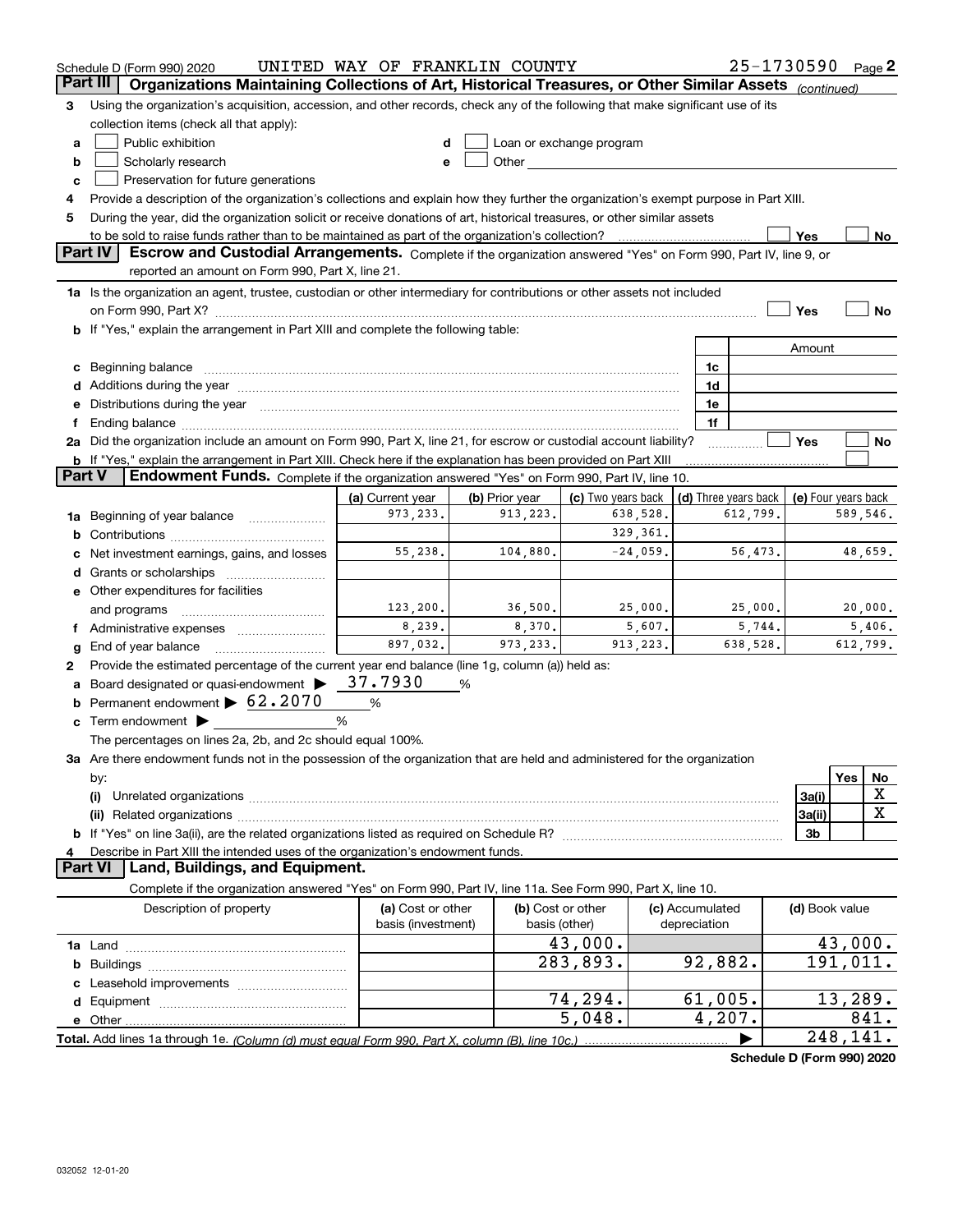| 25-1730590<br>UNITED WAY OF FRANKLIN COUNTY<br>Schedule D (Form 990) 2020 |  | Page |
|---------------------------------------------------------------------------|--|------|
|---------------------------------------------------------------------------|--|------|

### **Part VII Investments - Other Securities.**

Complete if the organization answered "Yes" on Form 990, Part IV, line 11b. See Form 990, Part X, line 12.

| (a) Description of security or category (including name of security)                          | (b) Book value | (c) Method of valuation: Cost or end-of-year market value |
|-----------------------------------------------------------------------------------------------|----------------|-----------------------------------------------------------|
| (1) Financial derivatives                                                                     |                |                                                           |
| (2) Closely held equity interests                                                             |                |                                                           |
| $(3)$ Other                                                                                   |                |                                                           |
| (A)                                                                                           |                |                                                           |
| (B)                                                                                           |                |                                                           |
| (C)                                                                                           |                |                                                           |
| (D)                                                                                           |                |                                                           |
| (E)                                                                                           |                |                                                           |
| (F)                                                                                           |                |                                                           |
| (G)                                                                                           |                |                                                           |
| (H)                                                                                           |                |                                                           |
| <b>Total.</b> (Col. (b) must equal Form 990, Part X, col. (B) line 12.) $\blacktriangleright$ |                |                                                           |

### **Part VIII Investments - Program Related.**

Complete if the organization answered "Yes" on Form 990, Part IV, line 11c. See Form 990, Part X, line 13.

| (a) Description of investment                                    | (b) Book value | (c) Method of valuation: Cost or end-of-year market value |
|------------------------------------------------------------------|----------------|-----------------------------------------------------------|
| (1)                                                              |                |                                                           |
| (2)                                                              |                |                                                           |
| $\frac{1}{2}$                                                    |                |                                                           |
| (4)                                                              |                |                                                           |
| $\left(5\right)$                                                 |                |                                                           |
| (6)                                                              |                |                                                           |
| (7)                                                              |                |                                                           |
| (8)                                                              |                |                                                           |
| (9)                                                              |                |                                                           |
| Total. (Col. (b) must equal Form 990, Part X, col. (B) line 13.) |                |                                                           |

### **Part IX Other Assets.**

Complete if the organization answered "Yes" on Form 990, Part IV, line 11d. See Form 990, Part X, line 15.

| (a) Description                                                                                                   | (b) Book value |
|-------------------------------------------------------------------------------------------------------------------|----------------|
| CASH VALUE<br>OF<br>LIFE<br><b>INSURANCE</b><br>(1)                                                               | 4,996.         |
| <b>ENDOWMENT</b><br>FUND<br>(2)                                                                                   | 897,033.       |
| <b>BENEIFICAL</b><br><b>INTEREST</b><br>IN<br>PERPETUAL<br>TRUSTS<br>(3)                                          | 525, 235.      |
| (4)                                                                                                               |                |
| (5)                                                                                                               |                |
| (6)                                                                                                               |                |
| (7)                                                                                                               |                |
| (8)                                                                                                               |                |
| (9)                                                                                                               |                |
|                                                                                                                   | 1,427,264.     |
| <b>Other Liabilities.</b><br>Part X                                                                               |                |
| Complete if the organization answered "Yes" on Form 990, Part IV, line 11e or 11f. See Form 990, Part X, line 25. |                |
| (a) Description of liability<br>1.                                                                                | (b) Book value |
| Federal income taxes<br>(1)                                                                                       |                |
| <b>ALLOCATIONS</b><br>PAYABLE<br>(2)                                                                              | 157,265.       |
| <b>DESIGNATIONS</b><br>PAYABLE<br>(3)                                                                             | 38,957.        |
| PAYROLL PROTECTION LOAN<br>(4)                                                                                    | 35,800.        |
| (5)                                                                                                               |                |
| (6)                                                                                                               |                |
| (7)                                                                                                               |                |
| (8)                                                                                                               |                |
| (9)                                                                                                               |                |
|                                                                                                                   |                |

*(Column (b) must equal Form 990, Part X, col. (B) line 25.)* 

**2.**Liability for uncertain tax positions. In Part XIII, provide the text of the footnote to the organization's financial statements that reports the organization's liability for uncertain tax positions under FASB ASC 740. Check here if the text of the footnote has been provided in Part XIII  $\vert$  X  $\vert$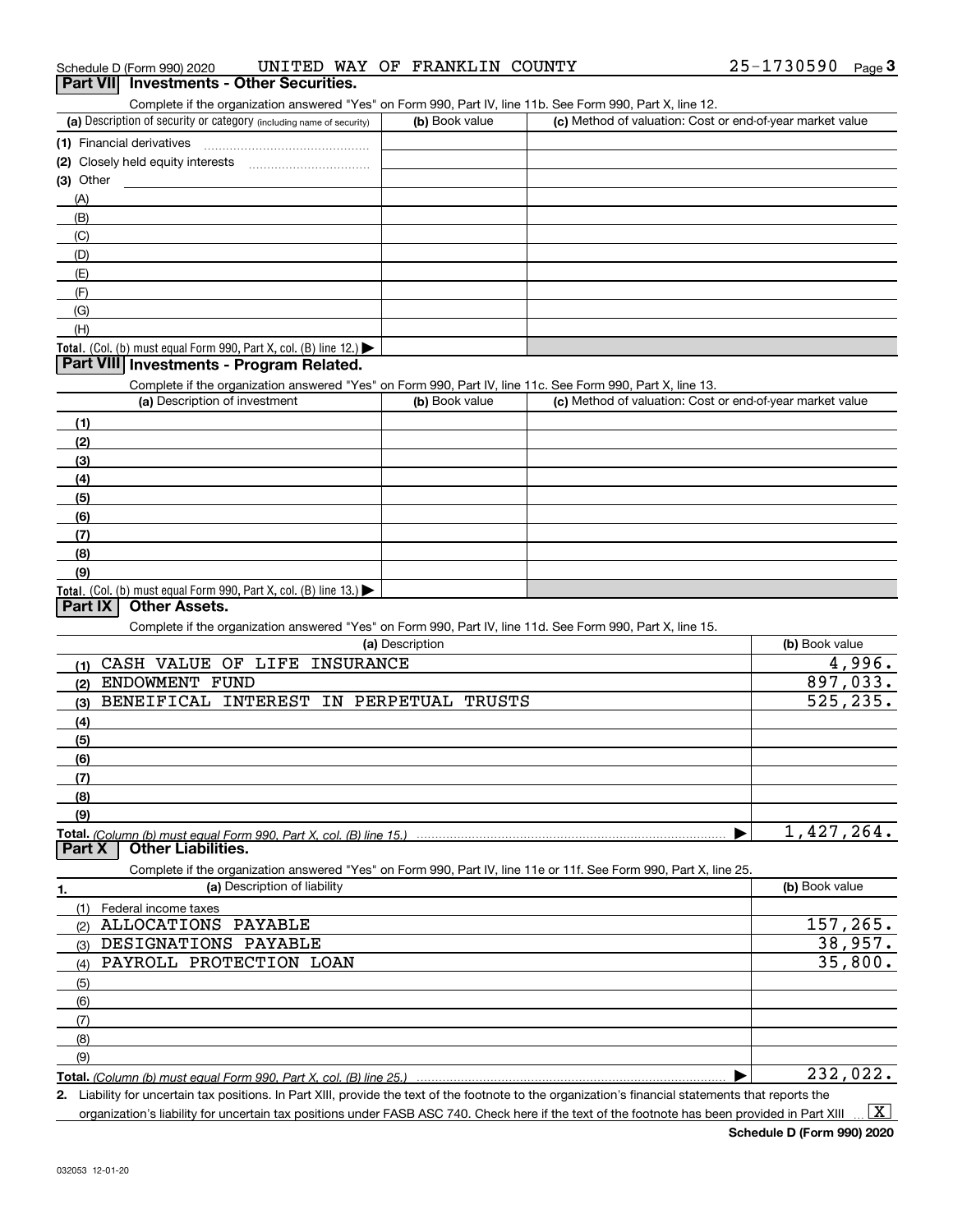|    | UNITED WAY OF FRANKLIN COUNTY<br>Schedule D (Form 990) 2020                                                                                                                                                                         |                |          |                | 25-1730590<br>Page $4$     |
|----|-------------------------------------------------------------------------------------------------------------------------------------------------------------------------------------------------------------------------------------|----------------|----------|----------------|----------------------------|
|    | Reconciliation of Revenue per Audited Financial Statements With Revenue per Return.<br>Part XI                                                                                                                                      |                |          |                |                            |
|    | Complete if the organization answered "Yes" on Form 990, Part IV, line 12a.                                                                                                                                                         |                |          |                |                            |
| 1  | Total revenue, gains, and other support per audited financial statements                                                                                                                                                            |                |          | $\blacksquare$ | 814, 204.                  |
| 2  | Amounts included on line 1 but not on Form 990, Part VIII, line 12:                                                                                                                                                                 |                |          |                |                            |
| a  | Net unrealized gains (losses) on investments [11] matter contracts and the unrealized gains (losses) on investments                                                                                                                 | 2a             | 67,772.  |                |                            |
|    |                                                                                                                                                                                                                                     | 2 <sub>b</sub> |          |                |                            |
|    |                                                                                                                                                                                                                                     | 2c             |          |                |                            |
| d  | Other (Describe in Part XIII.) <b>Construction Contract Construction</b> (Describe in Part XIII.)                                                                                                                                   | 2d             |          |                |                            |
| е  | Add lines 2a through 2d                                                                                                                                                                                                             |                |          | <b>2e</b>      | $\frac{67,772.}{746,432.}$ |
| з  |                                                                                                                                                                                                                                     |                |          | 3              |                            |
| 4  | Amounts included on Form 990, Part VIII, line 12, but not on line 1:                                                                                                                                                                |                |          |                |                            |
| a  |                                                                                                                                                                                                                                     | 4a             | 8,239.   |                |                            |
| b  |                                                                                                                                                                                                                                     | 4 <sub>h</sub> | 56, 246. |                |                            |
| c. | Add lines 4a and 4b                                                                                                                                                                                                                 |                |          | 4с             | 64,485.                    |
|    |                                                                                                                                                                                                                                     |                |          | 5              | 810,917.                   |
|    |                                                                                                                                                                                                                                     |                |          |                |                            |
|    | Part XII   Reconciliation of Expenses per Audited Financial Statements With Expenses per Return.                                                                                                                                    |                |          |                |                            |
|    | Complete if the organization answered "Yes" on Form 990, Part IV, line 12a.                                                                                                                                                         |                |          |                |                            |
| 1  | Total expenses and losses per audited financial statements [11] [11] contain the statements [11] [12] contained the statements [11] [12] and the statements [12] [12] and the statements [12] and the statements [12] and the       |                |          | $\blacksquare$ | 655,715.                   |
| 2  | Amounts included on line 1 but not on Form 990, Part IX, line 25:                                                                                                                                                                   |                |          |                |                            |
| a  |                                                                                                                                                                                                                                     | 2a             |          |                |                            |
| b  |                                                                                                                                                                                                                                     | 2 <sub>b</sub> |          |                |                            |
| c  |                                                                                                                                                                                                                                     | 2c             |          |                |                            |
| d  |                                                                                                                                                                                                                                     | 2d             |          |                |                            |
| е  | Add lines 2a through 2d <b>contained a contained a contained a contained a</b> contained a contact the set of the set of the set of the set of the set of the set of the set of the set of the set of the set of the set of the set |                |          | 2e             |                            |
| 3  |                                                                                                                                                                                                                                     |                |          | 3              | 655, 715.                  |
| 4  | Amounts included on Form 990, Part IX, line 25, but not on line 1:                                                                                                                                                                  |                |          |                |                            |
| а  |                                                                                                                                                                                                                                     | 4a             | 8,239.   |                |                            |
| b  |                                                                                                                                                                                                                                     | 4 <sub>b</sub> | 56, 246. |                |                            |
|    | Add lines 4a and 4b                                                                                                                                                                                                                 |                |          | 4c             | 64,485.                    |
|    | Part XIII Supplemental Information.                                                                                                                                                                                                 |                |          |                | $\overline{720,200}$ .     |

Provide the descriptions required for Part II, lines 3, 5, and 9; Part III, lines 1a and 4; Part IV, lines 1b and 2b; Part V, line 4; Part X, line 2; Part XI, lines 2d and 4b; and Part XII, lines 2d and 4b. Also complete this part to provide any additional information.

### PART X, LINE 2:

| MANAGEMENT HAS ASSESSED THE ORGANIZATION'S EXPOSURE TO INCOME TAXES AT THE |
|----------------------------------------------------------------------------|
| ENTITY LEVEL AS A RESULT OF UNCERTAIN TAX POSITIONS TAKEN IN CURRENT AND   |
| PREVIOUSLY-FILED TAX RETURNS. EXAMPLES OF UNCERTAIN TAX POSITIONS TAKEN    |
| AT THE ENTITY LEVEL INCLUDE THE CONTINUING VALIDITY OF THE ORGANIZATION'S  |
| EXEMPT STATUS AND THE PROSPECT OF BEING SUBJECT TO THE FILING REQUIREMENT  |
| FOR UNRELATED BUSINESS INCOME. PRESENTLY, MANAGEMENT BELIEVES THAT IS      |
| MORE LIKELY THAN NOT THAT THE ORGANIZATION'S TAX POSITIONS WILL BE         |
| SUSTAINED UPON EXAMINATION, INCLUDING ANY APPEALS AND LITIGATION, AND      |
| CONSEOUENTLY, THE ORGANIZATION HAS NO EXPOSURE TO INCOME TAX LIABILITIES   |
| FROM UNCERTAIN TAX POSITIONS.                                              |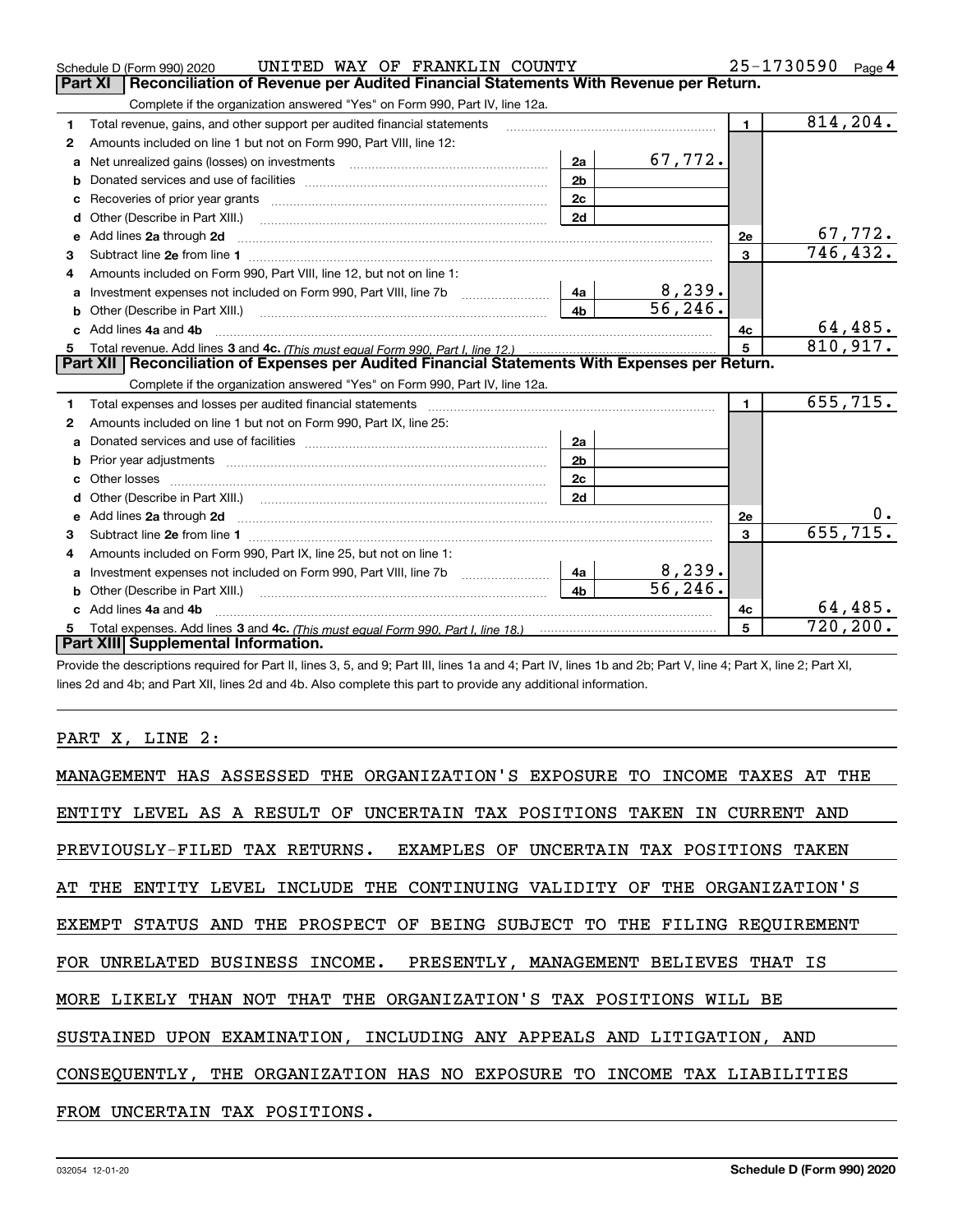| UNITED WAY OF FRANKLIN COUNTY                                                                  | <u>25-1730590 Page 5</u> |
|------------------------------------------------------------------------------------------------|--------------------------|
| Schedule D (Form 990) 2020 UNITED WAY<br><b>Part XIII Supplemental Information</b> (continued) |                          |
| PART XI, LINE 4B - OTHER ADJUSTMENTS:                                                          |                          |
|                                                                                                |                          |
| DONOR DESIGNATIONS                                                                             | 56, 246.                 |
|                                                                                                |                          |
|                                                                                                |                          |
| PART XII, LINE 4B - OTHER ADJUSTMENTS:                                                         |                          |
|                                                                                                |                          |
| DONOR DESIGNATIONS                                                                             | 56, 246.                 |
|                                                                                                |                          |
|                                                                                                |                          |
|                                                                                                |                          |
|                                                                                                |                          |
|                                                                                                |                          |
|                                                                                                |                          |
|                                                                                                |                          |
|                                                                                                |                          |
|                                                                                                |                          |
|                                                                                                |                          |
|                                                                                                |                          |
|                                                                                                |                          |
|                                                                                                |                          |
|                                                                                                |                          |
|                                                                                                |                          |
|                                                                                                |                          |
|                                                                                                |                          |
|                                                                                                |                          |
|                                                                                                |                          |
|                                                                                                |                          |
|                                                                                                |                          |
|                                                                                                |                          |
|                                                                                                |                          |
|                                                                                                |                          |
|                                                                                                |                          |
|                                                                                                |                          |
|                                                                                                |                          |
|                                                                                                |                          |
|                                                                                                |                          |
|                                                                                                |                          |
|                                                                                                |                          |
|                                                                                                |                          |
|                                                                                                |                          |
|                                                                                                |                          |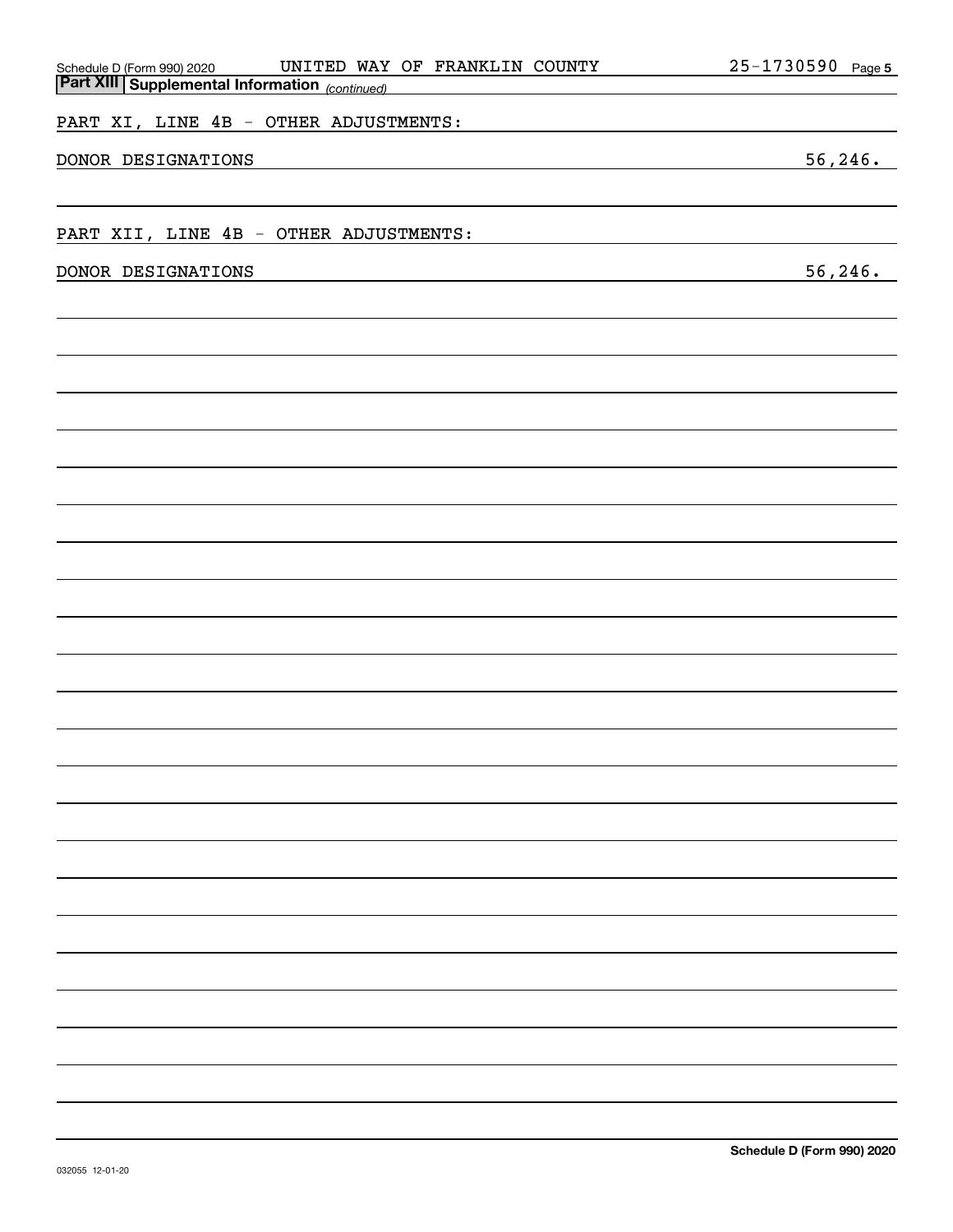| <b>SCHEDULE I</b>                                                                                                                                                             |                               | <b>Grants and Other Assistance to Organizations,</b>                                                                                  |                                                       |                                         |                                               |                                          | OMB No. 1545-0047                                   |
|-------------------------------------------------------------------------------------------------------------------------------------------------------------------------------|-------------------------------|---------------------------------------------------------------------------------------------------------------------------------------|-------------------------------------------------------|-----------------------------------------|-----------------------------------------------|------------------------------------------|-----------------------------------------------------|
| (Form 990)                                                                                                                                                                    |                               | Governments, and Individuals in the United States<br>Complete if the organization answered "Yes" on Form 990, Part IV, line 21 or 22. |                                                       |                                         |                                               |                                          | 2020                                                |
| Department of the Treasury                                                                                                                                                    |                               |                                                                                                                                       | Attach to Form 990.                                   |                                         |                                               |                                          | <b>Open to Public</b>                               |
| Internal Revenue Service                                                                                                                                                      |                               |                                                                                                                                       | Go to www.irs.gov/Form990 for the latest information. |                                         |                                               |                                          | Inspection                                          |
| Name of the organization                                                                                                                                                      | UNITED WAY OF FRANKLIN COUNTY |                                                                                                                                       |                                                       |                                         |                                               |                                          | <b>Employer identification number</b><br>25-1730590 |
| Part I<br><b>General Information on Grants and Assistance</b>                                                                                                                 |                               |                                                                                                                                       |                                                       |                                         |                                               |                                          |                                                     |
| 1 Does the organization maintain records to substantiate the amount of the grants or assistance, the grantees' eligibility for the grants or assistance, and the selection    |                               |                                                                                                                                       |                                                       |                                         |                                               |                                          |                                                     |
|                                                                                                                                                                               |                               |                                                                                                                                       |                                                       |                                         |                                               |                                          | $\sqrt{X}$ Yes<br>l No                              |
| Describe in Part IV the organization's procedures for monitoring the use of grant funds in the United States.<br>$\mathbf{2}$                                                 |                               |                                                                                                                                       |                                                       |                                         |                                               |                                          |                                                     |
| Part II<br>Grants and Other Assistance to Domestic Organizations and Domestic Governments. Complete if the organization answered "Yes" on Form 990, Part IV, line 21, for any |                               |                                                                                                                                       |                                                       |                                         |                                               |                                          |                                                     |
| recipient that received more than \$5,000. Part II can be duplicated if additional space is needed.                                                                           |                               |                                                                                                                                       |                                                       |                                         | (f) Method of                                 |                                          |                                                     |
| 1 (a) Name and address of organization<br>or government                                                                                                                       | $(b)$ EIN                     | (c) IRC section<br>(if applicable)                                                                                                    | (d) Amount of<br>cash grant                           | (e) Amount of<br>non-cash<br>assistance | valuation (book,<br>FMV, appraisal,<br>other) | (g) Description of<br>noncash assistance | (h) Purpose of grant<br>or assistance               |
| BOYS & GIRLS CLUB OF CHAMBERSBURG<br>440 W. WASHINGTON STREET                                                                                                                 |                               |                                                                                                                                       |                                                       |                                         |                                               |                                          |                                                     |
| CHAMEBRSBURG, PA 17201                                                                                                                                                        |                               | 27-1658752 501 (C) (3)                                                                                                                | 5,974                                                 | 0.                                      |                                               |                                          | GENERAL SUPPORT FOR CLUB                            |
| FIRST START PARTNERSHIPS FOR<br>CHILDREN AND FAMILIES - 1438 EXCEL<br>AVENUE - CHAMBERSBURG, PA 17201                                                                         |                               | $23 - 1152007$ 501 (C) (3)                                                                                                            | 17,790                                                | $\mathbf{0}$ .                          |                                               |                                          | GENERAL SUPPORT FOR<br>SERVICES                     |
| LINCOLN AREA INTERMEDIATE UNIT NO.<br>12 - 305 W COMMERCE STREET -<br>CHAMBERSBURG, PA 17201                                                                                  |                               | $23-1743636$ 501 (C) (3)                                                                                                              | 8,380                                                 | 0.                                      |                                               |                                          | GENERAL SUPPORT FOR LEGAL<br><b>SERVICES</b>        |
| OCCUPATIONAL SERVICES, INC.<br>17 REDWOOD STREET<br>CHAMBERSBURG, PA 17201                                                                                                    |                               | $23 - 1507464$ 501 (C) (3)                                                                                                            | 13,656                                                | $\mathbf 0$ .                           |                                               |                                          | GENERAL SUPPORT FOR<br><b>SERVICES</b>              |
| SOUTH CENTRAL COMMUNITY ACTION<br>PROGRAMS, INC. - 153 NORTH<br>STRATTON STREET - GETTYSBURG, PA,<br>PA 17325                                                                 |                               | $23-2020123$ 501 (C) (3)                                                                                                              | 6,820                                                 | $\mathbf{0}$ .                          |                                               |                                          | GENERAL SUPPORT FOR<br><b>SERVICES</b>              |
| WAYNESBORO COMMUNITY & HUMAN<br>SERVICES - 123 WALNUT STREET -<br>WAYNESBORO, PA 17268                                                                                        |                               | $25-1366504$ 501 (C) (3)                                                                                                              | 9.939                                                 | $\mathbf{0}$ .                          |                                               |                                          | GENERAL SUPPORT FOR<br><b>SERVICES</b>              |
| 2 Enter total number of section 501(c)(3) and government organizations listed in the line 1 table                                                                             |                               |                                                                                                                                       |                                                       |                                         |                                               |                                          | 11.                                                 |
| 3 Enter total number of other organizations listed in the line 1 table                                                                                                        |                               |                                                                                                                                       |                                                       |                                         |                                               |                                          |                                                     |

**For Paperwork Reduction Act Notice, see the Instructions for Form 990. Schedule I (Form 990) 2020** LHA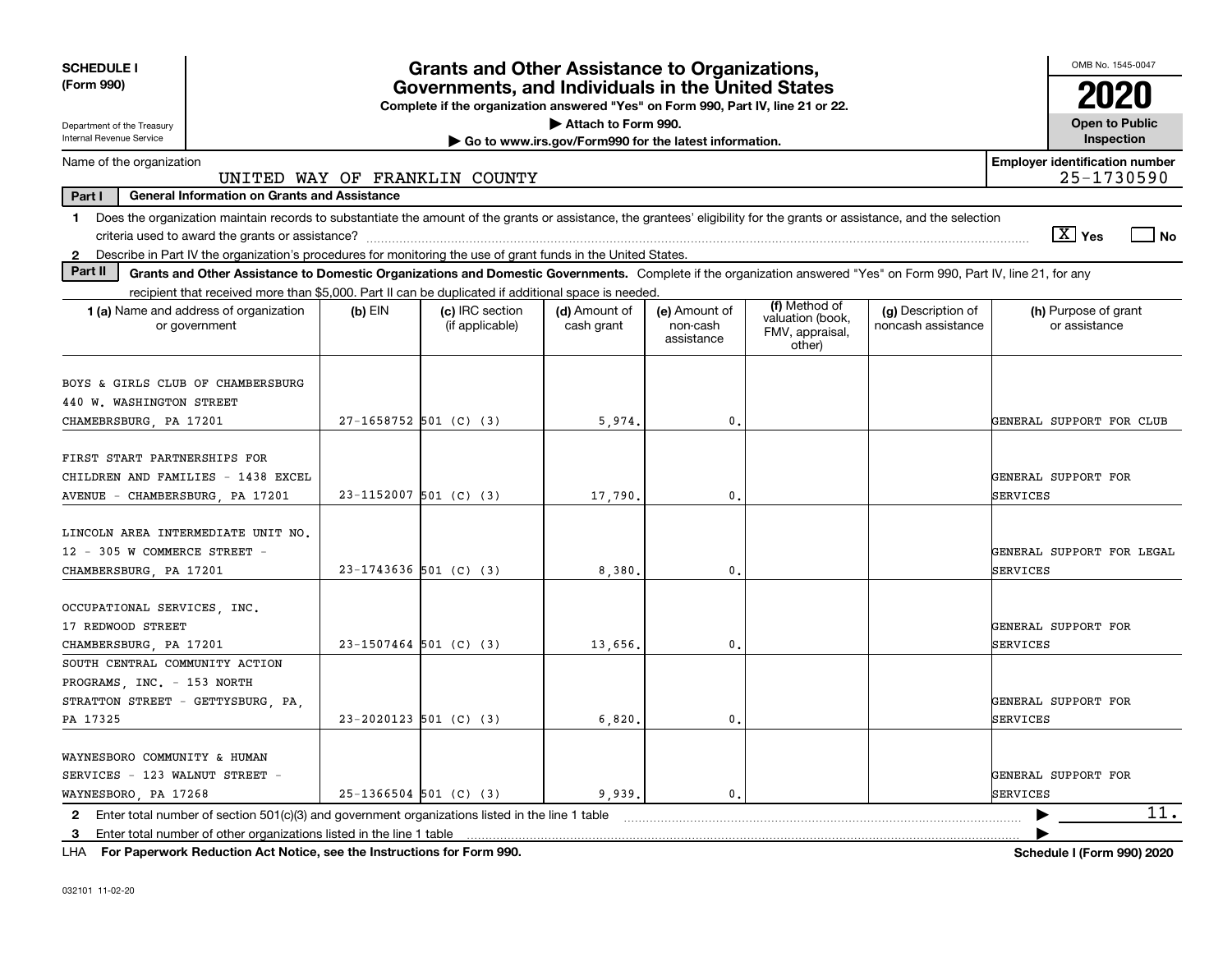#### Schedule I (Form 990) Page 1 UNITED WAY OF FRANKLIN COUNTY

**Part II Continuation of Grants and Other Assistance to Domestic Organizations and Domestic Governments**  (Schedule I (Form 990), Part II.)

032241 11-05-20

| (a) Name and address of<br>organization or government                    | $(b)$ EIN                  | (c) IRC section<br>if applicable | (d) Amount of<br>cash grant | (e) Amount of<br>non-cash<br>assistance | (f) Method of<br>valuation<br>(book, FMV,<br>appraisal, other) | (g) Description of<br>non-cash assistance | (h) Purpose of grant<br>or assistance    |
|--------------------------------------------------------------------------|----------------------------|----------------------------------|-----------------------------|-----------------------------------------|----------------------------------------------------------------|-------------------------------------------|------------------------------------------|
| WAYNESBORO DAY CARE CENTER<br>1801 E MAIN STREET<br>WAYNESBORO, PA 17268 | $23 - 1856521$ 501 (C) (3) |                                  | 7,552.                      | 0.                                      |                                                                |                                           | GENERAL SUPPORT FOR DAY<br>CARE SERVICES |
| WAYNESBORO YMCA<br>810 EAST MAIN STREET<br>WAYNESBORO, PA 17268          | $23-1352601$ 501 (C) (3)   |                                  | 17,768.                     | $\mathbf{0}$ .                          |                                                                |                                           | GENERAL SUPPORT FOR<br>SERVICES          |
| WOMEN IN NEED<br>PO BOX 25<br>CHAMBERSBURG, PA 17201                     | $23-1325029$ 501 (C) (3)   |                                  | 29,154.                     | 0.                                      |                                                                |                                           | GENERAL SUPPORT FOR<br>SERVICES          |
| BOPIC INC.<br>530 SOUTH MAIN STREET<br>CHAMBERSBURG, PA 17201            | $25-1645715$ 501 (C) (3)   |                                  | 6,068.                      | $\mathfrak{o}$ .                        |                                                                |                                           | GENERAL SUPPORT FOR<br><b>SERVICES</b>   |
| SPIRITRUST LUTHERAN<br>1050 PENNSYLVANIA AVE<br>YORK, PA 17404           | $25-1689293$ 501 (C) (3)   |                                  | 9,797.                      | $\mathbf{0}$ .                          |                                                                |                                           | GENERAL SUPPORT FOR<br><b>SERVICES</b>   |
|                                                                          |                            |                                  |                             |                                         |                                                                |                                           |                                          |
|                                                                          |                            |                                  |                             |                                         |                                                                |                                           |                                          |
|                                                                          |                            |                                  |                             |                                         |                                                                |                                           |                                          |
|                                                                          |                            |                                  |                             |                                         |                                                                |                                           |                                          |

**Schedule I (Form 990)**

25-1730590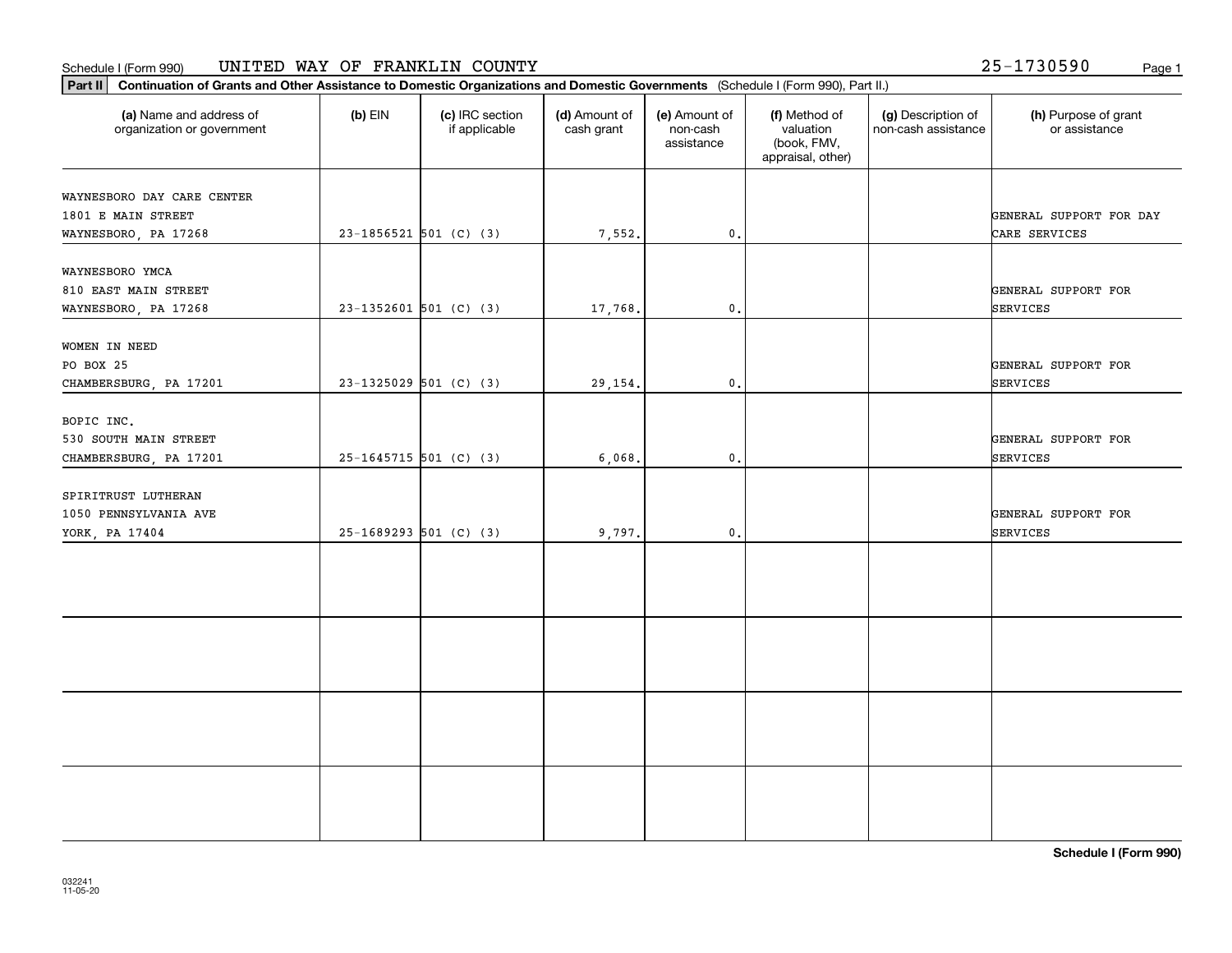Schedule I (Form 990) 2020

|  |  |  |  | UNITED WAY OF FRANKLIN COUNTY |  |
|--|--|--|--|-------------------------------|--|
|--|--|--|--|-------------------------------|--|

**2**25-1730590

**Part III** | Grants and Other Assistance to Domestic Individuals. Complete if the organization answered "Yes" on Form 990, Part IV, line 22. Part III can be duplicated if additional space is needed.

| (b) Number of<br>recipients | (c) Amount of<br>cash grant | cash assistance | (e) Method of valuation<br>(book, FMV, appraisal, other) | (f) Description of noncash assistance |
|-----------------------------|-----------------------------|-----------------|----------------------------------------------------------|---------------------------------------|
|                             |                             |                 |                                                          |                                       |
|                             |                             | $\mathfrak o$ . |                                                          |                                       |
|                             |                             |                 |                                                          |                                       |
|                             |                             |                 |                                                          |                                       |
|                             |                             |                 |                                                          |                                       |
|                             |                             |                 |                                                          |                                       |
|                             |                             |                 |                                                          |                                       |
|                             |                             |                 |                                                          |                                       |
|                             |                             |                 |                                                          |                                       |
|                             |                             |                 |                                                          |                                       |
|                             |                             |                 | 33,101.                                                  | (d) Amount of non-                    |

Part IV | Supplemental Information. Provide the information required in Part I, line 2; Part III, column (b); and any other additional information.

PART I, LINE 2:

PART I, LINE 2 - PROCEDURES FOR MONITORING THE USE OF GRANT FUNDS: THE

ORGANIZATION HAS A GROUP OF BOARD MEMBERS AND EMPLOYEES WHO REVIEW THE

QUALIFICATIONS OF THE GRANTEES EACH YEAR, INCLUDING THE GRANTEES' FINANCIAL

STATEMENTS, FORM 990, CERTIFICATE OF EXCEMPTION, ETC.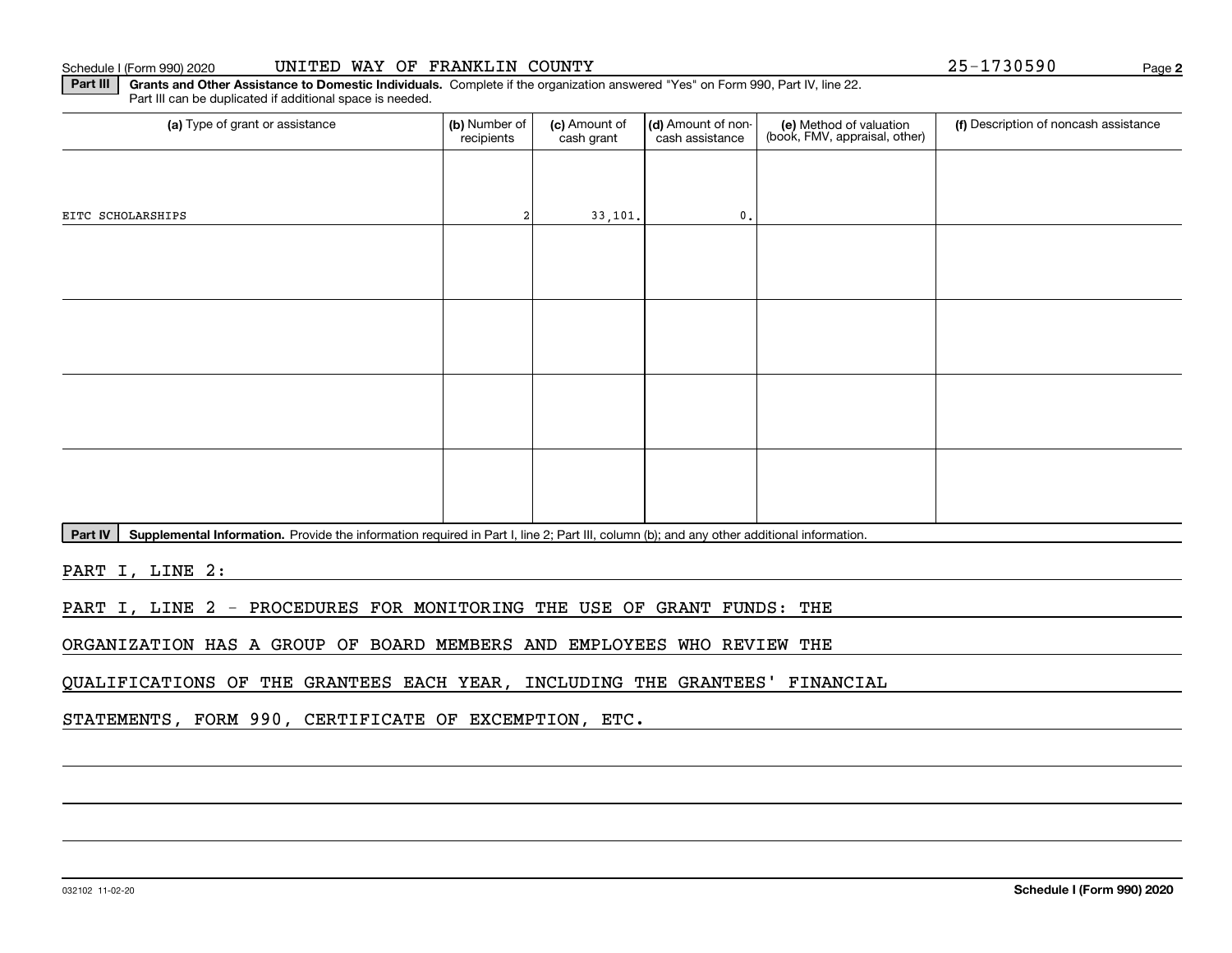**(Form 990 or 990-EZ)**

Department of the Treasury Internal Revenue Service Name of the organization

**Complete to provide information for responses to specific questions on Form 990 or 990-EZ or to provide any additional information. SCHEDULE O Supplemental Information to Form 990 or 990-EZ**

**| Attach to Form 990 or 990-EZ. | Go to www.irs.gov/Form990 for the latest information.** OMB No. 1545-0047 **Open to Public Inspection2020**

UNITED WAY OF FRANKLIN COUNTY 25-1730590

**Employer identification number**

FORM 990, PART VI, SECTION A, LINE 6:

THE ORGANIZATION IS ORGANIZED WITH DONOR MEMBERS, PARTNER AGENCY MEMBERS, AND BOARD OF DIRECTORS MEMBERS. DONOR MEMBERS BECOME A MEMBER OF THE ORGANIZATION THE CAMPAIGN YEAR FOR WHICH THE CONTRIBUTION IS MADE. PARTNER AGENCY MEMBERS ARE EACH A HEALTH AND HUMAN SERVICES DEVELOPMENT AGENCY WHICH HAS BEEN APPROVED BY THE BOARD OF DIRECTORS OF THE ORGANIZATION TO BECOME A MEMBER OF THE ORGANIZATION FOR THE CAMPAIGN YEAR FOR WHICH THEY ARE APPROVED. BOARD OF DIRECTORS MEMBRES ARE AUTOMATICALLY MEMBERS UPON THE ELECTION TO THE ORGANIZATION'S BOARD.

FORM 990, PART VI, SECTION A, LINE 7A:

BY-LAWS, ARTICLE IV, SECTION 1, THE MANAGEMENT AND ADMINISTRATION OF THE AFFAIRS OF THE ORGANIZATION SHALL BE CONDUCTED BY A VOLUNTEER BOARD OF DIRECTORS. THE BOARD OF DIRECTORS SHALL CONSIST OF TWENTY-ONE ELECTED MEMBERS, SEVEN OF WHOM SHALL BE ELECTED EACH YEAR FOR A TERM OF THREE YEARS AT THE ANNUAL MEETING TO BE HELD AT THE BEGINNING OF THE NEW FISCAL YEAR. PROSPECTIVE DIRECTORS ARE IDENTIFIED BY A NOMINATING COMMITTEE AND PRESENTED TO THE BOARD OF DIRECTORS FOR APPROVAL.

FORM 990, PART VI, SECTION B, LINE 11B:

THE FORM 990 IS REVIEWED IN DETAIL BY THE FINANCE COMMITTEE AND APPROVED

FOR FILING BY A MAJORITY OF THE BOARD OF DIRECTORS.

FORM 990, PART VI, SECTION B, LINE 12C:

THE CONFLICT OF INTEREST POLICY IS SIGNED YEARLY BY THE BOARD OFFICERS.

POTENTIAL CONFLICTS ARE THEN NOTED AND BOARD MEMBERS ARE REQUIRED TO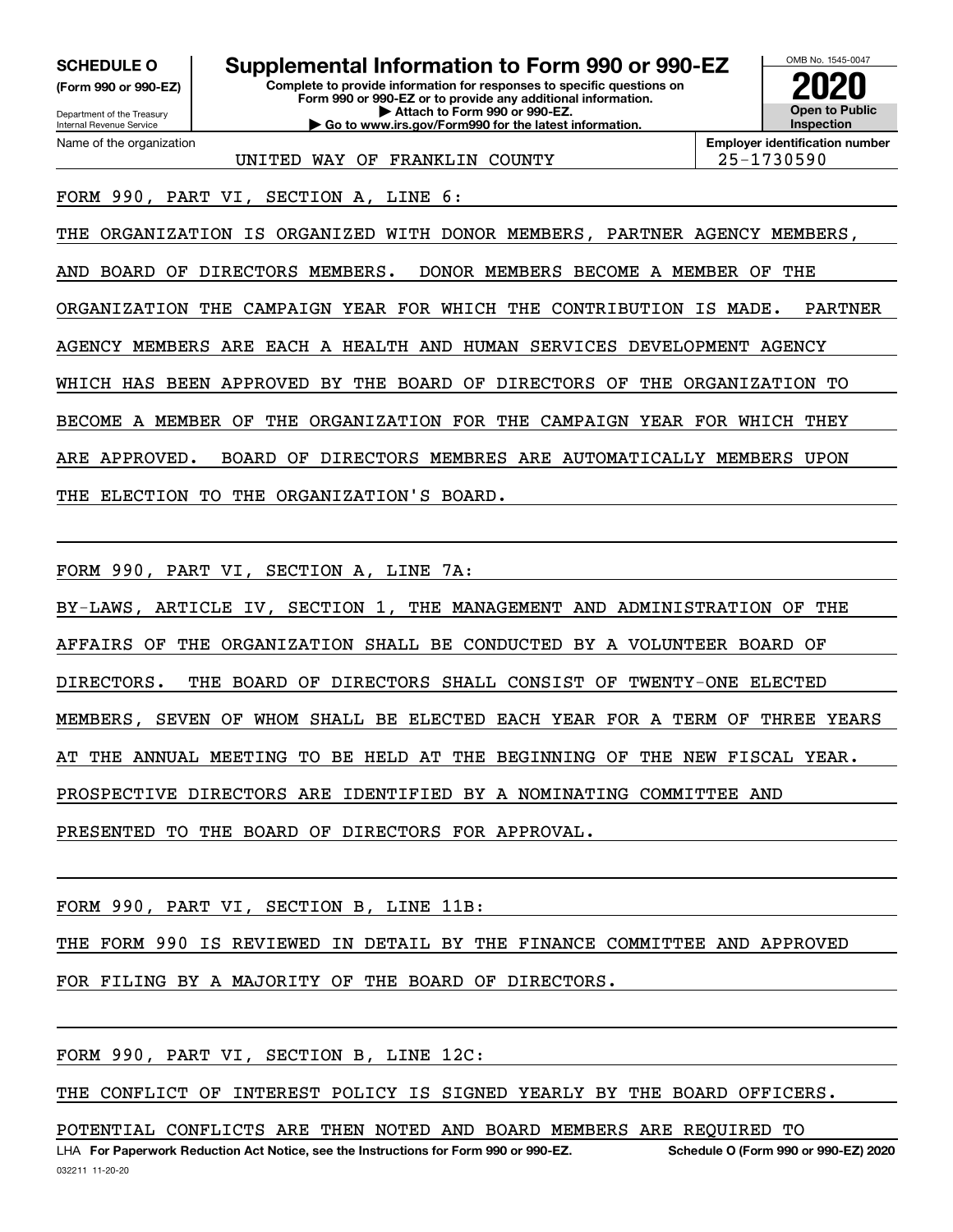#### UNITED WAY OF FRANKLIN COUNTY  $\vert$  25-1730590

### ABSTAIN FROM VOTING ON ANY MATTERS THAT MAY CONSTITUTE A CONFLICT OF

INTEREST.

FORM 990, PART VI, SECTION B, LINE 15:

ALL COMPENSATION CHANGES ARE APPROVED BY THE BOARD OF DIRECTORS AT THE MONTHLY BOARD MEETING, FOLLOWING REVIEW OF PERFORMANCE. COMPENSATION RANGE FOR ANNUAL INCREASE IS ALSO FORMALLY APPROVED BY THE FINANCE COMMITTEE DURING THE BUDGETING PROCESS. THE PERSONNEL COMMITTEE REVIEWS ANY SIGNIFICANT CHANGES TO COMPENSATION OR BENEFITS BY COMPARING PRACTICES OF SIMILAR ENTITIES AND LOCAL ORGANIZATIONS.

FORM 990, PART VI, SECTION C, LINE 19:

THE ORGANIZATION MAKES AVAILABLE ITS GOVERNING DOCUMENTS, CONFLICT OF

INTEREST POLICY, AND FINANCIAL STATEMENTS TO THE PUBLIC UPON REQUEST AT ITS

CORPORATE HEADQUARTERS AT 182 SOUTH SECOND STREET, CHAMBERSBURG, PA 17201

FORM 990, PART XII, LINE 2C

THE ORGANIZATION DID NOT CHANGE ITS AUDITOR SELECTION OR OVERSIGHT PROCESS DURING THE TAX YEAR.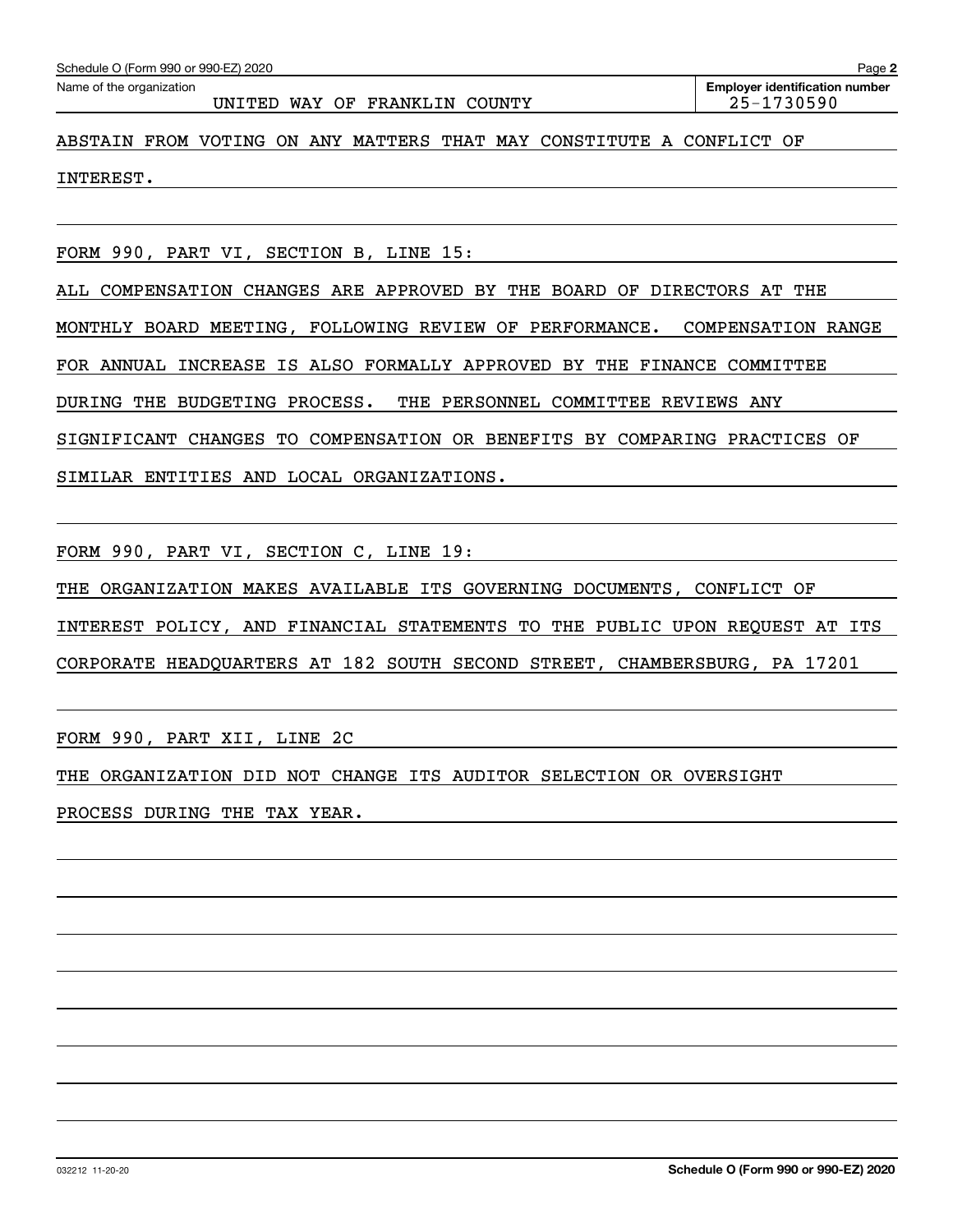### **TAX RETURN FILING INSTRUCTIONS**

PENNSYLVANIA FORM BCO-10

### **FOR THE YEAR ENDING**

DECEMBER 31, 2020

### **PREPARED FOR:**

UNITED WAY OF FRANKLIN COUNTY 182 S SECOND STREET CHAMBERSBURG, PA 17201

### **PREPARED BY:**

BOYER & RITTER, LLC 211 HOUSE AVENUE CAMP HILL, PA 17011

### **AMOUNT OF TAX:**

BALANCE DUE OF \$250

### **MAKE CHECK PAYABLE TO:**

COMMONWEALTH OF PENNSYLVANIA

### **MAIL TAX RETURN TO:**

BUREAU OF CHARITABLE ORGANIZATIONS 207 NORTH OFFICE BUILDING HARRISBURG, PA 17120

### **RETURN MUST BE MAILED ON OR BEFORE:**

NOVEMBER 15, 2021

### **SPECIAL INSTRUCTIONS:**

THE REPORT SHOULD BE SIGNED AND DATED BY AN AUTHORIZED INDIVIDUAL(S).

A COMPLETED AND SIGNED COPY OF THE FEDERAL FORM 990 (AND ALL APPLICABLE ATTACHMENTS) MUST BE INCLUDED WITH FORM BCO-10.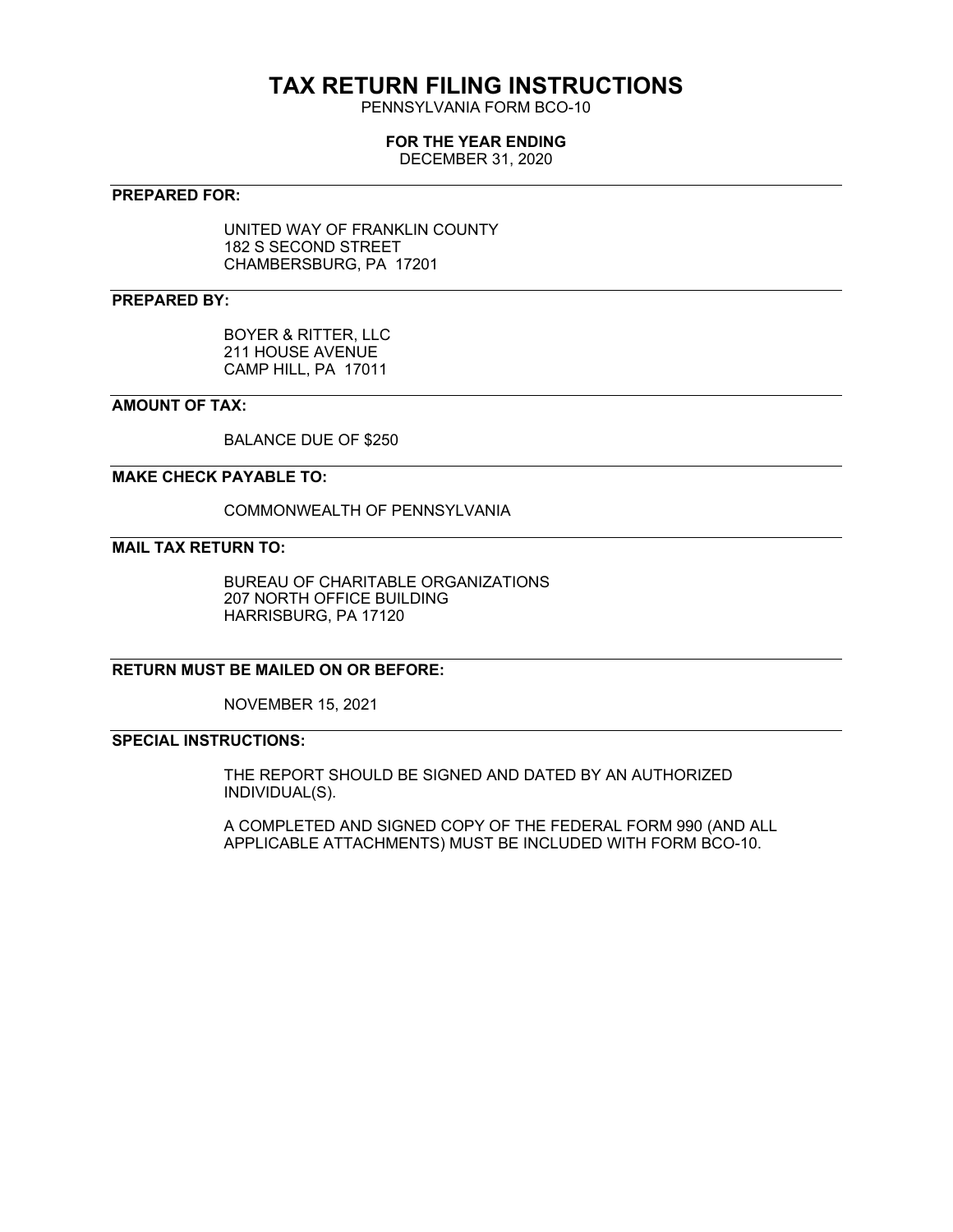| Mail to:<br>Pennsylvania Department of State<br>Bureau of Corporations and Charitable Organizations<br>207 North Office Building<br>Harrisburg, PA 17120<br>See www.dos.pa.gov/charities for more information                                       | <b>Charitable Organization</b><br><b>Registration Statement</b><br>BCO-10 (rev. 8/2017)<br><b>Fee: See instructions</b>                                                                                                 |
|-----------------------------------------------------------------------------------------------------------------------------------------------------------------------------------------------------------------------------------------------------|-------------------------------------------------------------------------------------------------------------------------------------------------------------------------------------------------------------------------|
|                                                                                                                                                                                                                                                     | Read all instructions prior to completing form.                                                                                                                                                                         |
| Certificate number: $01466$<br>(N/A if initial registration)<br>12/31/2020<br>Fiscal year ended:<br>MM<br><b>DD</b><br>YYYY                                                                                                                         | If this is a voluntary registration, check and complete the<br>applicable box(es). For a registration to be voluntary, at<br>least one of the following must apply:<br>Organization is exempt from registration because |
| FEIN: 25-1730590                                                                                                                                                                                                                                    | Organization does not solicit contributions in<br>Pennsylvania                                                                                                                                                          |
| UNITED WAY OF FRANKLIN COUNTY<br>1. Legal name of organization:<br>Check if name change and give previous name<br>2. All other names used to solicit contributions:                                                                                 | the control of the control of the control of the control of the control of the control of the control of the control of                                                                                                 |
| З.<br>Contact person: AMY M. HICKS<br>Physical address of organization:<br>4.                                                                                                                                                                       | Contact's E-mail: AHICKS@UWFCPA.ORG<br>Mailing address: (If different than physical)                                                                                                                                    |
| 182 S<br>SECOND STREET                                                                                                                                                                                                                              |                                                                                                                                                                                                                         |
| <b>CHAMBERSBURG</b>                                                                                                                                                                                                                                 |                                                                                                                                                                                                                         |
| 17201<br>PA<br>FRANKLIN<br>County:                                                                                                                                                                                                                  | $717 - 262 - 0015$<br>Phone number:                                                                                                                                                                                     |
| <u> 1989 - Johann Stoff, deutscher Stoffen und der Stoffen und der Stoffen und der Stoffen und der Stoffen und der Stoffen und der Stoffen und der Stoffen und der Stoffen und der Stoffen und der Stoffen und der Stoffen und d</u><br>800 number: | Fax number: $717 - 262 - 0018$                                                                                                                                                                                          |
|                                                                                                                                                                                                                                                     |                                                                                                                                                                                                                         |
| Website: WWW.UWFCPA.ORG                                                                                                                                                                                                                             |                                                                                                                                                                                                                         |
| 5. Type of organization (e.g. non-profit corporation, unincorporated association, etc.):<br>NON-PROFIT CORPORATION                                                                                                                                  |                                                                                                                                                                                                                         |
| Where established: FRANKLIN COUNTY                                                                                                                                                                                                                  | Date established: 03/01/1994                                                                                                                                                                                            |
| *Initial registrants must submit copies of organizational documents such as charter, articles of incorporation,<br>constitution or other organizational instrument and by-laws.                                                                     |                                                                                                                                                                                                                         |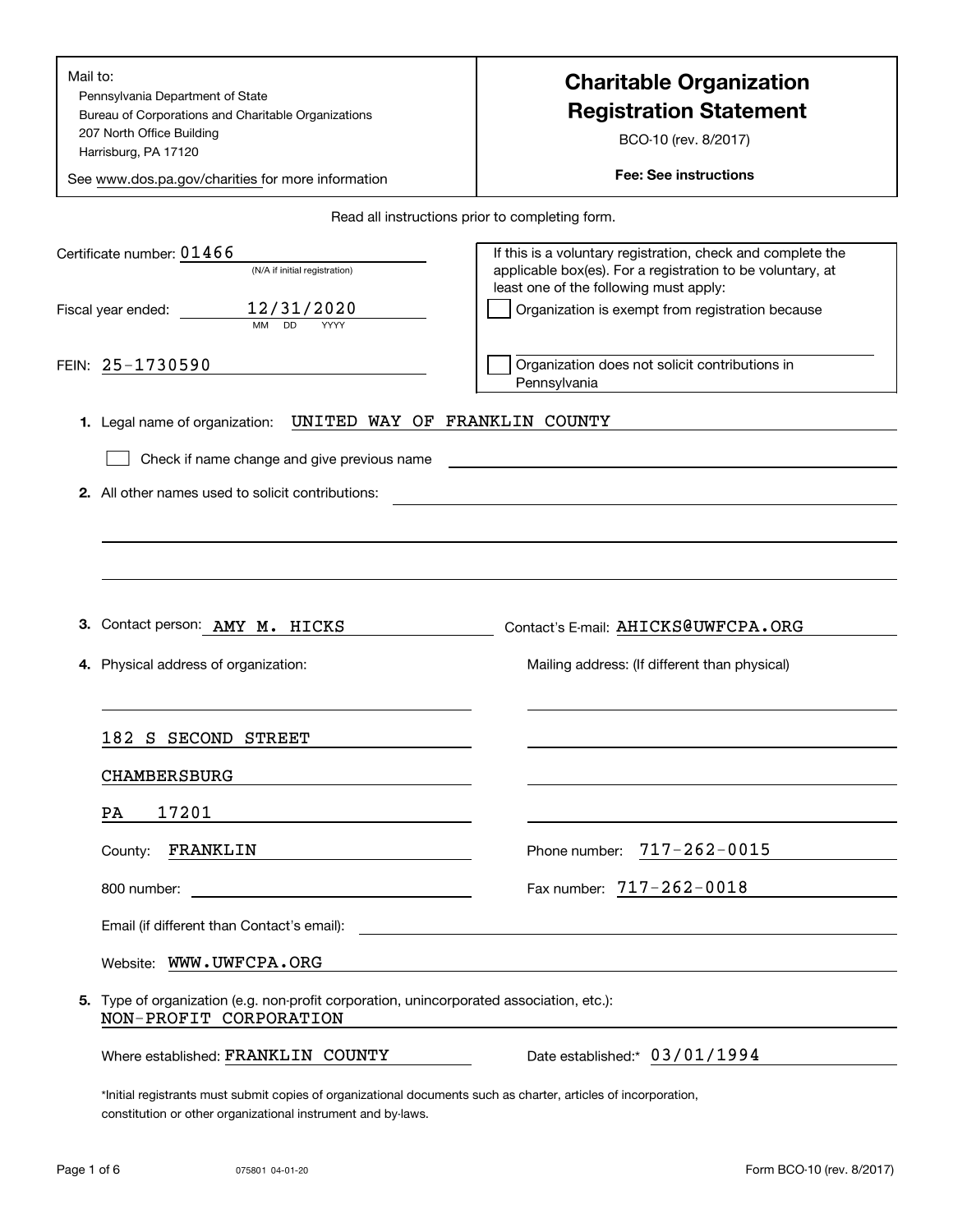**6.**Name and addresses of all offices, chapters, branches, auxiliaries, affiliates or other subordinate units located in Pennsylvania, which share in the contributions or other revenue raised in the Commonwealth: (Attach a separate sheet if necessary)

| <b>NONE</b>                                                                                                                                                                                                                                                                                                                                                                                                                                                                                                                                                                                                                                                                                                                                           |
|-------------------------------------------------------------------------------------------------------------------------------------------------------------------------------------------------------------------------------------------------------------------------------------------------------------------------------------------------------------------------------------------------------------------------------------------------------------------------------------------------------------------------------------------------------------------------------------------------------------------------------------------------------------------------------------------------------------------------------------------------------|
|                                                                                                                                                                                                                                                                                                                                                                                                                                                                                                                                                                                                                                                                                                                                                       |
|                                                                                                                                                                                                                                                                                                                                                                                                                                                                                                                                                                                                                                                                                                                                                       |
|                                                                                                                                                                                                                                                                                                                                                                                                                                                                                                                                                                                                                                                                                                                                                       |
| 7. Short form registration applicability - Specified types of charitable organizations described in §162.7(a) of the Act may<br>file a short form registration, which permits the organization to register without filing a financial report. Check the<br>section that describes the organization. If the organization does not meet any of the criteria below for short form<br>registration, check "Not Applicable":                                                                                                                                                                                                                                                                                                                               |
| §162.7(a)(1) - Persons or organizations which solicit contributions for the relief of a specific individual, when<br>all of the contributions collected are turned over to the named beneficiary for his/her use without any deductions<br>and provided that all contributions collected shall be held in trust                                                                                                                                                                                                                                                                                                                                                                                                                                       |
| §162.7(a)(2) - Organizations which only solicit within the membership of the organization by other members of<br>the organization. The term "membership" shall not include those persons who are granted a membership solely<br>upon making a contribution as the result of solicitation. "Member" means a person having membership in a<br>nonprofit corporation, or other organization, in accordance with the provisions of its articles of incorporation,<br>bylaws or other instruments creating its form and organization and having bona fide rights and privileges in the<br>organization such as the right to vote, to elect officers and directors, to hold office or position as ordinarily<br>conferred on members of such organizations. |
| §162.7(a)(3) - Organizations which receive gross contributions of no more than \$25,000 per fiscal year whose<br>fundraising activities are carried on only by volunteers, members, officers or permanent employees and only<br>permanent employees are compensated for those fundraising activities                                                                                                                                                                                                                                                                                                                                                                                                                                                  |
| §162.7(a)(4) - Veterans organizations chartered under Federal law, organizations of volunteer firemen,<br>ambulance associations, rescue squad associations and their auxiliaries or affiliates, which are not exempt from<br>registration, did not receive gross contributions in excess of \$100,000 and did not use a professional solicitor.                                                                                                                                                                                                                                                                                                                                                                                                      |
| X<br>Not Applicable                                                                                                                                                                                                                                                                                                                                                                                                                                                                                                                                                                                                                                                                                                                                   |
| Charitable organizations which check boxes $\S162.7(a)(1) \cdot \S162.7(a)(4)$ are not required to file<br>a financial report with this registration. If "Not Applicable" is checked, the charitable organization<br>must submit financial reports which are audited, reviewed, compiled or internally prepared. See<br>Instructions.                                                                                                                                                                                                                                                                                                                                                                                                                 |
| Items 8 and 9 are required to be completed by initial registrants only                                                                                                                                                                                                                                                                                                                                                                                                                                                                                                                                                                                                                                                                                |
| 8. Date organization first solicited contributions from Pennsylvania residents:<br>YYYY<br>MМ<br>DD.                                                                                                                                                                                                                                                                                                                                                                                                                                                                                                                                                                                                                                                  |
| Other                                                                                                                                                                                                                                                                                                                                                                                                                                                                                                                                                                                                                                                                                                                                                 |
| 9. If organization solicited Pennsylvania residents and received gross* contributions totaling more than<br>\$25,000 in any given fiscal year, provide the date the organization first received contributions totaling more<br>than \$25,000.                                                                                                                                                                                                                                                                                                                                                                                                                                                                                                         |
| DD YYYY<br>MМ<br>Other                                                                                                                                                                                                                                                                                                                                                                                                                                                                                                                                                                                                                                                                                                                                |
| *Includes contributions received both within and outside Pennsylvania before any deductions or expenses.                                                                                                                                                                                                                                                                                                                                                                                                                                                                                                                                                                                                                                              |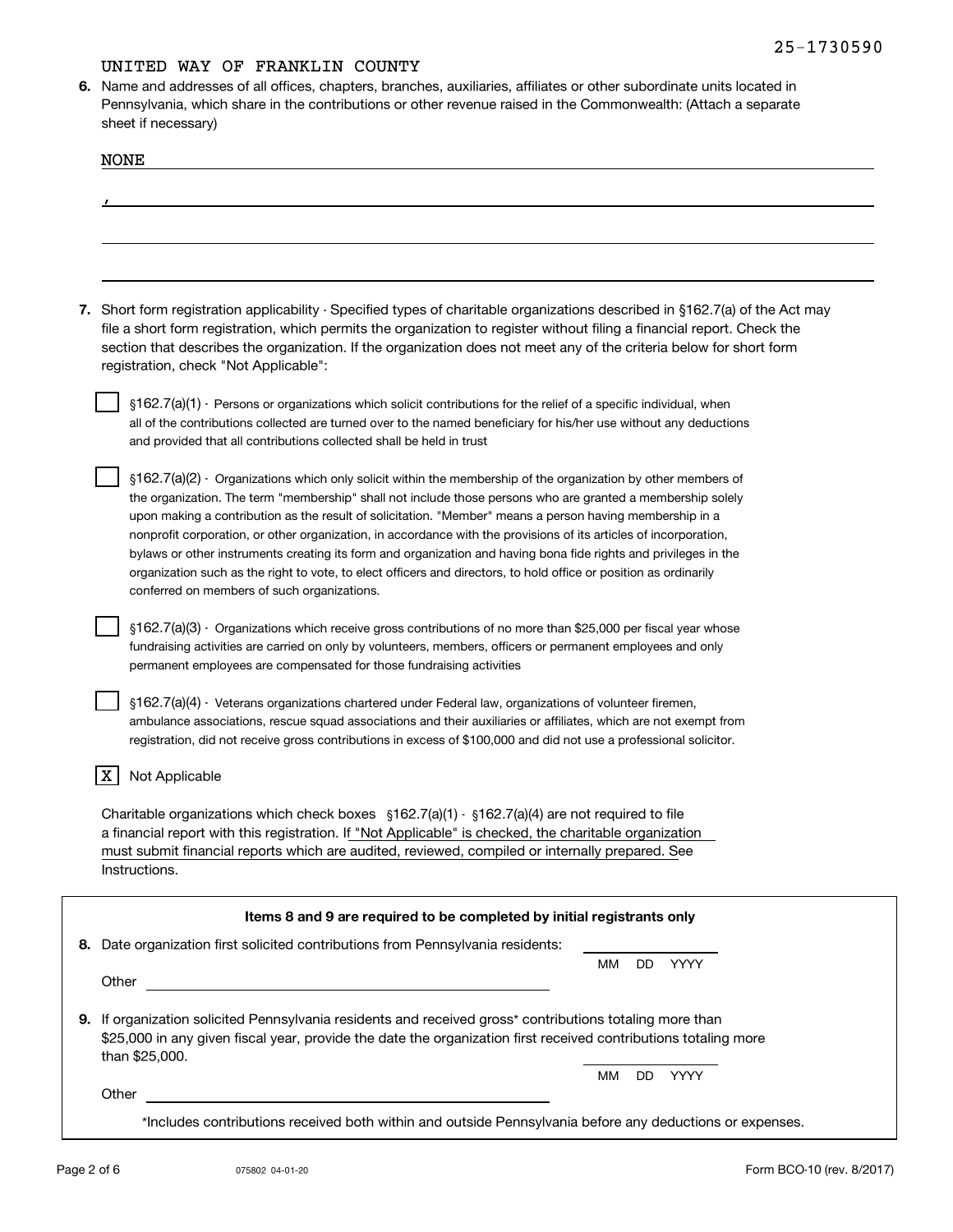|     | 25-1730590                                                                                                                                                                                                                                                                                                                                                                                     |
|-----|------------------------------------------------------------------------------------------------------------------------------------------------------------------------------------------------------------------------------------------------------------------------------------------------------------------------------------------------------------------------------------------------|
|     | UNITED WAY OF FRANKLIN COUNTY<br>X Yes<br>10. Has the organization been granted IRS tax-exempt status?<br>No                                                                                                                                                                                                                                                                                   |
|     | A. If "Yes," under which IRS code section: $501(C)(3)$<br>and attach a<br>copy of the IRS exemption letter if not previously submitted.                                                                                                                                                                                                                                                        |
|     | ΧI<br>Yes<br>B. Has the organization's tax-exempt status ever been denied, revoked or modified?<br>No<br>(If "Yes," attach a copy of the denial, revocation or modification and subsequent reinstatement, if any, and if not previously submitted.)                                                                                                                                            |
|     | 11. Was the organization required to file any type of IRS 990 return, including 990, 990EZ, 990PF or 990N and applicable<br>X Yes<br>schedules, for its most recently completed fiscal year?<br><b>No</b>                                                                                                                                                                                      |
|     | (If "Yes," attach a copy of the most recently filed 990, 990EZ, 990PF or 990N and include all schedules. If "No," attach an explanation<br>of why the organization is exempt from filing an IRS 990 return. An organization that is not required to file an IRS 990 return or an<br>organization that files a 990N, 990EZ or 990PF, must file a Pennsylvania public disclosure form (BCO-23).) |
|     | 12. Manner in which contributions are solicited (e.g. direct mail, telephone, internet, etc.):                                                                                                                                                                                                                                                                                                 |
|     | DIRECT MAIL, WEBSITE, SOCIAL MEDIA                                                                                                                                                                                                                                                                                                                                                             |
|     | 13. A clear description of the specific programs for which contributions are used or will be used, and a statement<br>describing whether such programs are planned or in existence.<br>CONTRIBUTIONS ARE USED TO FUND EXISTING HUMAN SERVICE AGENCIES AND PROGRAMS IN FRANKLIN COUNTY<br>PENNSYLVANIA.                                                                                         |
|     | 14. Is the organization registered to solicit contributions in any other state or municipality?<br>X No<br>(If "Yes," list all states and municipalities. Attach a separate sheet if necessary.)<br>Yes                                                                                                                                                                                        |
| 15. | Is any person compensated, or does the organization intend to compensate any person, who solicits contributions in                                                                                                                                                                                                                                                                             |
|     | Pennsylvania, including, but not limited to, employees of the organization and professional solicitors?<br>(Do not check<br>X  <br>"Yes" if the organization only uses or intends to only use a professional fundraising counsel.)<br>No<br>Yes                                                                                                                                                |
|     | If "Yes," give the date the person or entity started or will start soliciting contributions from Pennsylvania<br>residents:<br>Dav<br>Year<br>Month                                                                                                                                                                                                                                            |
| 16. | Names, addresses, and telephone numbers of all professional solicitors the organization uses or intends to use to<br>solicit contributions from Pennsylvania residents. For each entry, include the beginning and ending dates of all<br>contracts and dates Pennsylvania residents were first solicited, or will be solicited: (Attach a separate sheet if necessary)                         |
|     | <b>STATEMENT</b><br>SEE                                                                                                                                                                                                                                                                                                                                                                        |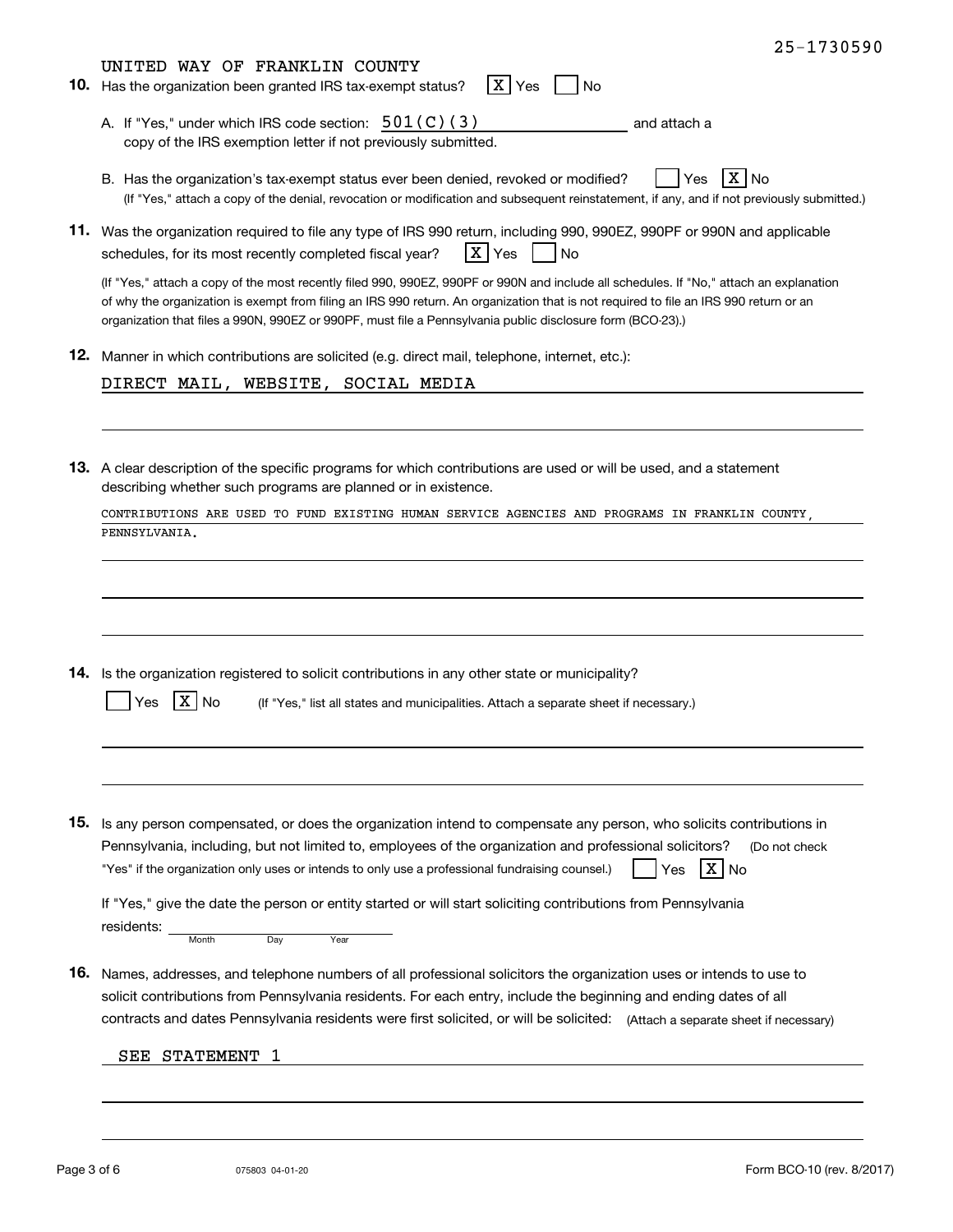soliciting contributions from Pennsylvania residents: (Attach a separate sheet if necessary) **17.** Names, addresses, and telephone numbers of all professional fundraising counsel the organization uses or intends to use to provide services with respect to the solicitation of contributions from Pennsylvania residents. For each entry, include the beginning and ending dates of all contracts and dates services began, or will begin, with respect to

| 18. | Names, addresses, and telephone numbers of any commercial coventurers under contract with the organization:<br>(Attach a separate sheet if necessary)                                                                                                                                                       |
|-----|-------------------------------------------------------------------------------------------------------------------------------------------------------------------------------------------------------------------------------------------------------------------------------------------------------------|
|     | <b>NONE</b>                                                                                                                                                                                                                                                                                                 |
|     |                                                                                                                                                                                                                                                                                                             |
| 19. | If the registering charity is a parent organization located in Pennsylvania, does the organization elect to file a combined<br>registration covering all of its Pennsylvania affiliates?<br>X Not Applicable<br>(See note "Affiliate and Parent Organization")<br>No<br>Yes                                 |
|     | If "Yes," give all names and certificate numbers of the affiliate organizations:<br>(Each affiliate whose parent organization files an IRS 990 group return must submit a copy of the parent organization's 990 group                                                                                       |
|     | return and file a public disclosure form (BCO-23) for each affiliate.)                                                                                                                                                                                                                                      |
|     |                                                                                                                                                                                                                                                                                                             |
| 20. | Is the registering charity a Pennsylvania affiliate of a parent organization, which elected to file a combined registration<br>on the registering charity's behalf? (See note "Affiliate and Parent Organization")<br>Not Applicable<br>X No<br>Yes                                                         |
|     | If "Yes," provide the name and, if available, certificate number of the parent organization.<br>(Each affiliate whose parent organization files an IRS 990 group return must submit a copy of the parent organization's 990 group return<br>and file a public disclosure form (BCO-23) for each affiliate.) |
|     | Legal name of parent organization<br>Pennsylvania certificate number                                                                                                                                                                                                                                        |
|     | 21. Provide the names and addresses of all officers, directors, trustees and principal salaried executive staff officers.<br>(Attach separate sheet if necessary. A reference to the 990 or the BCO-23 is not sufficient.)                                                                                  |
|     | SEE STATEMENT 3                                                                                                                                                                                                                                                                                             |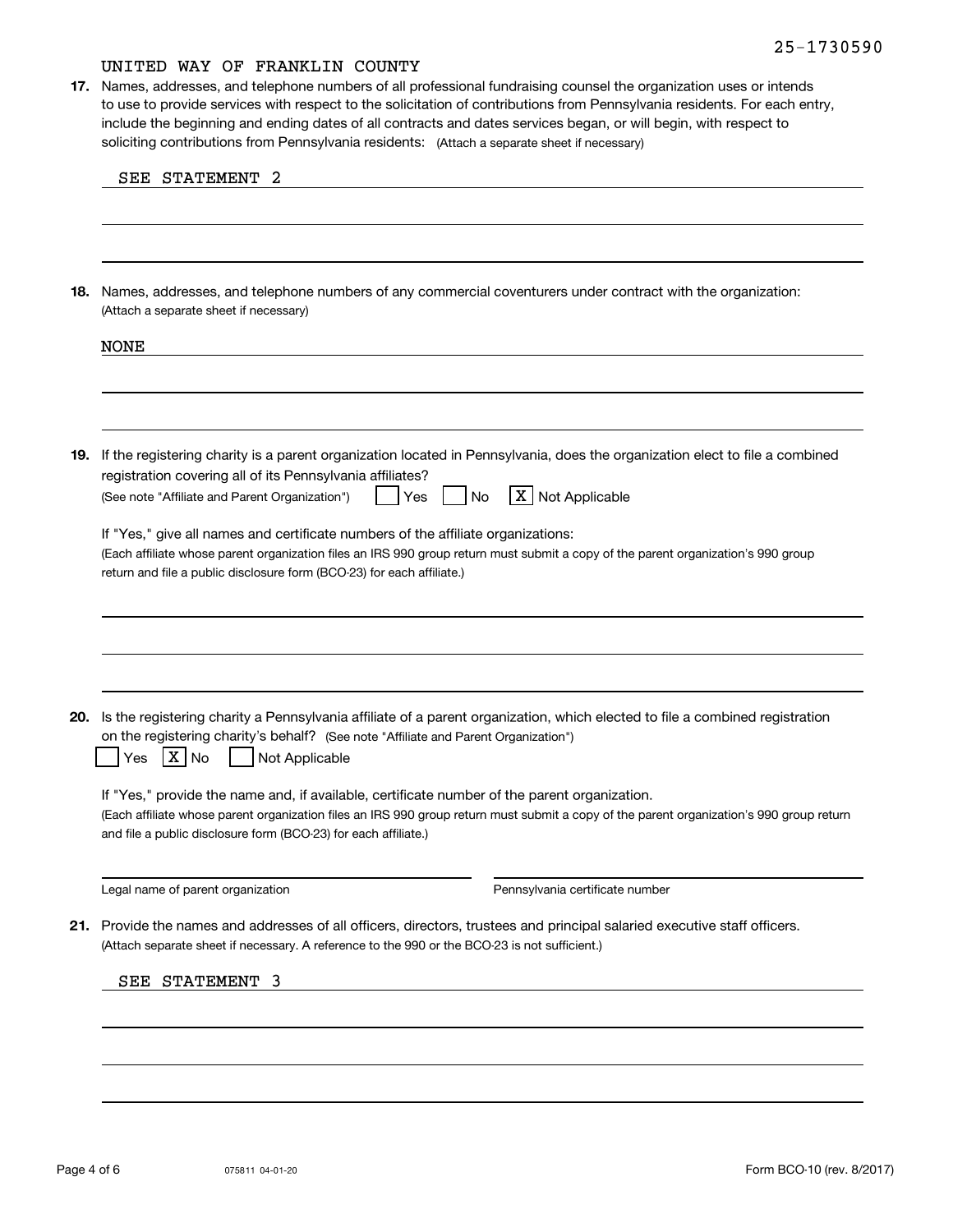**22.** Names of the individuals or officers of the organization who: (Attach a separate sheet if necessary)

A. Are in charge of solicitation activities:

### AMY M. HICKS, EXECUTIVE DIRECTOR

### 182 SOUTH SECOND STREET CHAMBERSBURG, PA 17201

B. Have final responsibility for the custody of contributions:

### AMY M. HICKS, EXECUTIVE DIRECTOR

### 182 SOUTH SECOND STREET CHAMBERSBURG, PA 17201

C. Have final responsibility for final distribution of contributions:

### AMY M. HICKS, EXECUTIVE DIRECTOR

#### 182 SOUTH SECOND STREET CHAMBERSBURG, PA 17201

D. Are responsible for custody of financial records:

### AMY M. HICKS, EXECUTIVE DIRECTOR

### 182 SOUTH SECOND STREET CHAMBERSBURG, PA 17201

**23.**Are any officers, directors, trustees, or employees related by blood, marriage, or adoption to:

|  | A. Any other officer, director, trustee, or employee? |  | $Yes$ $X No$ |  |  |
|--|-------------------------------------------------------|--|--------------|--|--|
|--|-------------------------------------------------------|--|--------------|--|--|

- B. Any officer, agent, or employee of any professional fundraising counsel or solicitor under contract with organization? \*\*  $\blacksquare$ es | X | No
- C. Any officers, agents or employees of any supplier or vendor providing goods or services? \*\*

### Yes |X|No

\*\*(this includes any officer, director, trustee, or employee of the charitable organization who is also an officer, director, trustee, employee or owner of a professional fundraising counsel, professional solicitor, supplier or vendor)

If "Yes" is checked to any of the above, attach a list of related individuals including names, business, and residence addresses of related parties.

- **24.**Has the organization or any of its present officers, directors, executive personnel or trustees ever:
	- A. Been found to have engaged in unlawful practices in the solicitation of contributions or administration of charitable assets or been enjoined from soliciting contributions or currently has such proceedings pending in this or any other jurisdiction?n? | |Yes |X|No
	- B. Had its registration or license to solicit contributions denied, suspended, or revoked by any governmental agency? Yes |X|No
	- C. Entered into any legally enforceable agreement (such as a consent agreement, an assurance of voluntary compliance or discontinuance or any similar agreement) with any district attorney, Office of Attorney General, or other local or state governmental agency? | Yes X No

(If "Yes" is checked in response to any of the above, attach a written explanation, including the reasons for actions, and copies of all relevant documents.)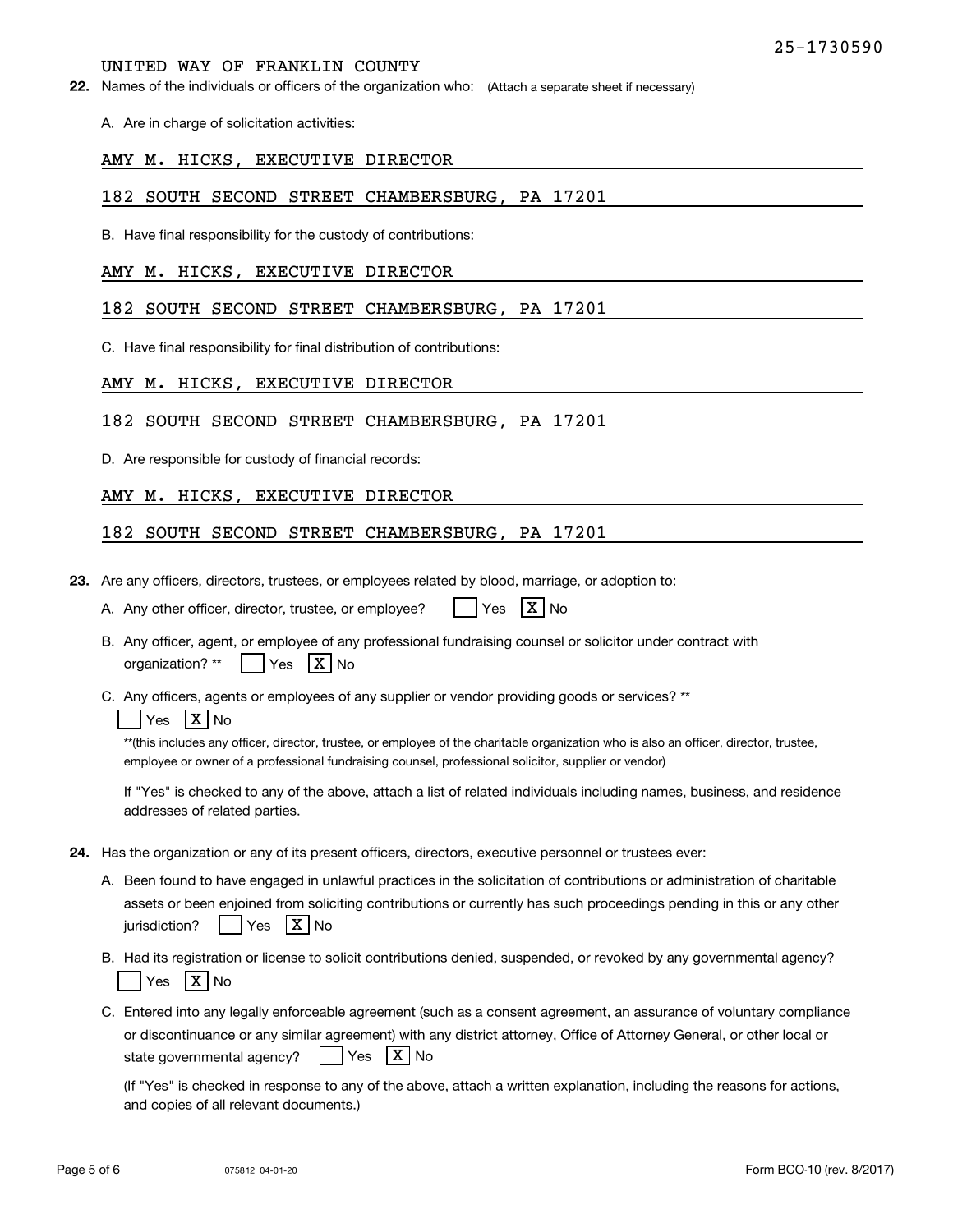**Certification -** This registration statement must be signed by two different officers of the organization, one of whom shall be the chief fiscal officer or the equivalent.

> documentation made is subject to the penalties of 18 Pa.C.S.  $\ _{\S}$ 4904 (relating to **<b>unsworn falsification to authorities) and 10 P.S.** <sub>§</sub>162.17 (relating to administrative **I certify that the information provided in this registration, including all statements and attached documentation, is true and correct to the best of my knowledge, information and belief. I understand that the falsification of any statement or enforcement and penalties).**

| Signature of Chief Fiscal Officer                        | Date |  |
|----------------------------------------------------------|------|--|
| MATT GUNDER, BOARD TREASURER                             |      |  |
| Type or print name and title of Chief Fiscal Officer     |      |  |
|                                                          |      |  |
| Signature of Other Authorized Officer                    | Date |  |
| AMY M. HICKS, EXECUTIVE DIRECTOR                         |      |  |
| Type or print name and title of Other Authorized Officer |      |  |

| Checklist for registration:                                                    |                                                                                                                    |  |  |  |
|--------------------------------------------------------------------------------|--------------------------------------------------------------------------------------------------------------------|--|--|--|
| x                                                                              | Completed registration statement properly signed and dated.                                                        |  |  |  |
| x                                                                              | A copy of the IRS 990/990EZ/990PF/990N Return and required schedules,<br>signed and dated by an authorized officer |  |  |  |
|                                                                                | Public Disclosure Form BCO-23 (if required)                                                                        |  |  |  |
| x                                                                              | Applicable Financial Statements (audited, reviewed, compiled or internally prepared)                               |  |  |  |
| x                                                                              | Registration fee and any late filing fees                                                                          |  |  |  |
|                                                                                | Initial Registrants Only: IRS determination letter, articles of incorporation or charter and<br>by-laws.           |  |  |  |
| See Instructions for more information on completing this form and attachments. |                                                                                                                    |  |  |  |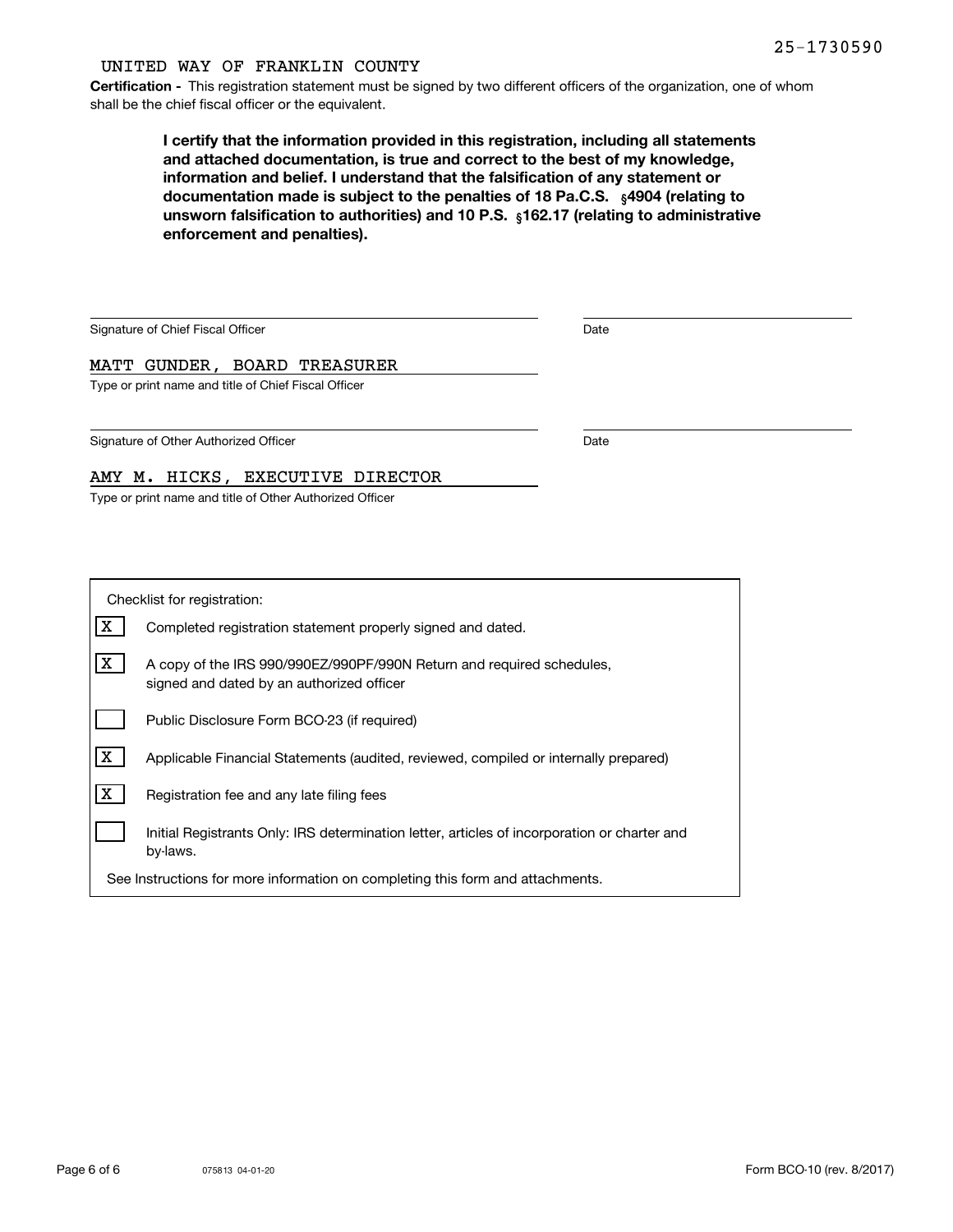| UNITED WAY OF FRANKLIN COUNTY       |                                              |                    | 25-1730590   |
|-------------------------------------|----------------------------------------------|--------------------|--------------|
| FORM BCO-10                         | ALL PROFESSIONAL SOLICITORS                  |                    | STATEMENT 1  |
| NAME AND ADDRESS                    |                                              |                    | PHONE NUMBER |
| <b>NONE</b>                         |                                              |                    |              |
|                                     |                                              | SOLICIT DATE       |              |
| FORM BCO-10                         | PROFESSIONAL FUNDRAISING COUNSELS            |                    | STATEMENT 2  |
| NAME AND ADDRESS                    |                                              |                    | PHONE NUMBER |
| <b>NONE</b>                         |                                              |                    |              |
| CONTRACT BEGIN DATE                 | CONTRACT END DATE                            | SERVICE DATE       |              |
| FORM BCO-10                         | OFFICERS, DIRECTORS, TRUSTEES AND EXECUTIVES |                    | STATEMENT 3  |
|                                     |                                              |                    |              |
| NAME AND ADDRESS                    |                                              | TITLE              |              |
| AMY M. HICKS<br>182 S SECOND STREET |                                              | EXECUTIVE DIRECTOR |              |

CHAMBERSBURG, PA 17201

NAME AND ADDRESS TITLE

DAWN BUCKNER FINANCE SPECIALIST 182 S SECOND STREET CHAMBERSBURG, PA 17201

}}}}}}}}}}}}}}}} }}}}}

}}}}}}}}}}}}}}}} }}}}}

NAME AND ADDRESS TITLE

BONNIE ZEHLER PRESIDENT 182 S SECOND STREET CHAMBERSBURG, PA 17201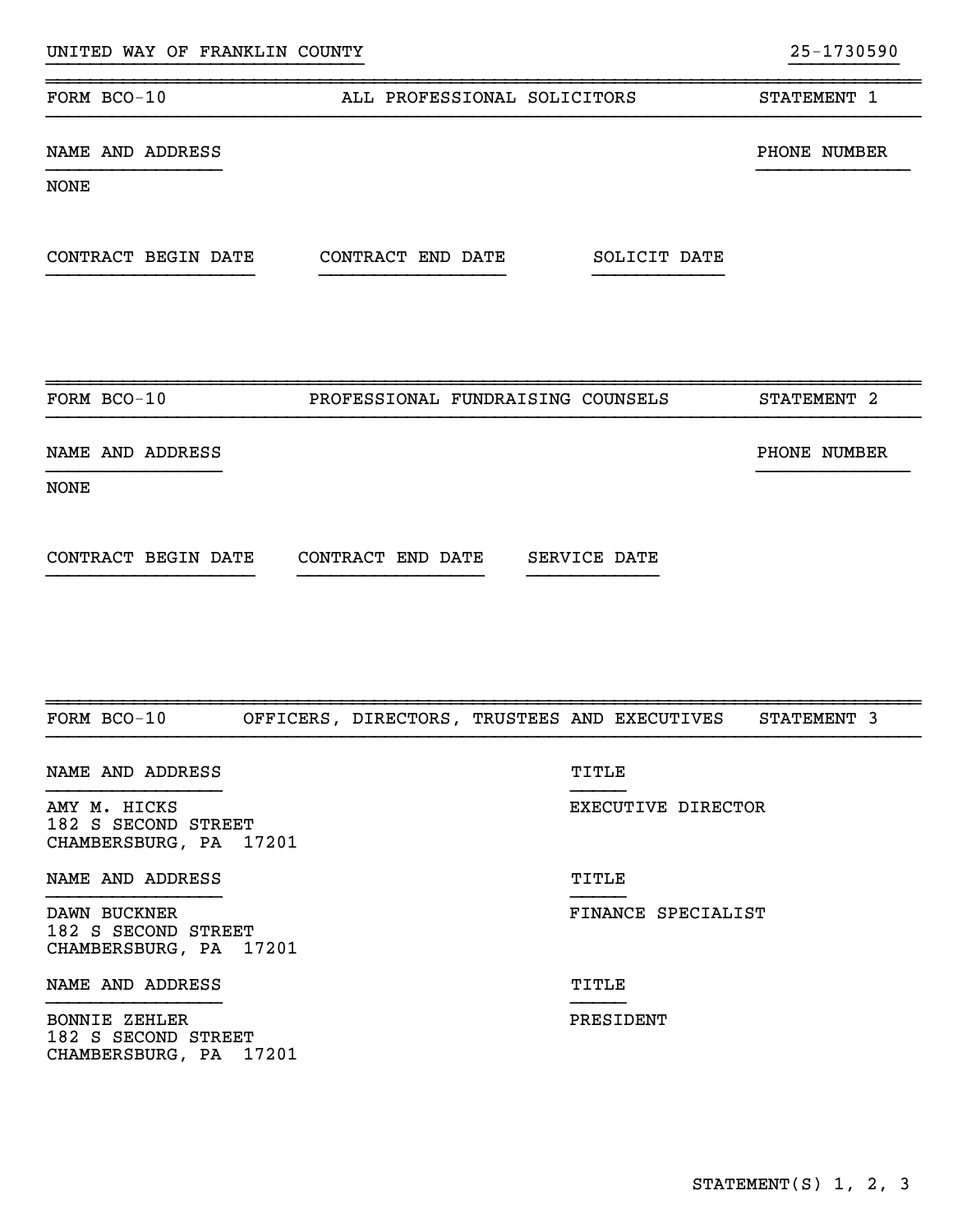| UNITED WAY OF FRANKLIN COUNTY                                    | 25-1730590          |
|------------------------------------------------------------------|---------------------|
| NAME AND ADDRESS                                                 | TITLE               |
| KEN DITZLER<br>182 S SECOND STREET<br>CHAMBERSBURG, PA 17201     | VICE PRESIDENT      |
| NAME AND ADDRESS                                                 | TITLE               |
| MATT GUNDER<br>182 S SECOND STREET<br>CHAMBERSBURG, PA 17201     | <b>TREASURER</b>    |
| NAME AND ADDRESS                                                 | TITLE               |
| SCOTT BOWERMAN<br>182 S SECOND STREET<br>CHAMBERSBURG, PA 17201  | SECRETARY           |
| NAME AND ADDRESS                                                 | TITLE               |
| MICHAEL BUHRMAN<br>182 S SECOND STREET<br>CHAMBERSBURG, PA 17201 | <b>BOARD MEMBER</b> |
| NAME AND ADDRESS                                                 | TITLE               |
| ROBERT CORRELL<br>182 S SECOND STREET<br>CHAMBERSBURG, PA 17201  | <b>BOARD MEMBER</b> |
| NAME AND ADDRESS                                                 | TITLE               |
| KIM CRIDER<br>182 S SECOND STREET<br>CHAMBERSBURG, PA 17201      | <b>BOARD MEMBER</b> |
| NAME AND ADDRESS                                                 | TITLE               |
| BERNICE CROUSE<br>182 S SECOND STREET<br>CHAMBERSBURG, PA 17201  | <b>BOARD MEMBER</b> |
| NAME AND ADDRESS                                                 | TITLE               |
| ROBIN HARMON<br>182 S SECOND STREET<br>CHAMBERSBURG, PA 17201    | <b>BOARD MEMBER</b> |
| NAME AND ADDRESS                                                 | TITLE               |
| GLADYS LEON<br>182 S SECOND STREET<br>CHAMBERSBURG, PA 17201     | <b>BOARD MEMBER</b> |
| NAME AND ADDRESS                                                 | TITLE               |
| PAM JOHNS<br>182 S SECOND STREET<br>CHAMBERSBURG, PA 17201       | <b>BOARD MEMBER</b> |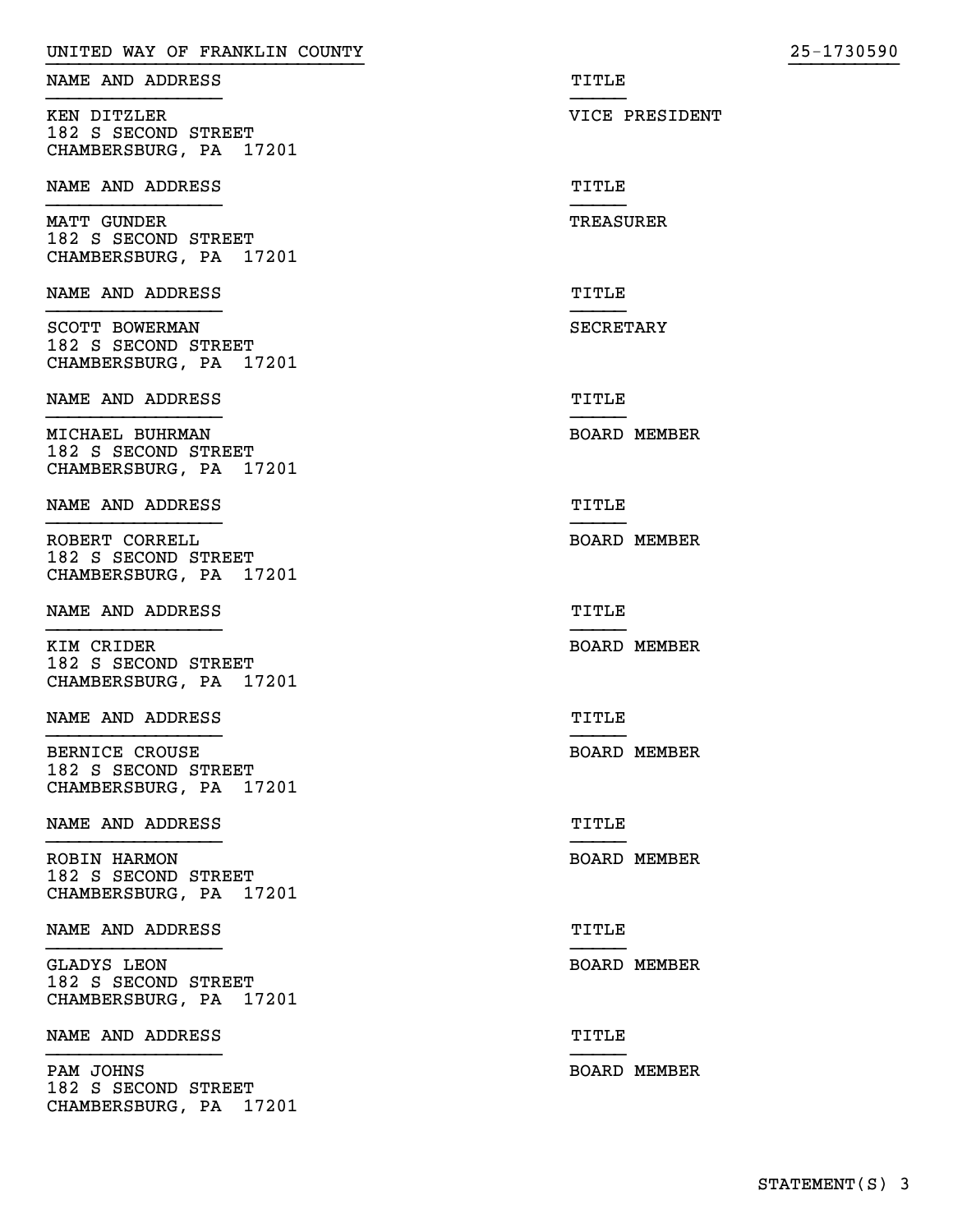| UNITED WAY OF FRANKLIN COUNTY                                          | 25-1730590               |
|------------------------------------------------------------------------|--------------------------|
| NAME AND ADDRESS                                                       | TITLE                    |
| KIM SHOCKEY<br>182 S SECOND STREET<br>CHAMBERSBURG, PA 17201           | <b>BOARD MEMBER</b>      |
| NAME AND ADDRESS                                                       | TITLE                    |
| NANCY PROBST<br>182 S SECOND STREET<br>CHAMBERSBURG, PA 17201          | <b>BOARD MEMBER</b>      |
| NAME AND ADDRESS                                                       | TITLE                    |
| MIKE ROSS<br>182 S SECOND STREET<br>CHAMBERSBURG, PA 17201             | <b>BOARD MEMBER</b>      |
| NAME AND ADDRESS                                                       | TITLE                    |
| BOB ZIOBROWSKI<br>182 S SECOND STREET<br>CHAMBERSBURG, PA 17201        | <b>BOARD MEMBER</b>      |
| NAME AND ADDRESS                                                       | TITLE                    |
| <b>ERICA NEMZEK</b><br>182 S SECOND STREET<br>CHAMBERSBURG, PA 17201   | <b>BOARD MEMBER</b>      |
| NAME AND ADDRESS                                                       | TITLE                    |
| JOE MCDERMOTT<br>182 S SECOND STREET<br>CHAMBERSBURG, PA 17201         | <b>BOARD MEMBER</b>      |
| NAME AND ADDRESS                                                       | TITLE                    |
| ELLIOTT SULCOVE<br>182 S SECOND STREET<br>CHAMBERSBURG, PA 17201       | <b>BOARD MEMBER</b>      |
| NAME AND ADDRESS                                                       | TITLE                    |
| SHAUN YOUNG<br>182 S SECOND STREET<br>CHAMBERSBURG, PA 17201           | <b>BOARD MEMBER</b>      |
| NAME AND ADDRESS                                                       | TITLE                    |
| <b>BLAKE TRUMAN</b><br>182 S SECOND STREET<br>CHAMBERSBURG, PA 17201   | BOARD MEMBER             |
| NAME AND ADDRESS                                                       | TITLE                    |
| DR. MICHAEL DONCHESKI<br>182 S SECOND STREET<br>CHAMBERSBURG, PA 17201 | IMMEDIATE PAST PRESIDENT |